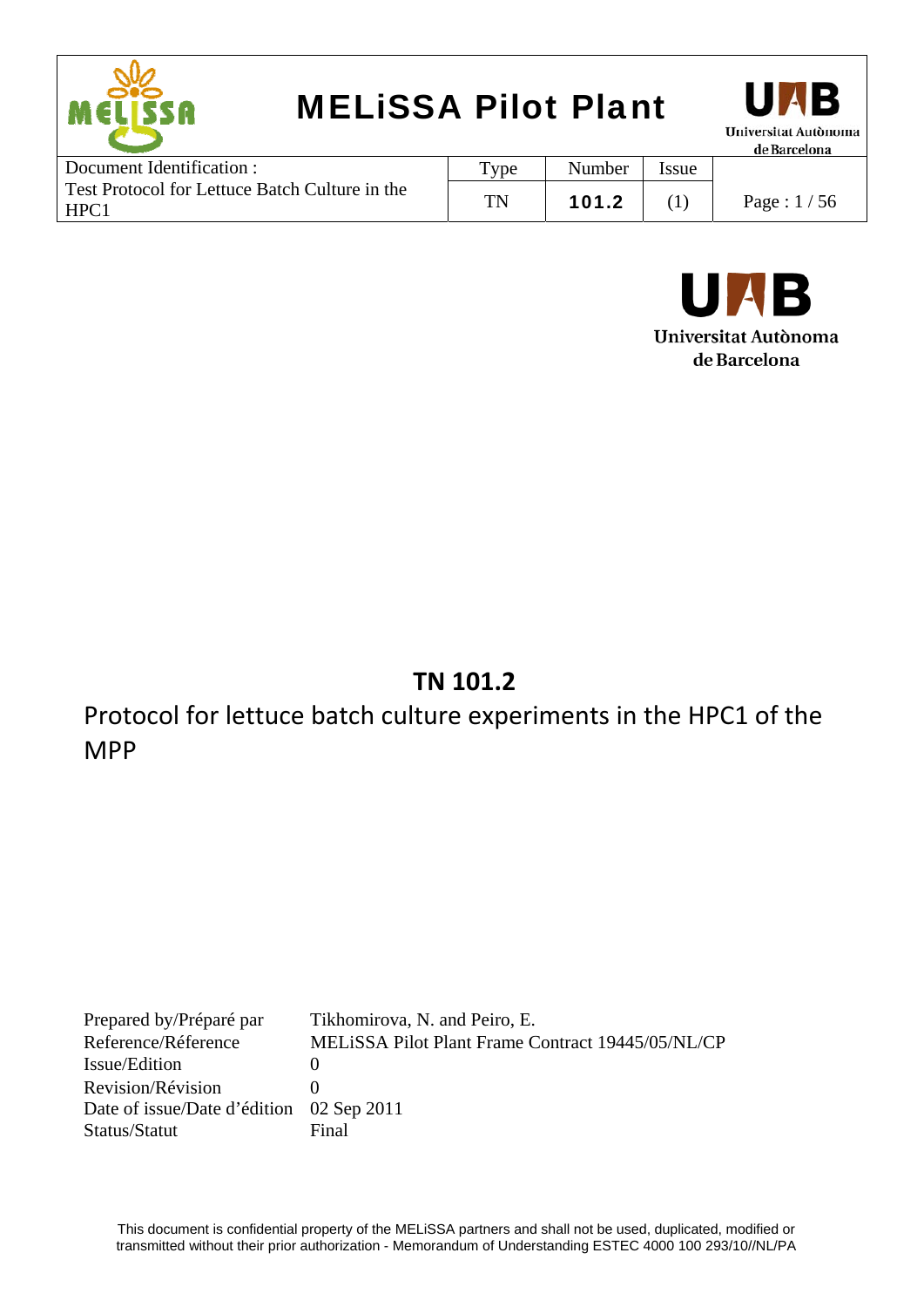

UAB **Universitat Autonoma** de Barcelona

| Document Identification:                               | Type | Number | Issue | ------------ |
|--------------------------------------------------------|------|--------|-------|--------------|
| Test Protocol for Lettuce Batch Culture in the<br>HPC1 | TN   | 101.2  |       | Page: $2/56$ |

#### **APPROVAL**

| Title | Protocol for batch culture experiments in the | <i>ssue</i> | Revision 0 |  |
|-------|-----------------------------------------------|-------------|------------|--|
| Titre | <b>HPC1</b> of the MPP                        | Edition     | Révision   |  |

| Prepared by<br>Auteur     | Tikhomirova, N. and Peiro, E.<br>Enjureis | Date<br>Date | 02/09/11 |
|---------------------------|-------------------------------------------|--------------|----------|
| Checked by<br>Verifié par | Fossen, A.                                | Date<br>Date | 10.12.12 |
| Approved by               | Gòdia, F.                                 |              |          |
| Approuvé par              |                                           | Date<br>Date | 10.12.12 |

| Approved by customer   | Lamaze, B. |               | Date 10.12.12 |
|------------------------|------------|---------------|---------------|
| Approuvé par le client |            | amore<br>Date |               |

#### **CHANGE LOG**

| Issue/ <i>Edition</i> | Revision/Révision | Status/Statut | Date/Date |
|-----------------------|-------------------|---------------|-----------|
|                       |                   | Final         | 01/03/10  |
|                       |                   | Draft         | 02/09/11  |

#### **Distribution List**

| Name/Nom               | Company/Société | Quantity/Quantité           |
|------------------------|-----------------|-----------------------------|
| <b>Brigitte LAMAZE</b> | ESA             | $2$ hardcopies + electronic |
|                        |                 | version                     |
| <b>Technical Team</b>  | <b>MPP</b>      | 1 copy in QP 0007           |
| <b>Overall Manager</b> | <b>MPP</b>      | 1 copy in QC 1119           |
| <b>Quality Manager</b> | <b>MPP</b>      | the original signed copy in |
|                        |                 | QC1004                      |

This document is confidential property of the MELISSA partners and shall not be used, duplicated, modified or<br>transmitted without their prior authorization - Memorandum of Understanding ESTEC 4000 100 293/10//NL/PA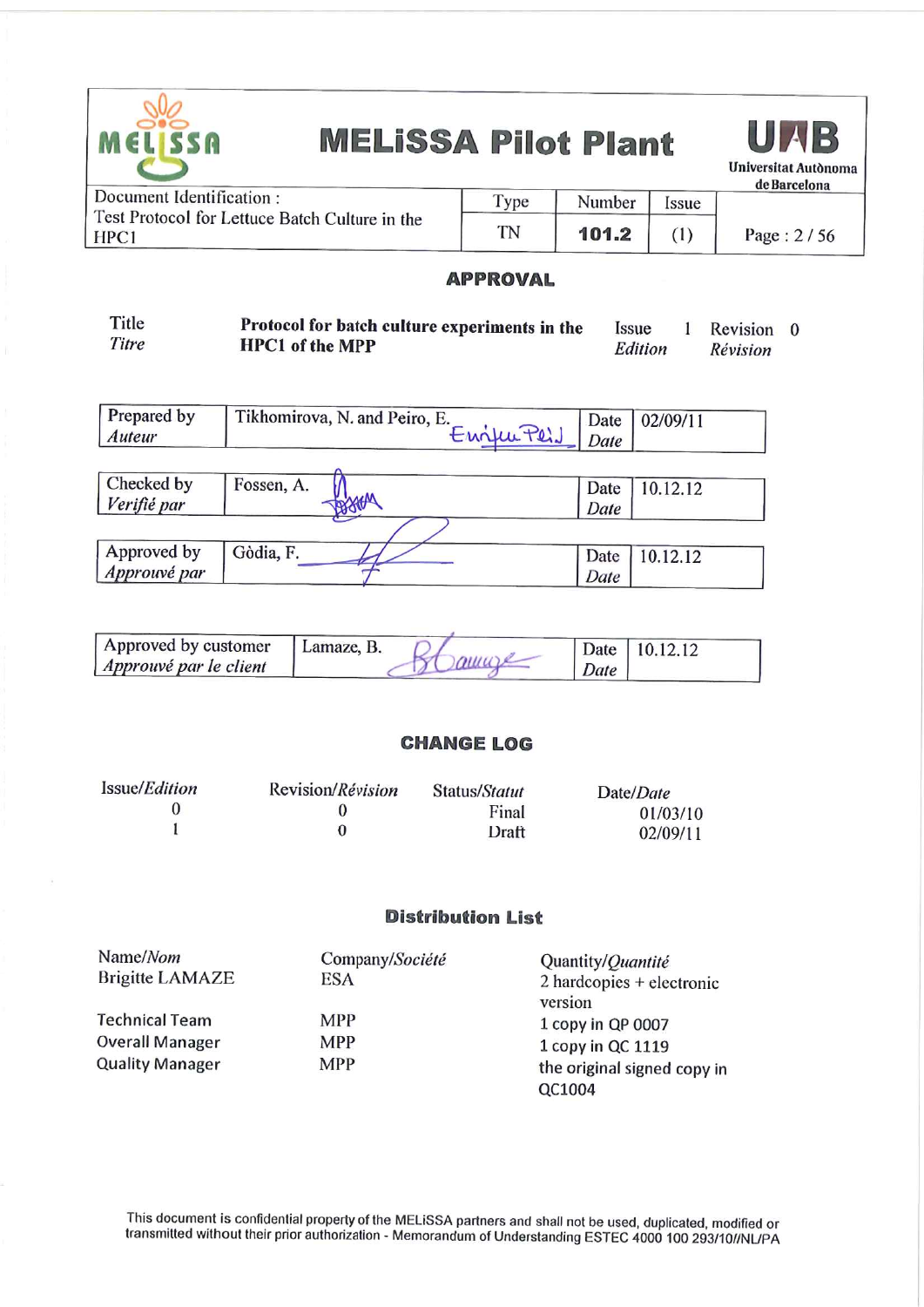



| Document Identification :                              | $T$ <sub>ype</sub> | Number | Issue |              |
|--------------------------------------------------------|--------------------|--------|-------|--------------|
| Test Protocol for Lettuce Batch Culture in the<br>HPC: | TN                 | 101.2  |       | Page: $3/56$ |

Change log:

| Date   | <b>Iss</b>                        |                                                              | Modified        |
|--------|-----------------------------------|--------------------------------------------------------------|-----------------|
|        | Reason of the change<br><b>ue</b> |                                                              | paragraphs      |
| 01/03/ |                                   |                                                              |                 |
| 2010   |                                   | Creation                                                     |                 |
| 02/09/ |                                   | Update as per ESA comments and deviations encountered during | See comments in |
| 2011   |                                   | batch tests (documented in TN-101.3)                         | Section 9       |
|        |                                   |                                                              |                 |
|        |                                   |                                                              |                 |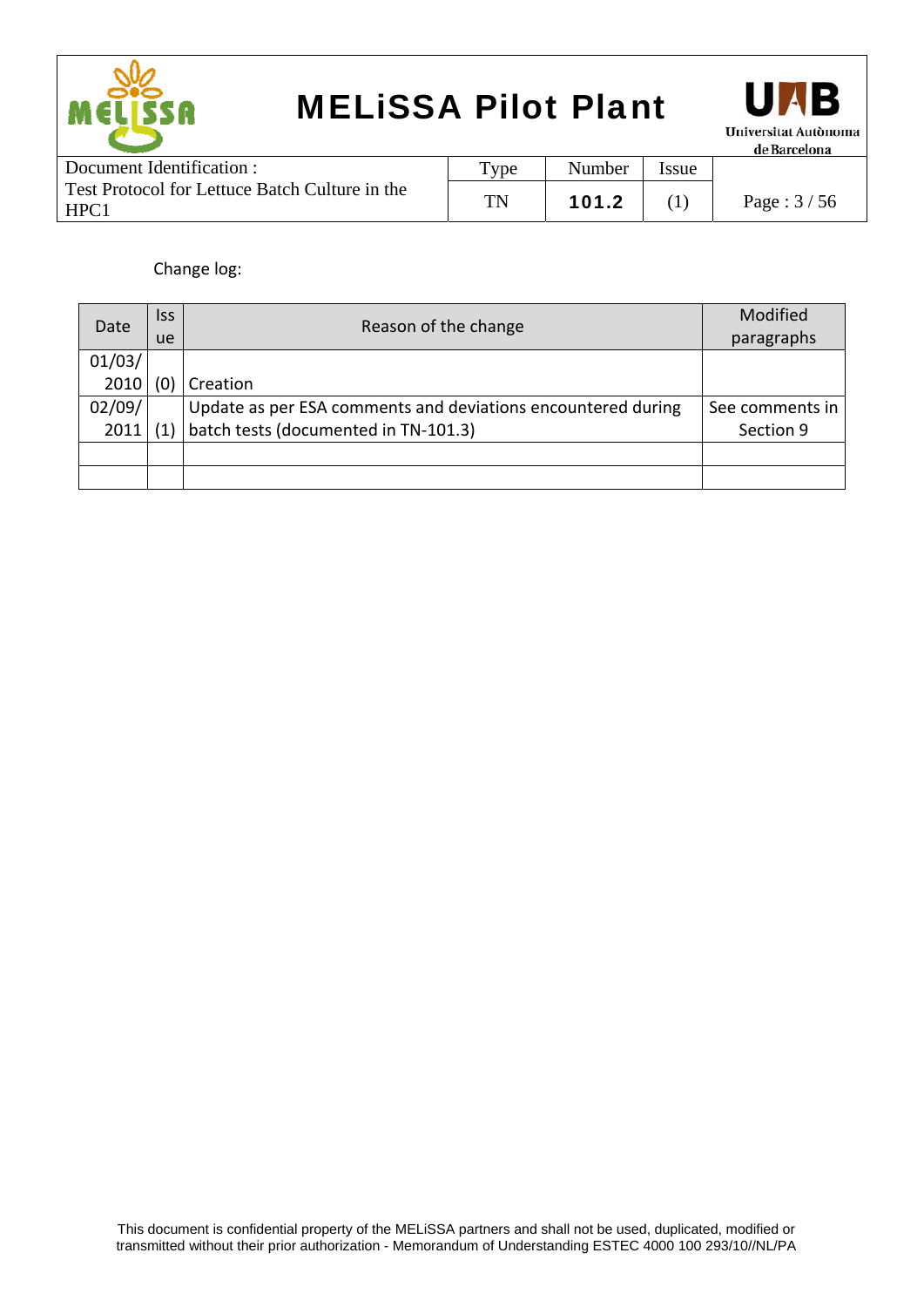



**Document Identification:** Type Number Issue Test Protocol for Lettuce Batch Culture in the **TN** 101.2 Page: 4/56  $(1)$ HPC1

#### **INDEX OF THE DOCUMENT**

| 1.             |                                                                                                             |    |
|----------------|-------------------------------------------------------------------------------------------------------------|----|
| 2.             |                                                                                                             |    |
| 2.1            |                                                                                                             |    |
| 2.2            |                                                                                                             |    |
| 3.             |                                                                                                             |    |
|                |                                                                                                             |    |
| $\mathbf{4}$ . |                                                                                                             |    |
| 4.1            |                                                                                                             |    |
| 4.2            |                                                                                                             |    |
| 4.3            |                                                                                                             |    |
| 4.4            |                                                                                                             |    |
| 5.             |                                                                                                             |    |
| 6.             |                                                                                                             |    |
| 6.1            |                                                                                                             |    |
| 6.2            |                                                                                                             |    |
|                | 6.3                                                                                                         |    |
|                | 6.3.1                                                                                                       |    |
|                | 6.3.2                                                                                                       |    |
|                | Hardware: instruments, specific part, hardware for software operation, calibration certificates 8<br>6.3.3  |    |
|                | 6.3.4                                                                                                       |    |
|                | 6.3.5                                                                                                       |    |
|                | 6.4                                                                                                         |    |
|                | 6.4.1                                                                                                       |    |
|                | 6.4.2                                                                                                       |    |
| 6.5            |                                                                                                             |    |
| 6.7            | 6.6                                                                                                         |    |
|                |                                                                                                             |    |
|                |                                                                                                             |    |
|                | APPENDIX 2 - RECORD OF CALIBRATION CERTIFICATES FOR THE TEST INSTRUMENTS 21                                 |    |
|                |                                                                                                             |    |
| 7.             |                                                                                                             |    |
|                | 7.1                                                                                                         | 23 |
| 7.2            |                                                                                                             |    |
| 7.3            |                                                                                                             |    |
|                | 7.3.1                                                                                                       |    |
|                | 7.3.2                                                                                                       |    |
|                | 7.3.3<br>Hardware: instruments, specific part, hardware for software operation, calibration certificates 24 |    |
|                | 7.3.4                                                                                                       |    |
|                | 7.3.5<br>74 MEASUREMENT AND DATA SAMPLING                                                                   | 24 |
|                |                                                                                                             |    |

This document is confidential property of the MELiSSA partners and shall not be used, duplicated, modified or transmitted without their prior authorization - Memorandum of Understanding ESTEC 4000 100 293/10//NL/PA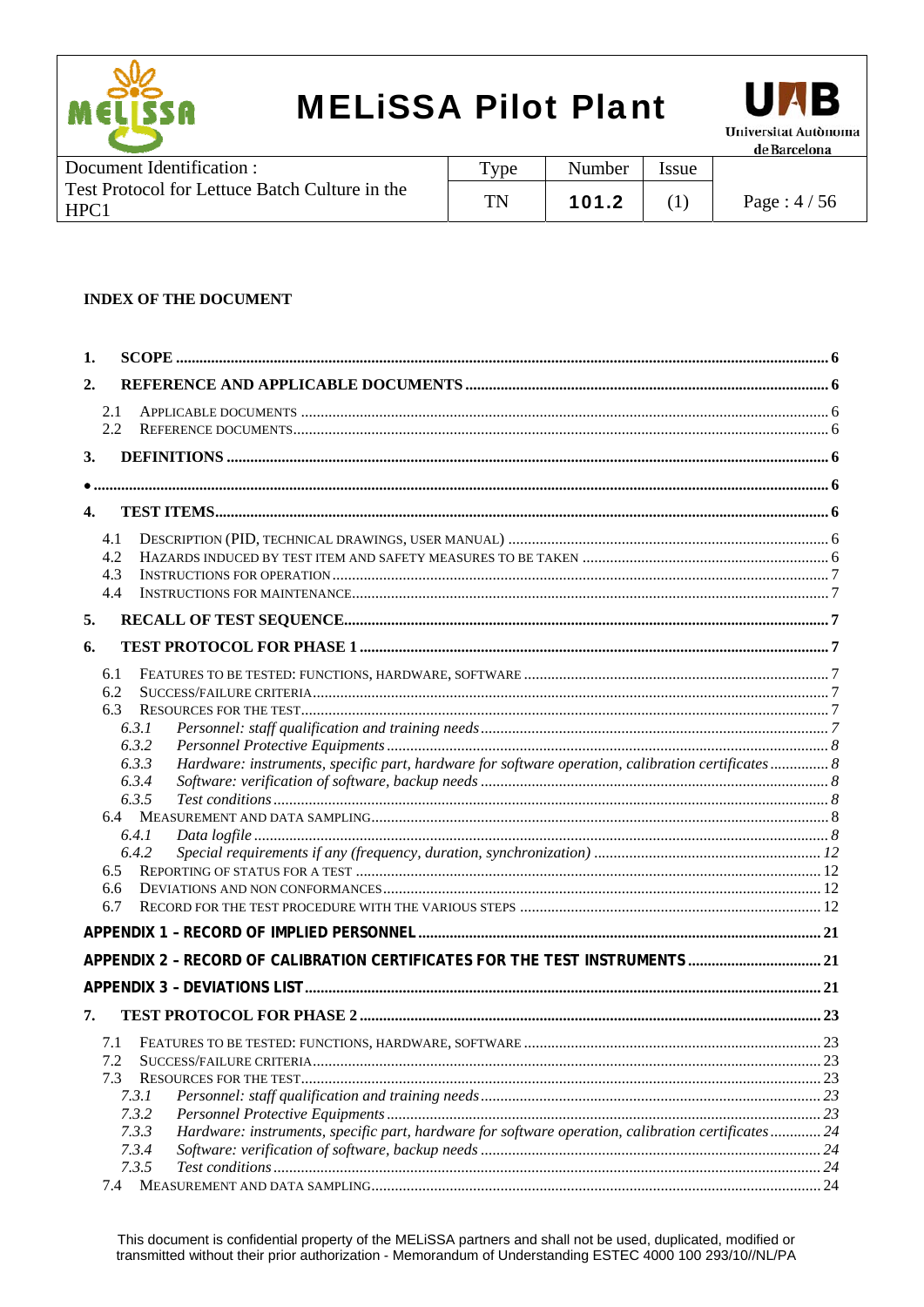



| Document Identification:                                                                                                                                                                                   | Type      | Number | Issue |              |
|------------------------------------------------------------------------------------------------------------------------------------------------------------------------------------------------------------|-----------|--------|-------|--------------|
| Test Protocol for Lettuce Batch Culture in the<br>HPC1                                                                                                                                                     | <b>TN</b> | 101.2  | (1)   | Page: $5/56$ |
| 7.4.1<br>7.4.2<br>7.5<br>7.6<br>7.7<br>APPENDIX 2 - RECORD OF CALIBRATION CERTIFICATES FOR THE TEST INSTRUMENTS 34                                                                                         |           |        |       |              |
|                                                                                                                                                                                                            |           |        |       |              |
| 8.                                                                                                                                                                                                         |           |        |       |              |
| 8.1<br>8.2<br>8.3<br>8.3.1<br>8.3.2<br>8.3.3<br>Hardware: instruments, specific part, hardware for software operation, calibration certificates36<br>8.3.4<br>8.3.5<br>8.4.1<br>8.4.2<br>8.5<br>8.6<br>8.7 |           |        |       |              |
|                                                                                                                                                                                                            |           |        |       |              |
| APPENDIX 2 - RECORD OF CALIBRATION CERTIFICATES FOR THE TEST INSTRUMENTS  52                                                                                                                               |           |        |       |              |
|                                                                                                                                                                                                            |           |        |       |              |
| 9.                                                                                                                                                                                                         |           |        |       |              |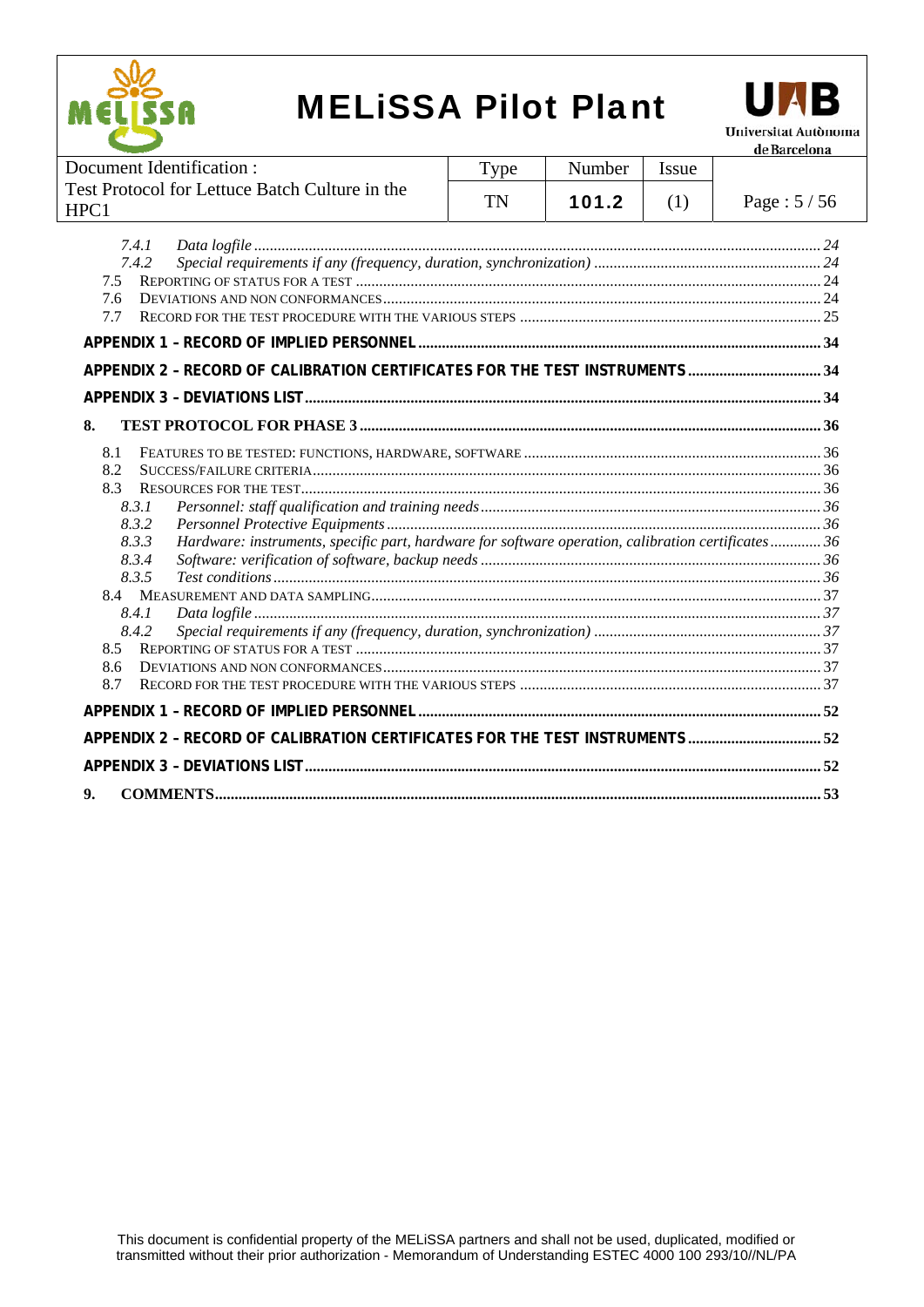



| Document Identification :                              | $TY$ pe | Number | <b>Issue</b> |               |
|--------------------------------------------------------|---------|--------|--------------|---------------|
| Test Protocol for Lettuce Batch Culture in the<br>HPC1 | TN      | 101.2  |              | Page : $6/56$ |

### **1. Scope**

The present protocol describes the main steps to follow in order to perform the batch culture experiments with lettuce in the HPC1 compartment.

### **2. Reference and applicable documents**

### *2.1 Applicable documents*

| AD1             | 19071/05/NL/CP     | Memorandum of Understanding between MELISSA Partners            |
|-----------------|--------------------|-----------------------------------------------------------------|
| AD2             | MPP-QA-07-0001     | <b>MPP Quality Manual</b>                                       |
| AD3             | MPP-QAP-08-0002    | Quality Assurance Procedure for the control of non conformities |
| AD4             | MPP-PID-10-4101-A6 | HPC1 P&ID                                                       |
| AD <sub>5</sub> | TN96.3             | Test protocol for lettuce cultivation                           |
| AD <sub>6</sub> | TN96.4             | Protocols for sampling and analysis                             |
| AD7             | MPP-OP-10-41010    | Procedure for rockwool safe manipulation                        |
|                 |                    |                                                                 |

#### *2.2 Reference documents*

| RD <sub>1</sub> | TN 96.6 and 96.7 | Functional Test Plan and Test Protocols with Schneider Controller |
|-----------------|------------------|-------------------------------------------------------------------|
| RD <sub>2</sub> | TN85.71          | HPC1 User Manual                                                  |

### **3. Definitions**

#### $\bullet$

| <b>MELiSSA</b> | Micro Ecological Life Support System Alternative |
|----------------|--------------------------------------------------|
| <b>HPC</b>     | Higher Plant (<br>. hamber                       |

### **4. Test items**

#### *4.1 Description (PID, technical drawings, user manual)*

- Higher Plants Compartment HPC1
- Document MPP : reference MPP-PID-4100-01
- User manual TN85.71

### *4.2 Hazards induced by test item and safety measures to be taken*

• Mechanical hazard (pump)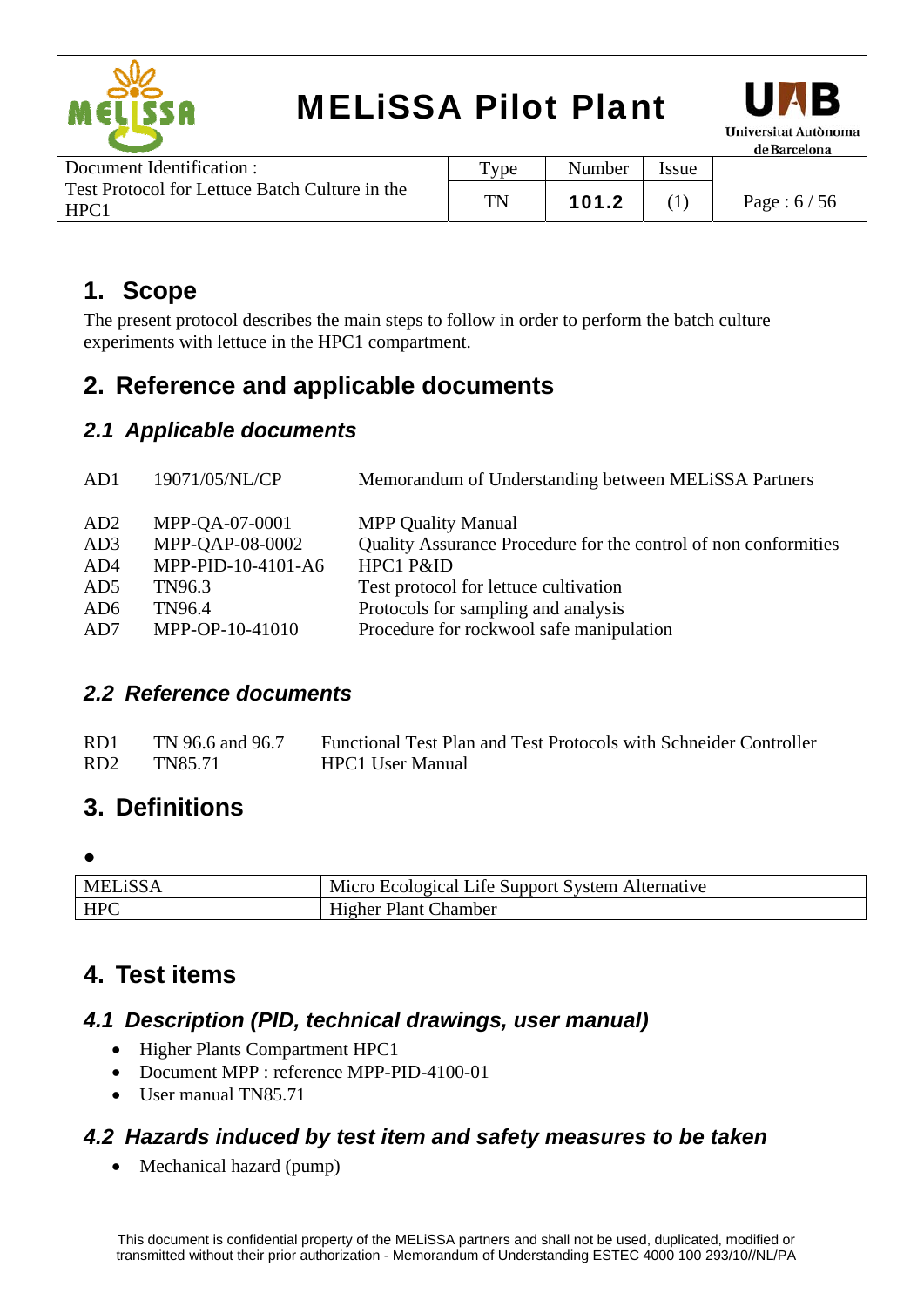



Document Identification : Test Protocol for Lettuce Batch Culture in the HPC1 Type | Number | Issue TN | 101.2 | (1) | Page :  $7/56$ 

- Pressure hazard (compressed mixtures: 6barg)
- Chemical hazards (use of acid, base)

### *4.3 Instructions for operation*

See User Manual

#### *4.4 Instructions for maintenance*

- See User manual; additionally:
	- o Check that gaskets and valve membranes are not damaged
	- o During water circulation, no leaks have to be observed below the trays nor the collector. If there are leaks, stop the test and retighten the junctions.

### **5. Recall of test sequence**

- Phase 1 : Preparation of the chamber, including: cleaning of the chamber, air handling unit and liquid loop, and preparation of the culture campaign
- Phase 2 : Seedlings phase from planting to 8 days growth
- Phase 3 : Maturity phase from day 8 till day 28 and harvesting

### **6. Test protocol for phase 1**

### *6.1 Features to be tested: functions, hardware, software*

- Cleanability
- Leak tightness for liquid loop
- Leak tightness for gas loop

### *6.2 Success/failure criteria*

- Clean aspect
- Absence of leaks
- For liquid loop: Absence of leak upon visual inspection.
- For gas loop : leak test

### *6.3 Resources for the test*

#### **6.3.1 Personnel: staff qualification and training needs**

- MPP Technician trained to HPC1 operation
- MPP Higher Plant Scientist educated to HPC1 operation and results analysis

The table in Appendix 1 should be filled and attached to the Record sheet.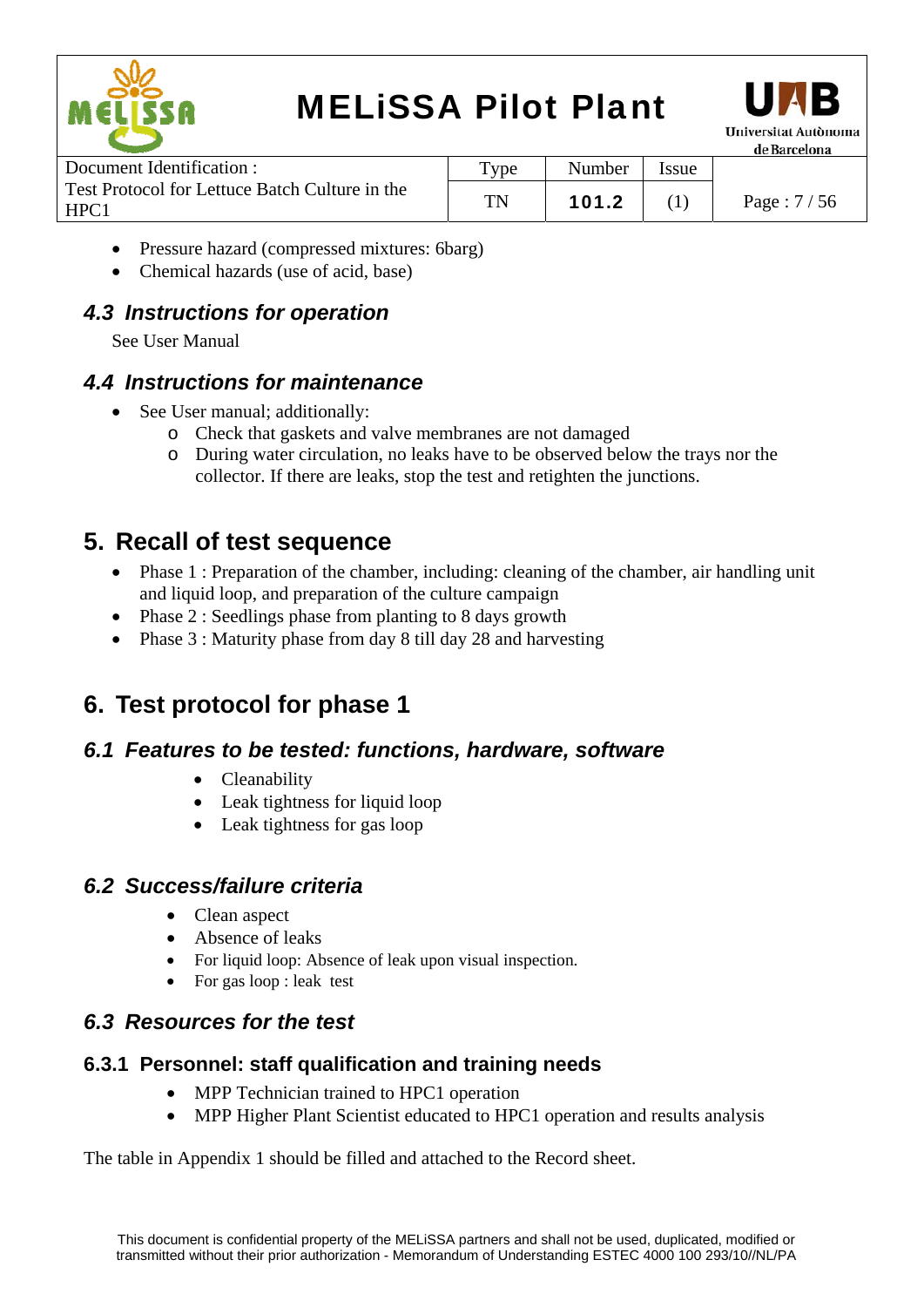



|                                                        |                  |        |              | -------------------- |
|--------------------------------------------------------|------------------|--------|--------------|----------------------|
| Document Identification :                              | $_{\text{Type}}$ | Number | <b>Issue</b> |                      |
| Test Protocol for Lettuce Batch Culture in the<br>HPC1 | TN               | 101.2  |              | Page : $8/56$        |

#### **6.3.2 Personnel Protective Equipments**

- Safety shoes
- Laboratory coat
- Dust mask
- Gloves and goggles
- Sun goggles if working in presence of full lighting inside the HPC1
- Shoe covers when working inside the chamber

#### **6.3.3 Hardware: instruments, specific part, hardware for software operation, calibration certificates**

- Millwright work (screwdriver, pipe-wrench, ...)
- No specific tools are needed
- All sensors are calibrated with certificates

The table in Appendix 2 should be filled and attached to the Record sheet.

#### **6.3.4 Software: verification of software, backup needs**

- All acquisitions have been validated
- PLC is connected to the acquisition server

#### **6.3.5 Test conditions**

There is no testing in this phase ; the chamber is prepared for the culture, mainly at atmospheric pressure and temperature.

#### *6.4 Measurement and data sampling*

#### **6.4.1 Data logfile**

HPC1 28 days test – phase 1-01032010.dat

The acquired parameters are at least the following ones :

| Tag Updated<br>05/05/09 | Inputs | Outputs | Description                                   |
|-------------------------|--------|---------|-----------------------------------------------|
| ZS 4100 01              | v      |         | Upper Exterior Air Lock Door Contact - Side A |
| ZS_4100_02              | v      |         | Lower Exterior Air Lock Door Contact - Side A |
| FAN_4105_01_MV          |        | v       | Operation of Light Loft Fan A                 |
| ZS 4101 01              |        |         | Upper Exterior Air Lock Door Contact - Side C |

This document is confidential property of the MELiSSA partners and shall not be used, duplicated, modified or transmitted without their prior authorization - Memorandum of Understanding ESTEC 4000 100 293/10//NL/PA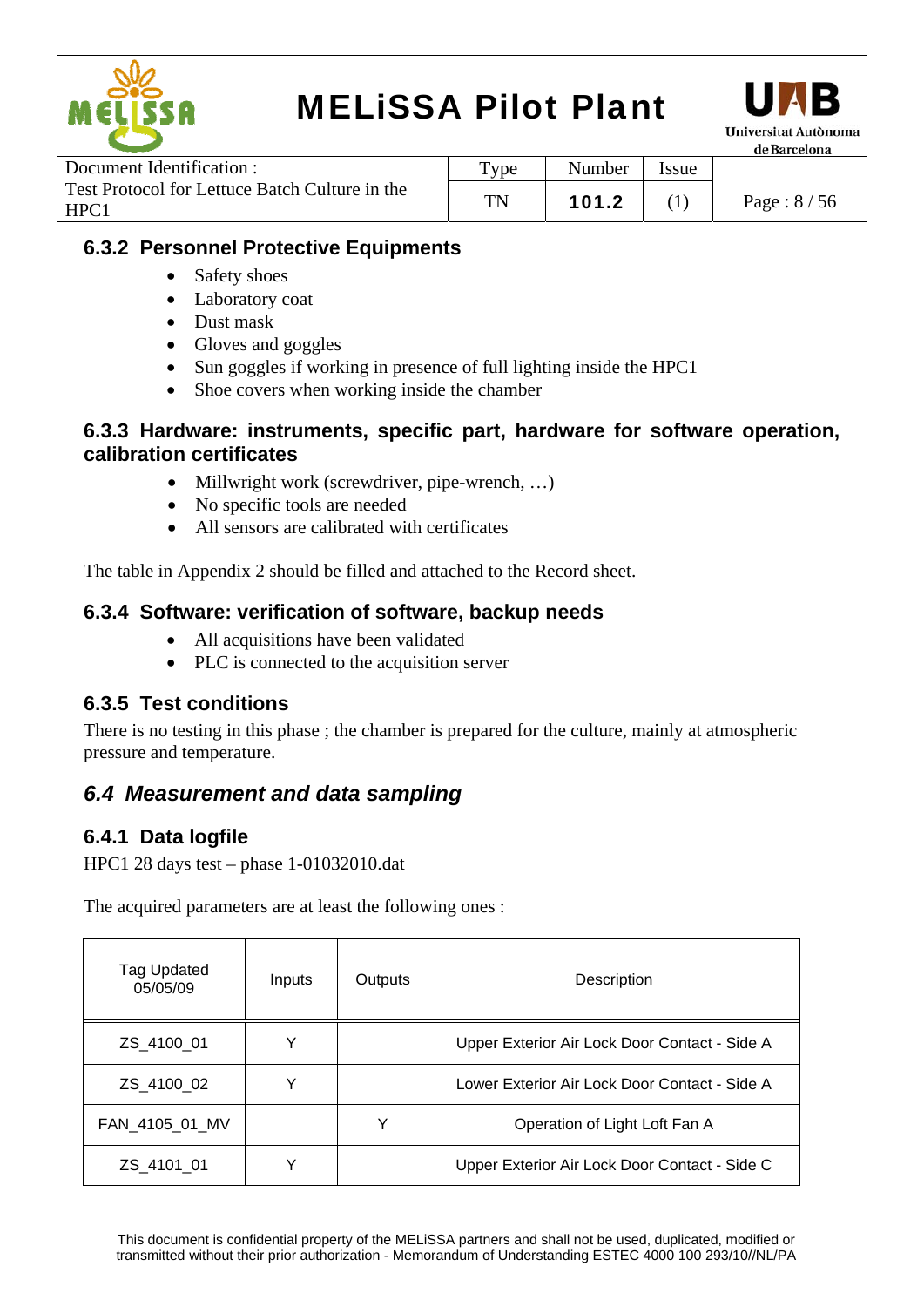



|                                                        |                   |        |             | 11.111        |
|--------------------------------------------------------|-------------------|--------|-------------|---------------|
| Document Identification :                              | Type <sub>T</sub> | Number | <i>ssue</i> |               |
| Test Protocol for Lettuce Batch Culture in the<br>HPC1 | TN                | 101.2  |             | Page : $9/56$ |
|                                                        |                   |        |             |               |

| ZS 4101 02     | Ÿ |   | Lower Exterior Air Lock Door Contact - Side C (NC)                          |
|----------------|---|---|-----------------------------------------------------------------------------|
| FAN_4105_02_MV |   | Y | Operation of Light Loft Fan B                                               |
| FAN_4105_03_MV |   | Υ | Operation of Light Loft Fan C                                               |
| GP_4110_01_MV  |   | Y | Condensate pump relay                                                       |
| PT_4102_01     | Y |   | Pressure sensor for airlock A                                               |
| FSL_4105_01    | Y |   | Flow/Noflow of Light Loft Fan A                                             |
| SV_4102_01_MV  |   | Y | Solenoid Valve for injection of pressurized air into<br>airlock A           |
| SV_4102_02_MV  |   | Y | Airlock A ventilation Solenoid Valve                                        |
| PT_4103_01     | Y |   | Pressure sensor for airlock C --> Reaffected to<br><b>External Pressure</b> |
| FSL_4105_02    | Y |   | Flow/Noflow of Light Loft Fan B                                             |
| SV_4103_01_MV  |   | Υ | Solenoid Valve for injection of pressurized air into<br>airlock C           |
| SV_4103_02_MV  |   | Y | <b>Airlock C ventilation Solenoid Valve</b>                                 |
| IY_4104_01_MV  |   | Y | Turn On/Off lamps - A                                                       |
| RT_4104_01     | Υ |   | PAR Sensor - A                                                              |
| RT_4104_02     | Υ |   | PAR Sensor - B                                                              |
| RT_4104_03     | Υ |   | PAR Sensor - C                                                              |
| FSL_4105_03    | Y |   | Flow/Noflow of Light Loft Fan C                                             |
| PS_4102_01     | Υ |   | Airlock A pressure switch                                                   |
| PS_4103_01     | Υ |   | Airlock C pressure switch                                                   |
| IY_4104_02_MV  |   | Y | Turn On/Off lamps - B                                                       |
| IY 4104 03 MV  |   | Y | Turn On/Off lamps - C                                                       |
| GP 4106 01 MV  |   | Y | Main irrigation Pump P2001                                                  |
| TT_4105_01     | Υ |   | Light Loft Temperature sensor A                                             |
| TT_4105_02     | Y |   | Light Loft Temperature sensor B                                             |
| TT_4105_03     | Y |   | Light Loft Temperature sensor C                                             |
| SV_4107_01_MV  |   | Υ | <b>Acid Tank Valve</b>                                                      |
| AT_4112_01     | Y |   | Humidity A1 associated with temp A1                                         |
| AT_4107_01     | Υ |   | pH sensor                                                                   |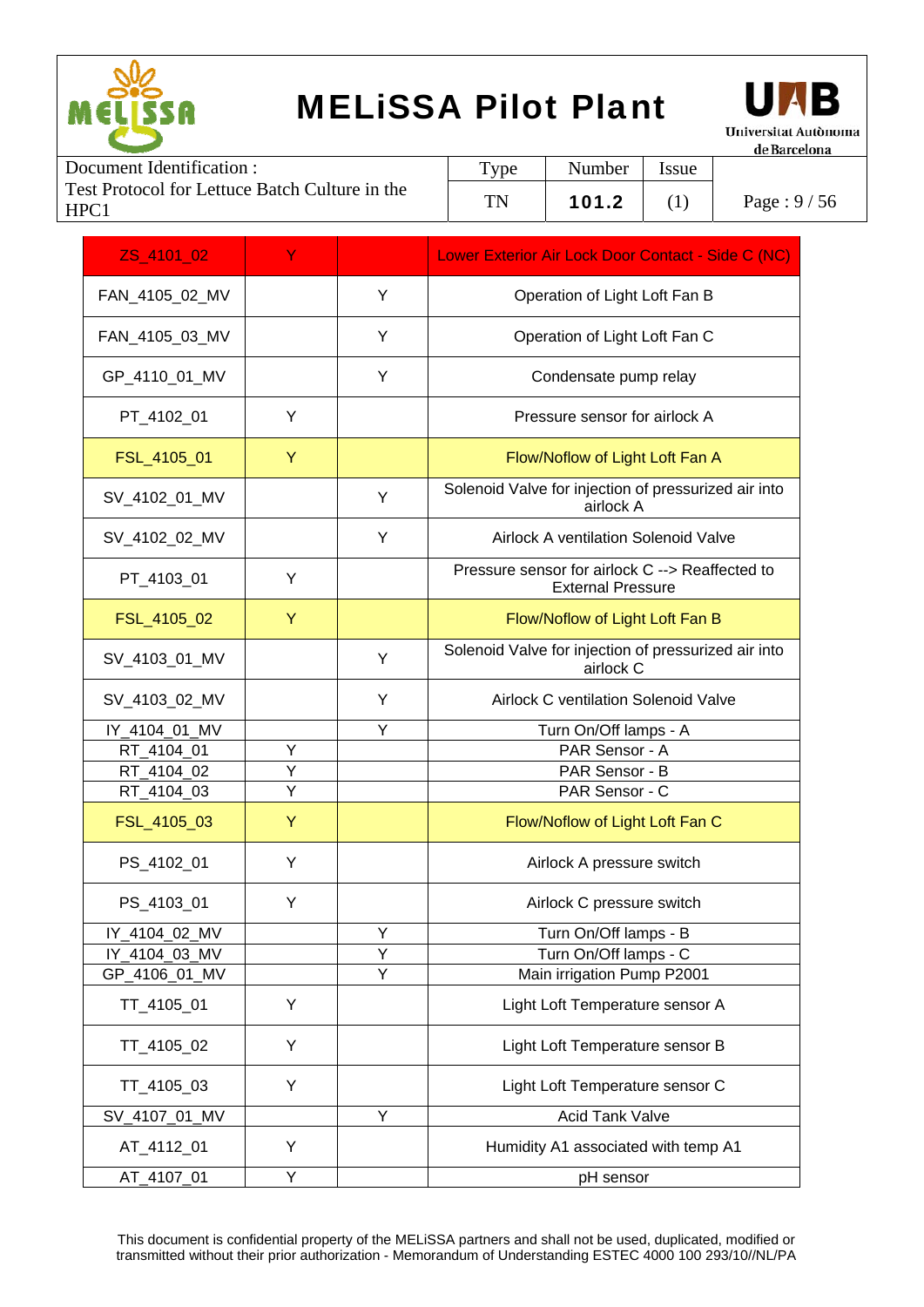



|                                                        |           |        |             | ut burtha     |
|--------------------------------------------------------|-----------|--------|-------------|---------------|
| Document Identification :                              | $TV$ pe   | Number | <i>ssue</i> |               |
| Test Protocol for Lettuce Batch Culture in the<br>HPC1 | <b>TN</b> | 101.2  |             | Page: $10/56$ |

| No Measurement         |   | Y | Led Indicator when door is open - Side A (connected<br>to PLC Cabinet) |
|------------------------|---|---|------------------------------------------------------------------------|
| SV_4107_02_MV          |   | Y | <b>Base Tank Valve</b>                                                 |
| LSL_4107_01            | Y |   | <b>Acid Tank Level</b>                                                 |
| LSL_4107_02            | Υ |   | <b>Base Tank Valve</b>                                                 |
| AT_4108_01             | Υ |   | <b>Electrical Conductivity of nutrient</b>                             |
| <b>Suppressed</b>      |   | Y | <b>Nutrient cooling line valve</b>                                     |
| No Measurement         |   | Y | Led Indicator when door is open - Side C<br>(connected to PLC Cabinet) |
| LSL_4108_01            | Υ |   | Level sensor Stock A                                                   |
| LSL_4108_02            | Y |   | Level sensor Stock B                                                   |
| TT_4109_01             | Y |   | Temperature sensor for solution reservoir                              |
| SV_4108_01_MV          |   | Y | Stock A inject Valve                                                   |
| LSH 4110 01            | Y |   | High Level sensor for reservoir tank                                   |
| LSL_4110_01            | Y |   | Low Level sensor for reservoir tank                                    |
| LSH_4110_02            | Y |   | High Level sensor for condensate tank                                  |
| LSL_4110_02            | Y |   | Low Level sensor for condensate tank                                   |
| SV_4108_02_MV          |   | Y | Stock B inject Valve                                                   |
|                        |   |   |                                                                        |
| MVFD_4111_01_MV        |   | Y | Air circulation fan with VFD / not connected                           |
| TT_4112_01             | Y |   | Temperature A1 associated with humidity                                |
| BLWR_4111_01_MV        |   | Y | <b>Blower</b>                                                          |
| GP_4112_02_MV<br>(NEW) |   | Y | Hot water Circulation pump                                             |
| GP_4112_01_MV<br>(NEW) |   | Y | Chilled water Circulation pump                                         |
| FT_4111_01             | Y |   | Air velocity sensor                                                    |
| TT_4112_04             | Y |   | Temperature A2                                                         |
| TT_4112_05             | Y |   | Temperature A3                                                         |
| TT_4112_06             | Υ |   | Temperature A4 --> Reaffected to External T                            |
| TT_4112_02             | Y |   | Temperature B1 associated with humidity                                |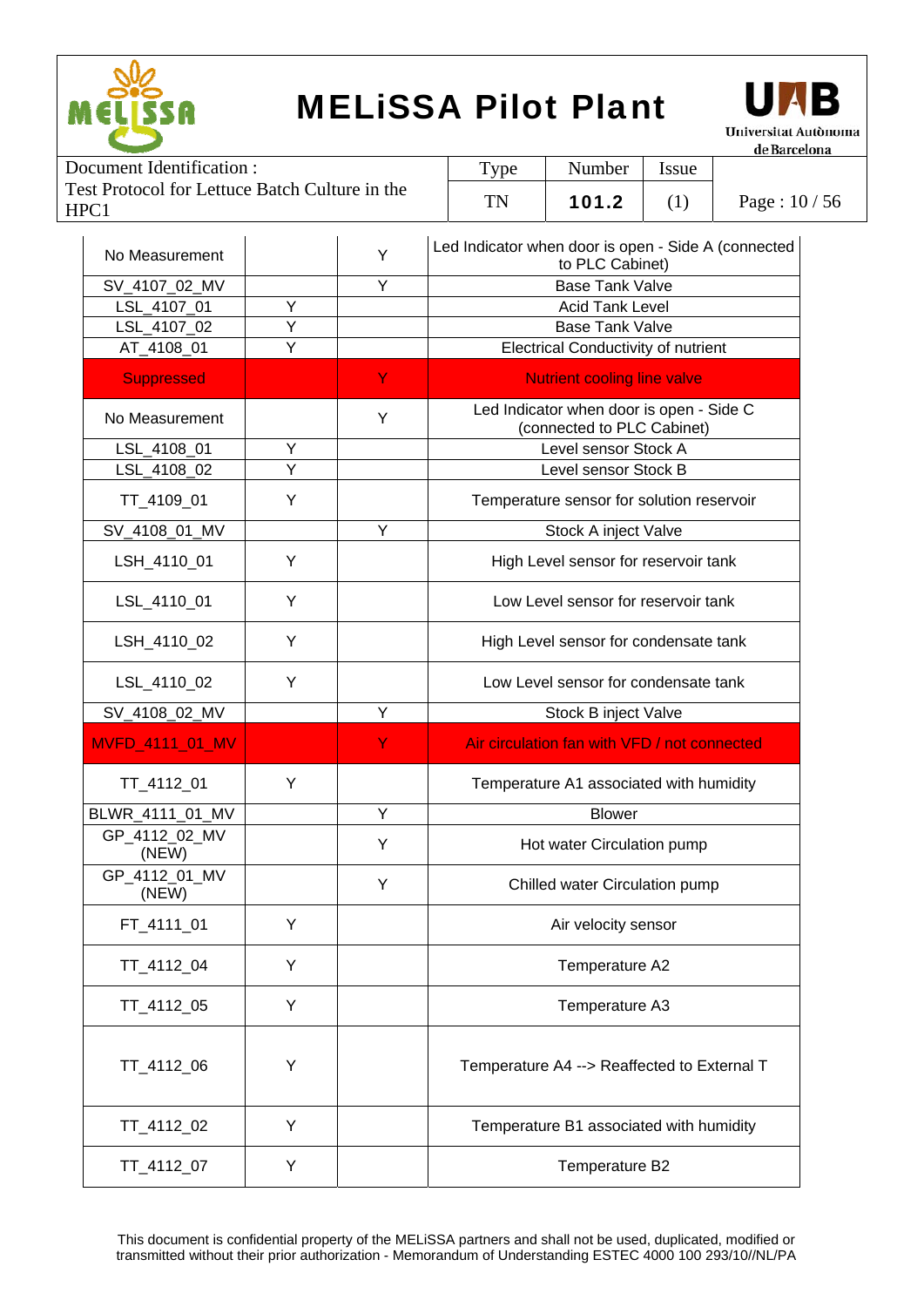



| Document Identification:                               |   | <b>Type</b> | Number                                          | <b>Issue</b>                                |     |             |  |  |
|--------------------------------------------------------|---|-------------|-------------------------------------------------|---------------------------------------------|-----|-------------|--|--|
| Test Protocol for Lettuce Batch Culture in the<br>HPC1 |   |             | TN                                              | 101.2                                       | (1) | Page: 11/56 |  |  |
| TT_4112_08                                             | Y |             | Temperature B3                                  |                                             |     |             |  |  |
| TT_4112_09                                             | Y |             | Temperature B4                                  |                                             |     |             |  |  |
| TT_4112_03                                             | Y |             |                                                 | Temperature C1 associated with humidity     |     |             |  |  |
| TT_4112_10                                             | Y |             |                                                 | Temperature C2                              |     |             |  |  |
| TT_4112_11                                             | Y |             |                                                 | Temperature C3                              |     |             |  |  |
| TT_4112_16                                             | Y |             |                                                 | Heating coil surface temperature            |     |             |  |  |
| TT_4112_20 (NEW)                                       | Y |             |                                                 | Outlet Air (TO BE CONFIRMED), hot exchanger |     |             |  |  |
| TT_4112_13                                             | Y |             |                                                 | Temperature for facility chilled water      |     |             |  |  |
| TT_4112_14                                             | Y |             |                                                 | Temperature for facility hot water line     |     |             |  |  |
| TT_4112_17                                             | Y |             | <b>Chilled Exit temperature</b>                 |                                             |     |             |  |  |
| TT_4112_18                                             | Y |             |                                                 | Hot Exit temperature                        |     |             |  |  |
| TT_4112_19 (NEW)                                       | Υ |             | Outlet Air (TO BE CONFIRMED), chilled exchanger |                                             |     |             |  |  |
| TT_4112_12                                             | Y |             | Temperature C4 --> Reaffected to External T     |                                             |     |             |  |  |
| TT_4112_15                                             | Y |             |                                                 | Chilled coil surface temperature            |     |             |  |  |
| TT_4112_21 (NEW)                                       | Y |             |                                                 | Inlet water Chilled Exchanger               |     |             |  |  |
| TT_4112_22 (NEW)                                       | Y |             |                                                 | Inlet water Hot Exchanger                   |     |             |  |  |
| AT_4112_02                                             | Y |             | Humidity B1 associated with temp B1             |                                             |     |             |  |  |
| AT_4112_03                                             | Y |             |                                                 | Humidity C1 associated with temp C1         |     |             |  |  |
| AT_4113_01                                             | Υ |             |                                                 | CO2 Analyser                                |     |             |  |  |
| S3CV_4112_01_MV                                        |   | Υ           | <b>Chilled Water Control Valve</b>              |                                             |     |             |  |  |
| S3CV_4112_02_MV                                        |   | Y           |                                                 | <b>Hot Water Control Valve</b>              |     |             |  |  |
| AT_4113_02                                             | Y |             |                                                 | O2 Analyser                                 |     |             |  |  |
| FC_4113_01_SP                                          |   | Υ           |                                                 | CO2 Mass Flow set point                     |     |             |  |  |
| PT_4114_01                                             | Υ |             |                                                 | <b>Growing Area Pressure</b>                |     |             |  |  |
| FC_4113_01                                             | Y |             |                                                 | CO2 Mass Flow                               |     |             |  |  |
| SV_4113_01_MV                                          |   | Υ           |                                                 | CO2 injection line. Solenoid                |     |             |  |  |
| FS_4114_01 (NEW)                                       | Y |             | Flowswitch                                      |                                             |     |             |  |  |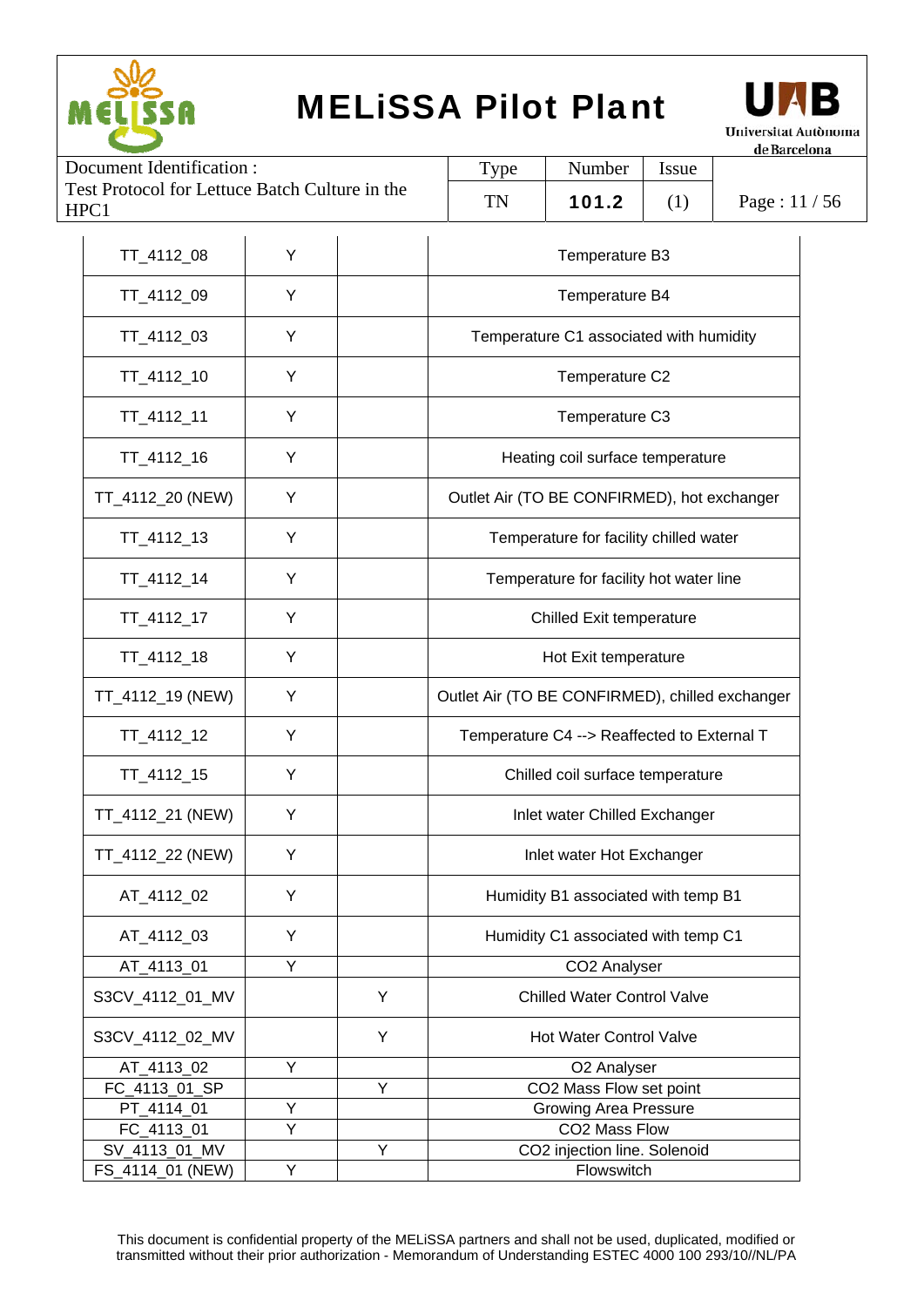



|                                                        |  |  |      |                             |       | ue barteitha    |
|--------------------------------------------------------|--|--|------|-----------------------------|-------|-----------------|
| Document Identification :                              |  |  | Type | Number                      | Issue |                 |
| Test Protocol for Lettuce Batch Culture in the<br>HPC1 |  |  | TN   | 101.2                       |       | Page: $12 / 56$ |
| FT 4106 01                                             |  |  |      | Outlet nutrient flow sensor |       |                 |

| PS_4114_01 (NEW) |  | <b>Vent Detect</b>                                            |
|------------------|--|---------------------------------------------------------------|
| TT 4115 01       |  | Ambient temperature: now assured by TT_4112_06<br>and 4112 12 |
| PT 4115 01       |  | Ambient pressure (NOT CONNECTED)                              |

PT sensors from mapping 01 to 06

#### **6.4.2 Special requirements if any (frequency, duration, synchronization)**

Every minute for all instrumentation except for manual phases.

#### *6.5 Reporting of status for a test*

The test sequence is performed by MPP personnel, under the expertise and advice of MPP Engineer. The final status of the test (passed/fail) is decided at the end of the test in agreement between MPP personnel and MPP management.

#### *6.6 Deviations and non conformances*

In case the test sequence cannot be performed as planned or some results are out of their expected range, a deviation is opened and appended to the test record (see Appendix 3). The process to fill out the deviation form is identical to the one to fill out the NCR as per the Quality Assurance Procedure for the control of non conformities MPP-QAP-08-0002.

This deviation is discussed among MPP, and together with ESA for high criticality deviations, in order to decide how to address it. If necessary, on the basis of a given deviation, MPP can decide to open a NCR as planned by the Quality Manual and the Quality Assurance Procedure for the control of non conformities MPP-QAP-08-0002.

The discussion of all deviations is made before the final decision of the status for the test.

#### *6.7 Record for the test procedure with the various steps*

The test procedure associated to the present protocol is : MPP-REC-10-4101 (0).

It has to be printed and filled out every time the present protocol is executed.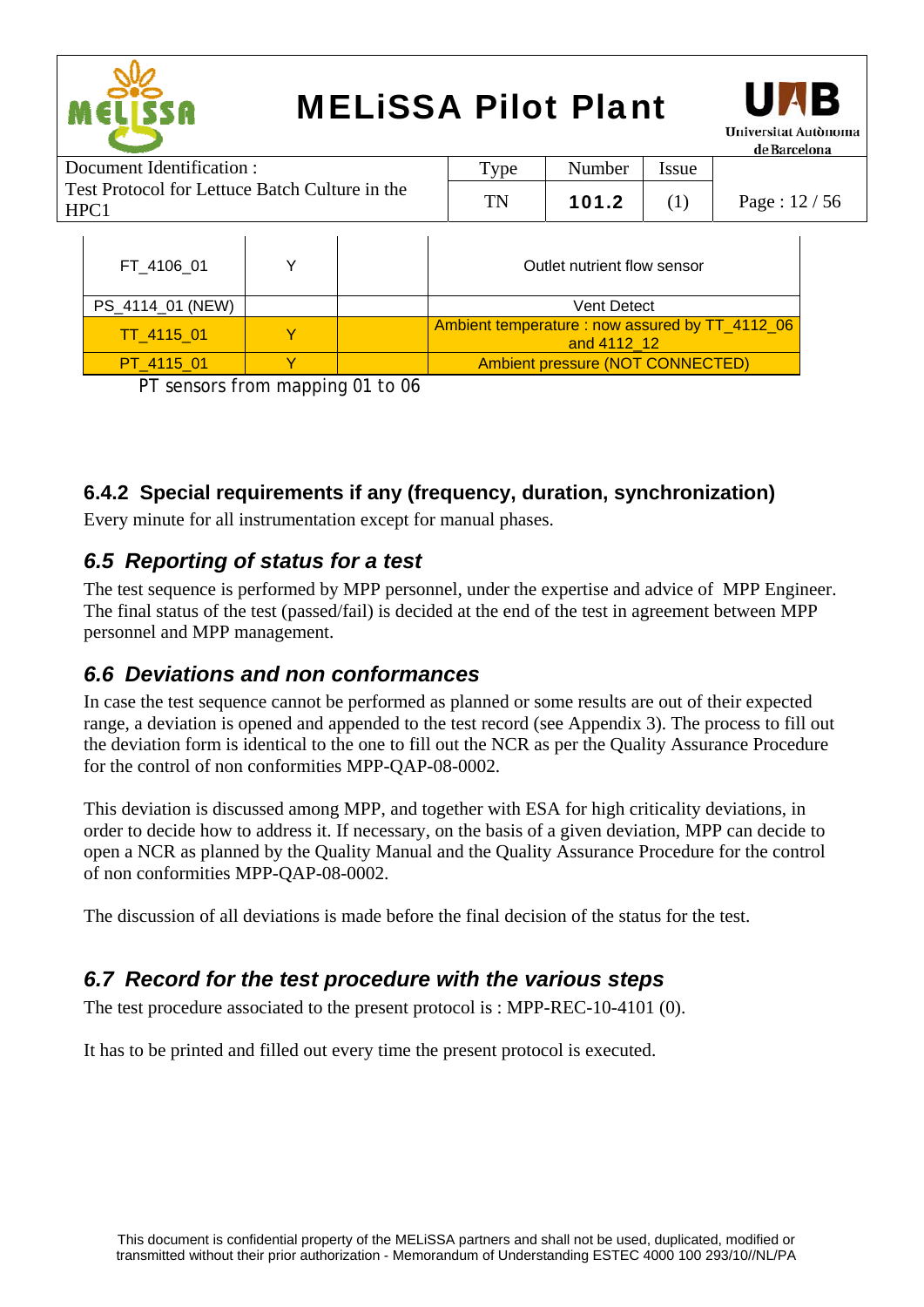



Document Identification : Test Protocol for Lettuce Batch Culture in the HPC1 Type | Number | Issue TN | 101.2 | (1) | Page : 13 / 56

# MELiSSA Pilot Plant



TEST RECORD SHEET

Type Reference Chrono Page : **MPP-REC**  $|10 - 4101(0)|$  \_ | /8

**Compartment : CIVb Test Phase : 1** 

**Test title :** Preparation of the chamber

**Objectives: To perform the cleaning of the chamber and to demonstrate the leak tightness before the batch culture campaign**

**Applicable test plan and test protocols TN101.2 Test Protocol for Batch Culture in the HPC1** 

**Hardware: HPC1 compartment and control system**

**Person responsible for the test :** 

**Test prerequisites :** 

**- Chamber ready for cleaning: maintenance operations finished** 

| <b>Step</b><br>No. | Action description                                                                                                             | Expected results /<br>Nominal behaviour                                                                                              | Date /<br>Hour | Observed results /<br>calculated / remarks - ref.<br>of Deviation |  | <b>Initials</b> |
|--------------------|--------------------------------------------------------------------------------------------------------------------------------|--------------------------------------------------------------------------------------------------------------------------------------|----------------|-------------------------------------------------------------------|--|-----------------|
| 1                  | In case the natural light is<br>not sufficient, switching on<br>1 MH lamp per module for<br>manipulation inside the<br>chamber | Lamps are switched<br>on and<br>environmental<br>conditions in HPC1<br>allow to perform<br>manipulations inside<br>the chamber       |                |                                                                   |  |                 |
| 2                  | Putting on Personal<br>Protective Equipment:<br>goggles, lab coat, safety<br>shoes, gloves, shoe covers                        | <b>Personal Protective</b><br>Equipment is put on<br>operator is ready to<br>perform cleaning<br>manipulations inside<br>the chamber |                |                                                                   |  |                 |
| 3                  | Removal of air balancing<br>panels out of HPC1                                                                                 | Aluminium air<br>balancing panels are<br>removed in order to<br>enter inside the<br>chamber for free<br>manipulation                 |                |                                                                   |  |                 |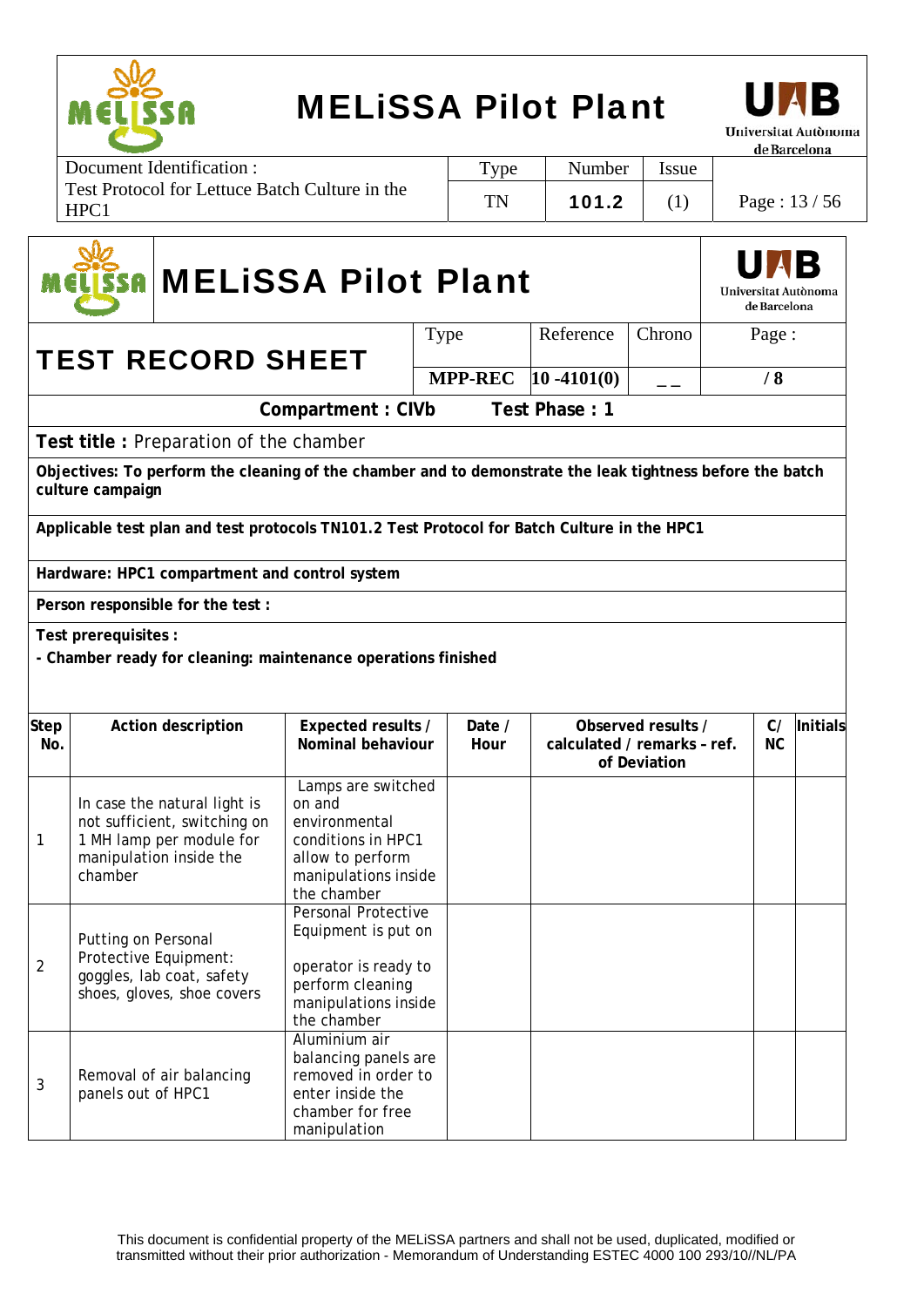

Т

9

11

Putting on mask against vapours and disinfection of all accessible surfaces inside the chamber with

Disinfection of aluminium air balancing panels with ethanol outside of the

ethanol

chamber

10 Disinfection of HVAC surfaces

## MELiSSA Pilot Plant



de Barcelona

Page: 14 / 56

Τ

| Document Identification :                              | $TV$ pe   | Number | <i>Issue</i> |  |
|--------------------------------------------------------|-----------|--------|--------------|--|
| Test Protocol for Lettuce Batch Culture in the<br>HPC1 | <b>TN</b> | 101.2  |              |  |

|                | <b>MELISSA Pilot Plant</b><br>SA                                |                                                                                         |                                                                                                                                       |      |                |                |        |  |       | Universitat Autònoma<br>de Barcelona |
|----------------|-----------------------------------------------------------------|-----------------------------------------------------------------------------------------|---------------------------------------------------------------------------------------------------------------------------------------|------|----------------|----------------|--------|--|-------|--------------------------------------|
|                |                                                                 | <b>TEST RECORD SHEET</b>                                                                |                                                                                                                                       | Type |                | Reference      | Chrono |  | Page: |                                      |
|                |                                                                 |                                                                                         |                                                                                                                                       |      | <b>MPP-REC</b> | $10 - 4101(0)$ |        |  | /8    |                                      |
|                |                                                                 |                                                                                         | Compartment: CIVb                                                                                                                     |      |                | Test Phase: 1  |        |  |       |                                      |
| 4              | cleaning;<br>2. pictures are taken                              | 1. Demounting of plastic tips<br>of spigots for further                                 | 1. Tips are removed<br>and can be<br>cleaned<br>separately<br>2. Pictures available                                                   |      |                |                |        |  |       |                                      |
| 5              | spigots with soap and<br>deionized water and<br>deionized water | Cleaning of plastic tips of<br>subsequent rinsing with                                  | Plastic tips of<br>spigots are cleaned<br>and rinsed well                                                                             |      |                |                |        |  |       |                                      |
| 6              | vacuum cleaner                                                  | Cleaning of the bottom<br>inside the chamber with                                       | No dust can be<br>observed inside the<br>chamber                                                                                      |      |                |                |        |  |       |                                      |
| $\overline{7}$ | ethanol, filling of<br>surfaces in HPC1                         | Preparation of 1,5 L of 70%<br>disinfected bottles with<br>sprayers for disinfection of | There is no problem<br>with supply of<br>ethanol in sufficient<br>quantity from<br>department, tools<br>are ready for<br>disinfection |      |                |                |        |  |       |                                      |
| 8              | chamber                                                         | Preparation of the chamber<br>inside for disinfection:<br>taking trays out of the       | Chamber is ready<br>for entering inside<br>and disinfection of<br>the surfaces                                                        |      |                |                |        |  |       |                                      |

All accessible surfaces in the chamber are treated

with ethanol

All accessible surfaces in HVAC of

HPC1 are disinfected with

ethanol

Panels are

disinfected and can be placed back into the chamber

This document is confidential property of the MELiSSA partners and shall not be used, duplicated, modified or transmitted without their prior authorization - Memorandum of Understanding ESTEC 4000 100 293/10//NL/PA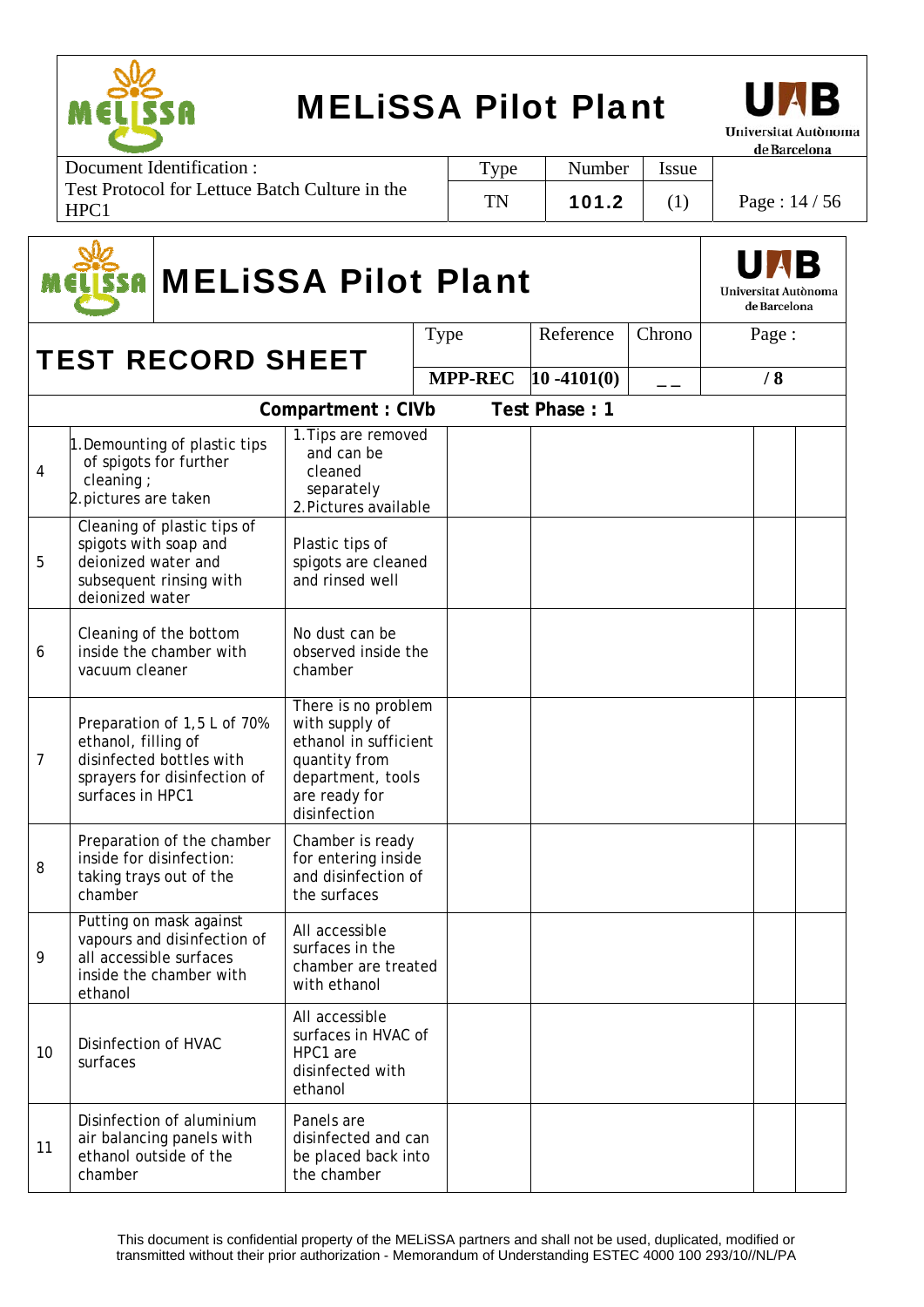



Document Identification : Test Protocol for Lettuce Batch Culture in the HPC1 Type | Number | Issue TN | 101.2 | (1) | Page :  $15/56$ 

|    | <b>MELISSA Pilot Plant</b><br>SSAI     |                                                                                                                                                                  |                                                                                        |  |                |                |        |  |       |  |  |
|----|----------------------------------------|------------------------------------------------------------------------------------------------------------------------------------------------------------------|----------------------------------------------------------------------------------------|--|----------------|----------------|--------|--|-------|--|--|
|    |                                        | <b>TEST RECORD SHEET</b>                                                                                                                                         |                                                                                        |  | Type           | Reference      | Chrono |  | Page: |  |  |
|    |                                        |                                                                                                                                                                  |                                                                                        |  | <b>MPP-REC</b> | $10 - 4101(0)$ | — —    |  | /8    |  |  |
|    |                                        |                                                                                                                                                                  |                                                                                        |  |                |                |        |  |       |  |  |
| 12 |                                        | Placement of aluminium air<br>balancing panels on the<br>bottom of the chamber to<br>their nominal position<br>preliminary putting on<br>disposable shoes covers | Aluminium air<br>balancing panels are<br>placed in their<br>nominal position           |  |                |                |        |  |       |  |  |
| 13 | Connecting of spigots<br>plastic tips  |                                                                                                                                                                  | Tips are connected<br>to spigot at their<br>nominal position                           |  |                |                |        |  |       |  |  |
| 14 | Placement of trays,                    | preliminary cleaned with<br>soap, inside the chamber                                                                                                             | Trays are placed in<br>the chamber in their<br>nominal position                        |  |                |                |        |  |       |  |  |
| 15 |                                        | Cleaning of 120-L external<br>tank with soap and rinsing<br>with decalcified water                                                                               | Tank is clean and<br>ready for further<br>manipulation                                 |  |                |                |        |  |       |  |  |
| 16 | tank                                   | Filling of external tank with<br>decalcified water and 2 %<br>NaOH, mixing in external                                                                           | Tank is filled and<br>solution is mixed,<br>left for 1 hour<br>pH of water<br>measured |  |                |                |        |  |       |  |  |
| 17 | solution for pH,<br>measurements of pH | Taking of 3 samples of                                                                                                                                           | pH is measured,<br>data is considered<br>as experimental<br>point 1                    |  |                |                |        |  |       |  |  |
| 18 |                                        | Disinfection of external<br>pump and flexible tubing,<br>to be used for main nutrient<br>tank filling, with solution of<br>NaOH from external tank               | Pump and flexible<br>tubing are<br>disinfected                                         |  |                |                |        |  |       |  |  |
| 19 |                                        | Empting of the tank, rinsing<br>with decalcified water,<br>measurement of pH of<br>water until it's equal to pH                                                  | Tank is rinsed well<br>and pH of last<br>sample from the<br>tank is equal to pH        |  |                |                |        |  |       |  |  |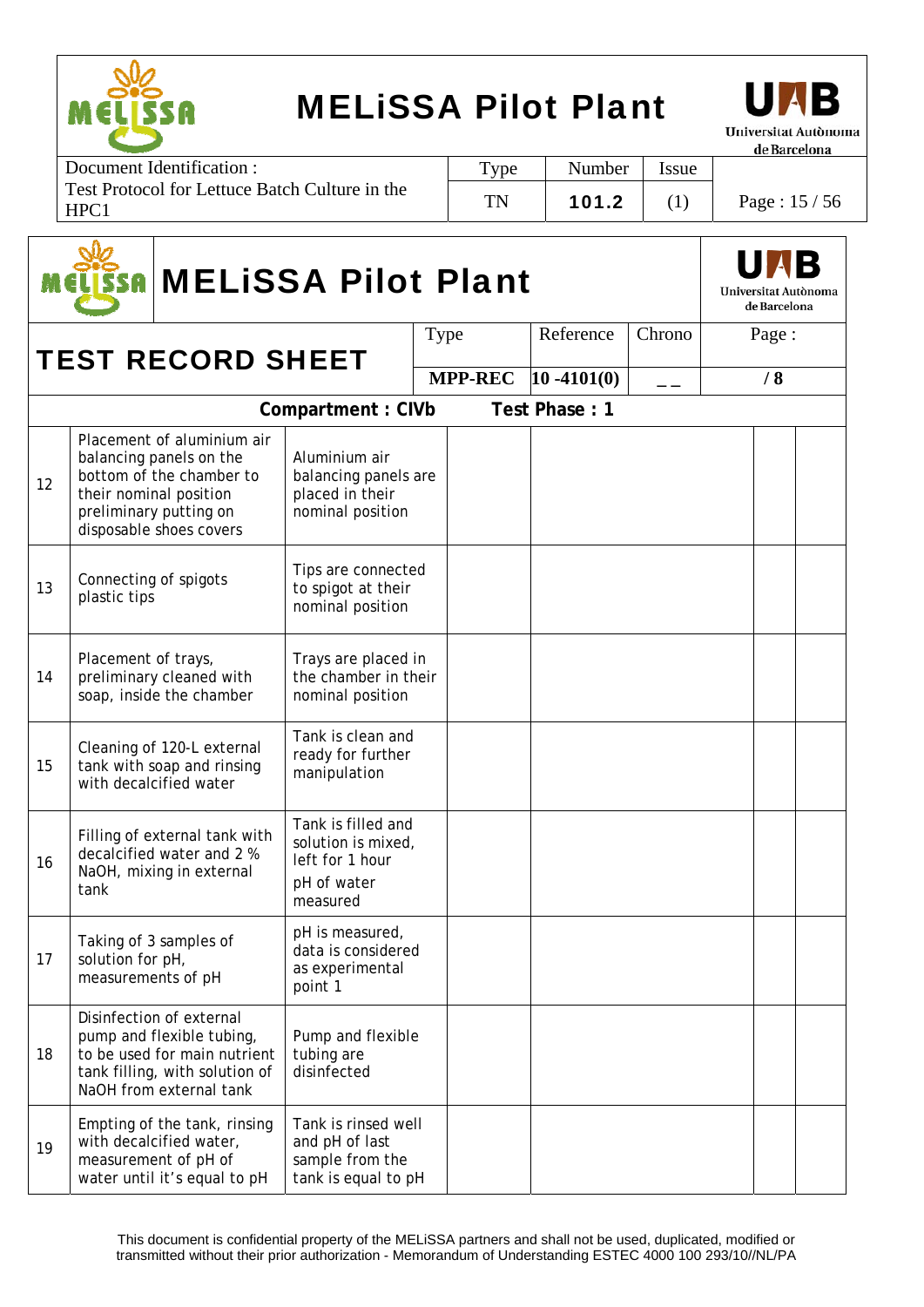



| Document Identification :                                     | Type      | Number | <i>ssue</i> |               |
|---------------------------------------------------------------|-----------|--------|-------------|---------------|
| <b>Test Protocol for Lettuce Batch Culture in the</b><br>HPC1 | <b>TN</b> | 101.2  |             | Page: $16/56$ |

|    | <b>MELISSA Pilot Plant</b><br>SSA       |                                                                                                                                              |                                                                                                         |      |                |                |        |       |    |  |
|----|-----------------------------------------|----------------------------------------------------------------------------------------------------------------------------------------------|---------------------------------------------------------------------------------------------------------|------|----------------|----------------|--------|-------|----|--|
|    |                                         | <b>TEST RECORD SHEET</b>                                                                                                                     |                                                                                                         | Type |                | Reference      | Chrono | Page: |    |  |
|    |                                         |                                                                                                                                              |                                                                                                         |      | <b>MPP-REC</b> | $10 - 4101(0)$ | — —    |       | /8 |  |
|    |                                         |                                                                                                                                              | Compartment: CIVb                                                                                       |      |                | Test Phase: 1  |        |       |    |  |
|    | of decalcified water<br>(control point) |                                                                                                                                              | of decalcified water                                                                                    |      |                |                |        |       |    |  |
| 20 | decalcified water                       | Rinsing of external pump<br>and tubing with decalcified<br>water until pH of water,<br>going out of the pump and<br>tubing is equal to pH of | Pump is rinsed well<br>and pH of last<br>sample from the<br>tank is equal to pH<br>of decalcified water |      |                |                |        |       |    |  |
| 21 | tubing and pump with<br>deionized water | Rinsing of external tank,                                                                                                                    | Tank, tubing and<br>pump are rinsed and<br>ready for further<br>use                                     |      |                |                |        |       |    |  |
| 22 | mode for 4 minutes                      | Emptying stock A, stock<br>B, Acid and Base tanks<br>by opening electro valves<br>from HMI in manual                                         | Indicator of low<br>level of liquid for all<br>tanks can be seen<br>from HMI                            |      |                |                |        |       |    |  |
| 23 | with pipette                            | When level of water in the<br>tanks is low, emptying of<br>the rest of water manually<br>with plastic cup and after                          | No liquid can be<br>observed on the<br>bottom of the tanks                                              |      |                |                |        |       |    |  |
| 24 |                                         | Disinfection of stock A,<br>stock B, Acid and Base<br>tanks with ethanol and<br>drying with paper towel                                      | Tanks are<br>disinfected and no<br>ethanol can be<br>observed in the<br>tanks                           |      |                |                |        |       |    |  |
| 25 | several times with<br>decalcified water | Cleaning of main nutrient<br>tank with soap and rinse                                                                                        | Nutrient tank is<br>cleaned with soap<br>and ready for<br>further manipulation                          |      |                |                |        |       |    |  |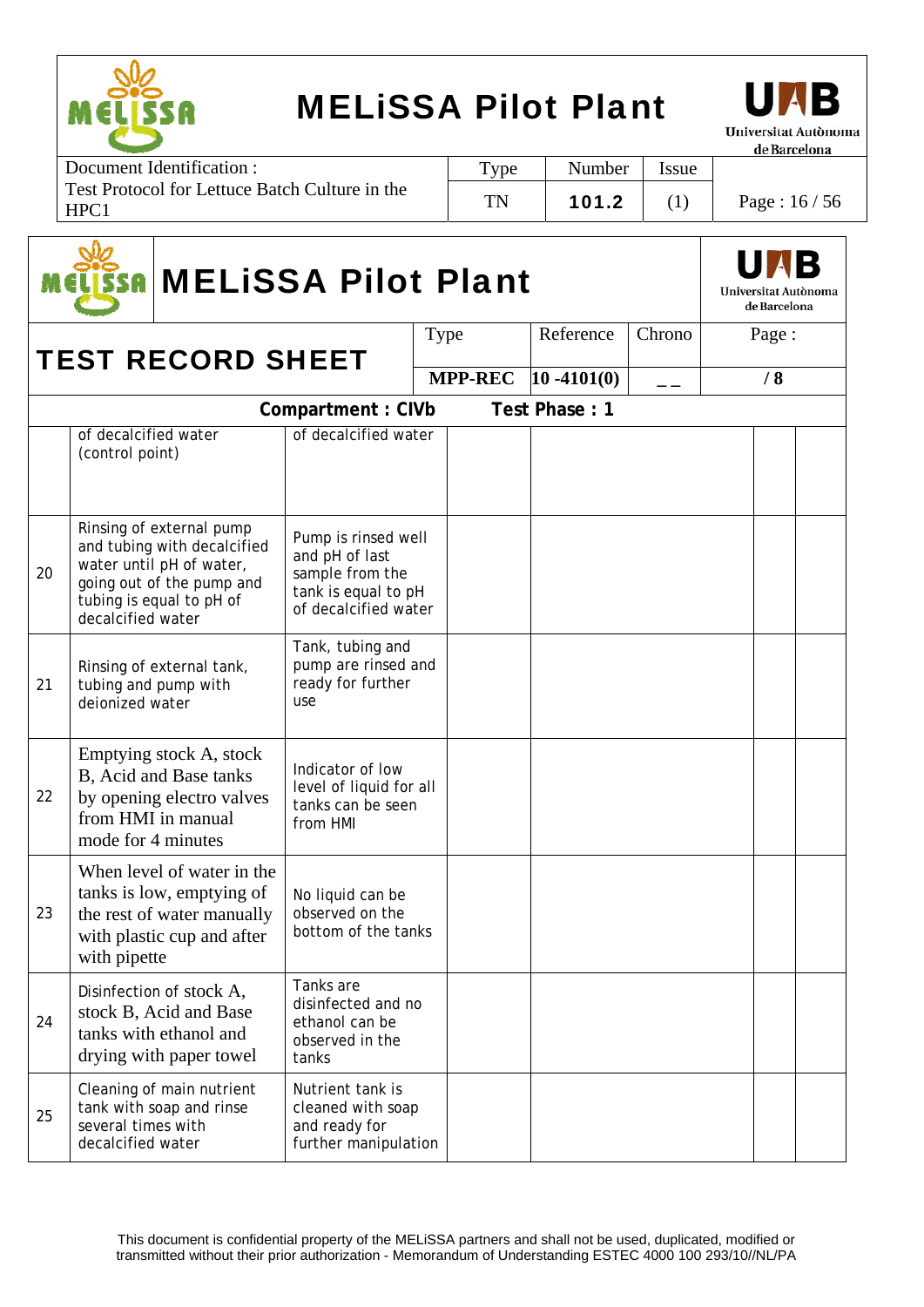



| Document Identification :                              | Type | Number | <i>Issue</i> |               |
|--------------------------------------------------------|------|--------|--------------|---------------|
| Test Protocol for Lettuce Batch Culture in the<br>HPC: | TN   | 101.2  |              | Page: $17/56$ |

|    | <b>ISSA MELISSA Pilot Plant</b>         |                                                                                   |                                                                                                                |  |                |                |        |  |       |  |
|----|-----------------------------------------|-----------------------------------------------------------------------------------|----------------------------------------------------------------------------------------------------------------|--|----------------|----------------|--------|--|-------|--|
|    |                                         | <b>TEST RECORD SHEET</b>                                                          |                                                                                                                |  | Type           | Reference      | Chrono |  | Page: |  |
|    |                                         |                                                                                   |                                                                                                                |  | <b>MPP-REC</b> | $10 - 4101(0)$ | $ -$   |  | /8    |  |
|    |                                         |                                                                                   | Compartment: CIVb                                                                                              |  |                | Test Phase: 1  |        |  |       |  |
| 26 | of the tank                             | Filling of nutrient tank with<br>decalcified water until top                      | Approximately 200 L                                                                                            |  |                |                |        |  |       |  |
| 27 | for pH and EC<br>measuring              | Taking of 3 samples of<br>water from nutrient tank<br>measurements, pH and EC     | pH and EC are<br>measured and will<br>be a control point<br>for further<br>measurements                        |  |                |                |        |  |       |  |
| 28 |                                         | Closing of sampling loop of<br>HPC1 liquid loop before<br>following manipulations | Sampling loop is<br>closed, values of EC<br>and pH are not<br>correct                                          |  |                |                |        |  |       |  |
| 29 | <b>Personal Protective</b><br>Equipment | Preparation of KOH solution<br>using previously put on                            | 4 kg of KOH for 200<br>L of water in<br>nutrient tank                                                          |  |                |                |        |  |       |  |
| 30 | nutrient tank                           | Using external pump mixing<br>and dissolving of KOH in the                        | KOH is completely<br>dissolved in the<br>nutrient tank, no<br>pallet can be<br>noticed in the<br>nutrient tank |  |                |                |        |  |       |  |
| 31 | for pH measurement                      | Taking of 3 samples of<br>solution from nutrient tank                             | pH is measured and<br>data will be used as<br>first experimental<br>point                                      |  |                |                |        |  |       |  |
| 32 | with nutrient tank lid                  | Closing of nutrient tank                                                          | Nutrient tank is<br>closed with screws                                                                         |  |                |                |        |  |       |  |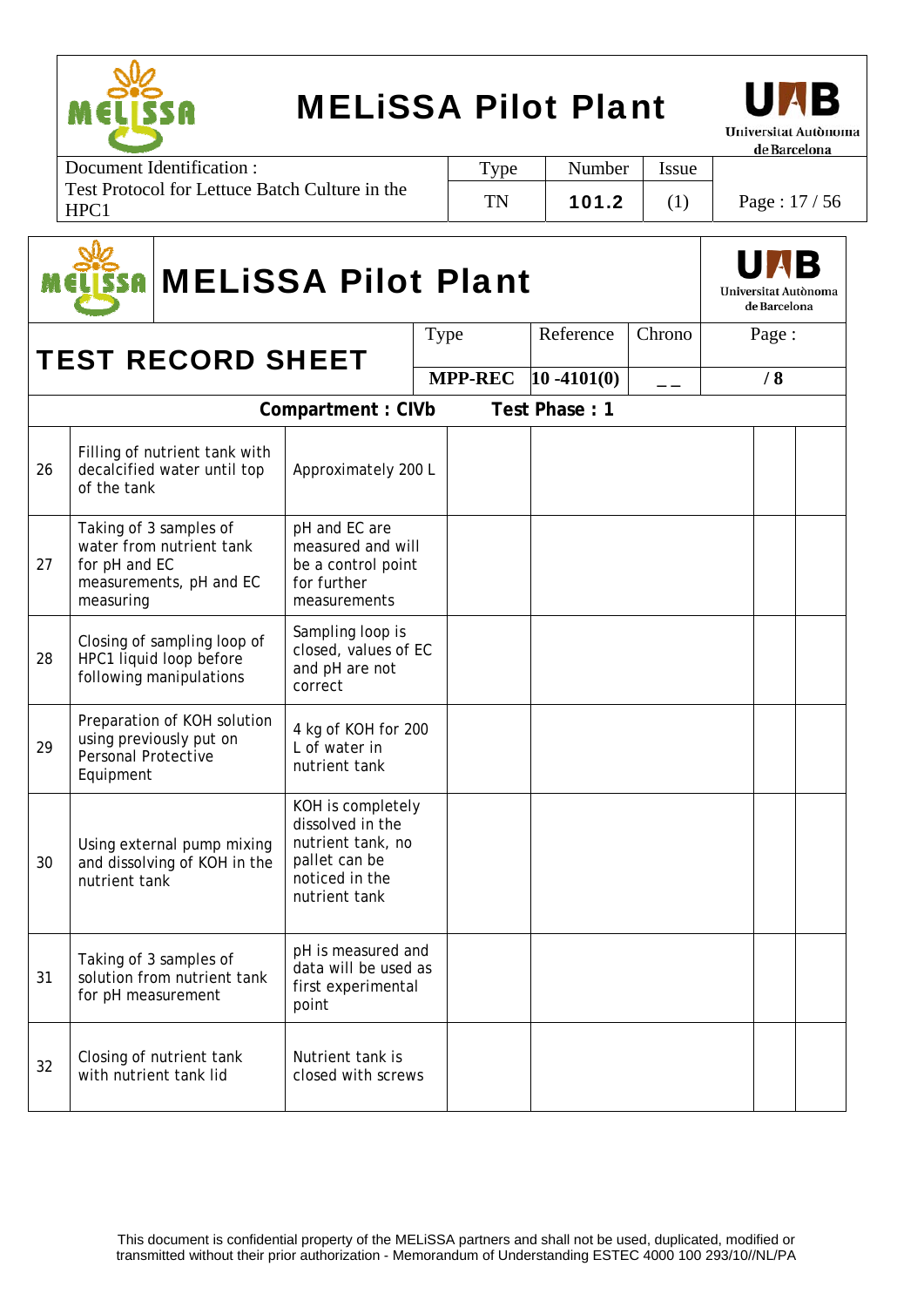



| Document Identification :                                          | Type      | Number | Issue |               |
|--------------------------------------------------------------------|-----------|--------|-------|---------------|
| Test Protocol for Lettuce Batch Culture in the<br>HPC <sub>1</sub> | <b>TN</b> | 101.2  |       | Page: $18/56$ |

|    | <b>ISSA MELISSA Pilot Plant</b>         |                                                                                                                                                |                                                                                                                                 |      |  |           |        |  |       |  |
|----|-----------------------------------------|------------------------------------------------------------------------------------------------------------------------------------------------|---------------------------------------------------------------------------------------------------------------------------------|------|--|-----------|--------|--|-------|--|
|    |                                         | <b>TEST RECORD SHEET</b>                                                                                                                       |                                                                                                                                 | Type |  | Reference | Chrono |  | Page: |  |
|    |                                         |                                                                                                                                                | $ 10 - 4101(0) $                                                                                                                | $ -$ |  | /8        |        |  |       |  |
|    | Test Phase: 1<br>Compartment: CIVb      |                                                                                                                                                |                                                                                                                                 |      |  |           |        |  |       |  |
| 33 | 15 L/min                                | Enabling of irrigation in<br>manual mode, water flow is                                                                                        | Irrigation enabled<br>$flow = 15L/min$<br>Duration: 1hour                                                                       |      |  |           |        |  |       |  |
| 34 |                                         | Disabling of irrigation mode                                                                                                                   | Irrigation mode is<br>off                                                                                                       |      |  |           |        |  |       |  |
| 35 | for pH and EC<br>measurements           | Taking of 3 samples of<br>solution from nutrient tank                                                                                          | pH and EC are<br>measured and data<br>will be the second<br>experimental point                                                  |      |  |           |        |  |       |  |
| 36 | using drain valve                       | Empting of nutrient tank                                                                                                                       | Nutrient tank is<br>almost empty but<br>some liquid is<br>observed on the<br>bottom of the tank<br>due to design of the<br>tank |      |  |           |        |  |       |  |
| 37 | several times with<br>No 27).           | Rinsing of nutrient tank<br>decalcified water and pH<br>measurements after each<br>rinse until pH value is equal<br>to control point (see step | pH of last sample<br>taken from nutrient<br>tank is equal to<br>control point so tank<br>is rinsed well                         |      |  |           |        |  |       |  |
| 38 | decalcified water and<br>for 15 minutes | Filling of nutrient tank with<br>enabling of irrigation mode                                                                                   | Rinsing of liquid<br>loop from residues<br>of KOH                                                                               |      |  |           |        |  |       |  |
| 39 | measurements                            | Taking of liquid samples<br>from 3 extreme spigots of<br>module A and module C (6<br>in total) and from nutrient<br>tank drain valve for pH    | pH is measured and<br>data will be<br>considered as 3d, 4 <sup>th</sup><br>and 5 <sup>th</sup> experimental<br>points           |      |  |           |        |  |       |  |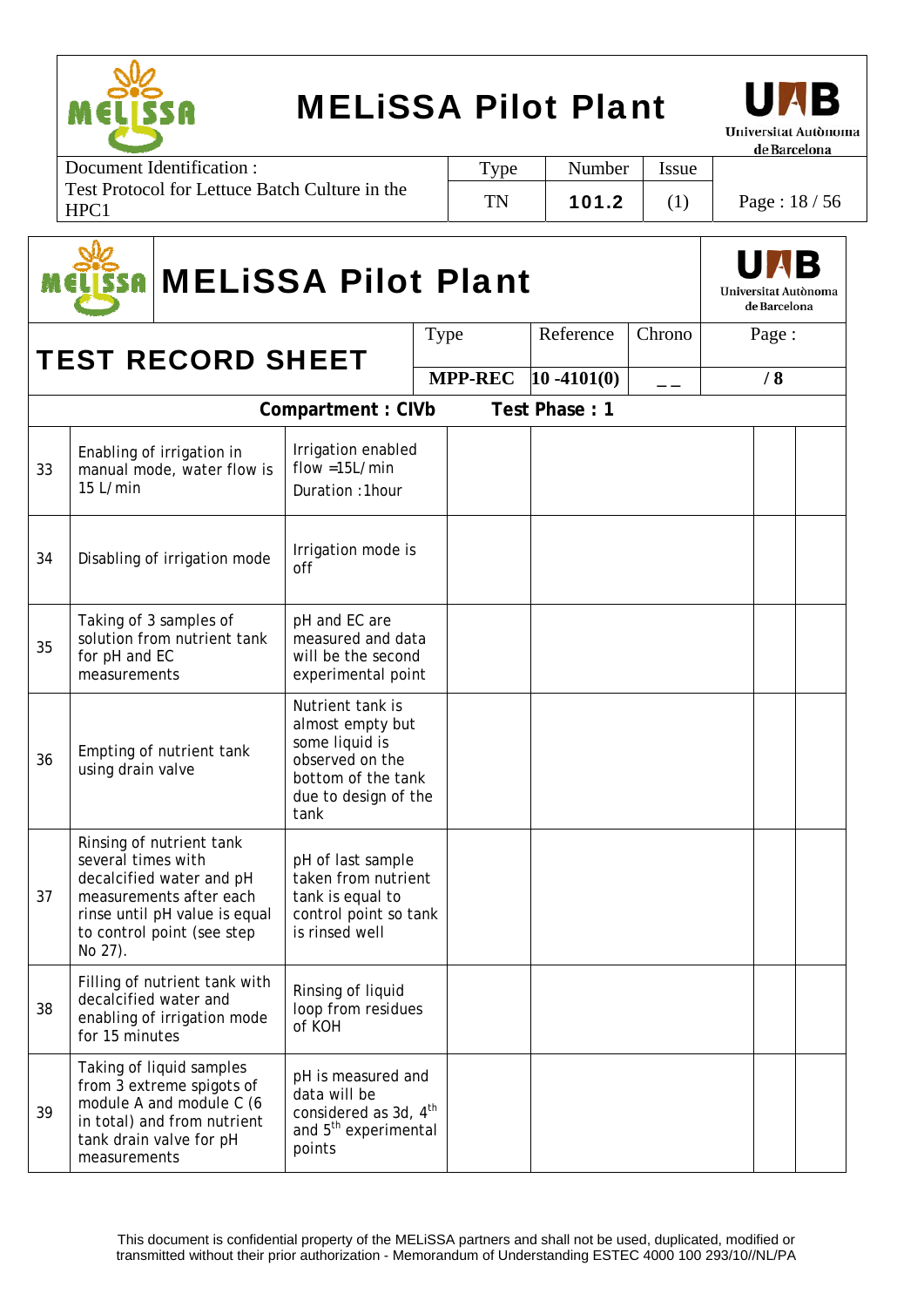



de Barcelona

| Document Identification:                               | Type | Number | <i>ssue</i> |               |
|--------------------------------------------------------|------|--------|-------------|---------------|
| Test Protocol for Lettuce Batch Culture in the<br>HPC1 | TN   | 101.2  |             | Page: $19/56$ |

|    | <b>MELISSA Pilot Plant</b><br><b>SSA</b> |                                                                                                                                                                                     |                                                                                                              |      |                | Universitat Autònoma<br>de Barcelona |        |  |       |  |  |
|----|------------------------------------------|-------------------------------------------------------------------------------------------------------------------------------------------------------------------------------------|--------------------------------------------------------------------------------------------------------------|------|----------------|--------------------------------------|--------|--|-------|--|--|
|    |                                          | <b>TEST RECORD SHEET</b>                                                                                                                                                            |                                                                                                              | Type |                | Reference                            | Chrono |  | Page: |  |  |
|    |                                          |                                                                                                                                                                                     |                                                                                                              |      | <b>MPP-REC</b> | $ 10 - 4101(0) $                     | $ -$   |  | /8    |  |  |
|    |                                          |                                                                                                                                                                                     | Compartment: CIVb                                                                                            |      |                | Test Phase: 1                        |        |  |       |  |  |
| 40 | tank                                     | Disabling of irrigation mode<br>and emptying of nutrient                                                                                                                            | Irrigation mode is<br>off, tank is almost<br>empty                                                           |      |                |                                      |        |  |       |  |  |
| 41 |                                          | Repetition of steps No 38-40<br>until pH of the solution is<br>equal to control value                                                                                               | pH of solution is<br>equal to control<br>value, so liquid loop<br>is rinsed well from<br><b>KOH</b> residues |      |                |                                      |        |  |       |  |  |
| 42 | measurement                              | Taking of 3 samples of<br>deionized water and pH                                                                                                                                    | pH is measured and<br>data will be the 2d<br>control point                                                   |      |                |                                      |        |  |       |  |  |
| 43 | deionized water and<br>for 15 minutes    | Filling of nutrient tank with<br>enabling of irrigation mode                                                                                                                        | Final rinsing of<br>liquid loop                                                                              |      |                |                                      |        |  |       |  |  |
| 44 | measurements                             | Taking of liquid samples<br>from 3 extreme spigots of<br>module A and module C (6<br>in total) and from nutrient<br>tank drain valve for pH                                         | pH is measured and<br>data will be<br>considered as<br>experimental points                                   |      |                |                                      |        |  |       |  |  |
| 45 | tank                                     | Disabling of irrigation mode<br>and emptying of nutrient                                                                                                                            | Irrigation mode is<br>off, tank is almost<br>empty                                                           |      |                |                                      |        |  |       |  |  |
| 46 | than 2d control point,<br>control one.   | In case pH of solution is<br>equal to pH of deionized<br>water, rinsing of liquid loop<br>is finished. If it's higher<br>repetition of steps No 43-45<br>until pH value is equal to | pH of water is equal<br>to 2d control point,<br>rinsing of liquid loop<br>is finished                        |      |                |                                      |        |  |       |  |  |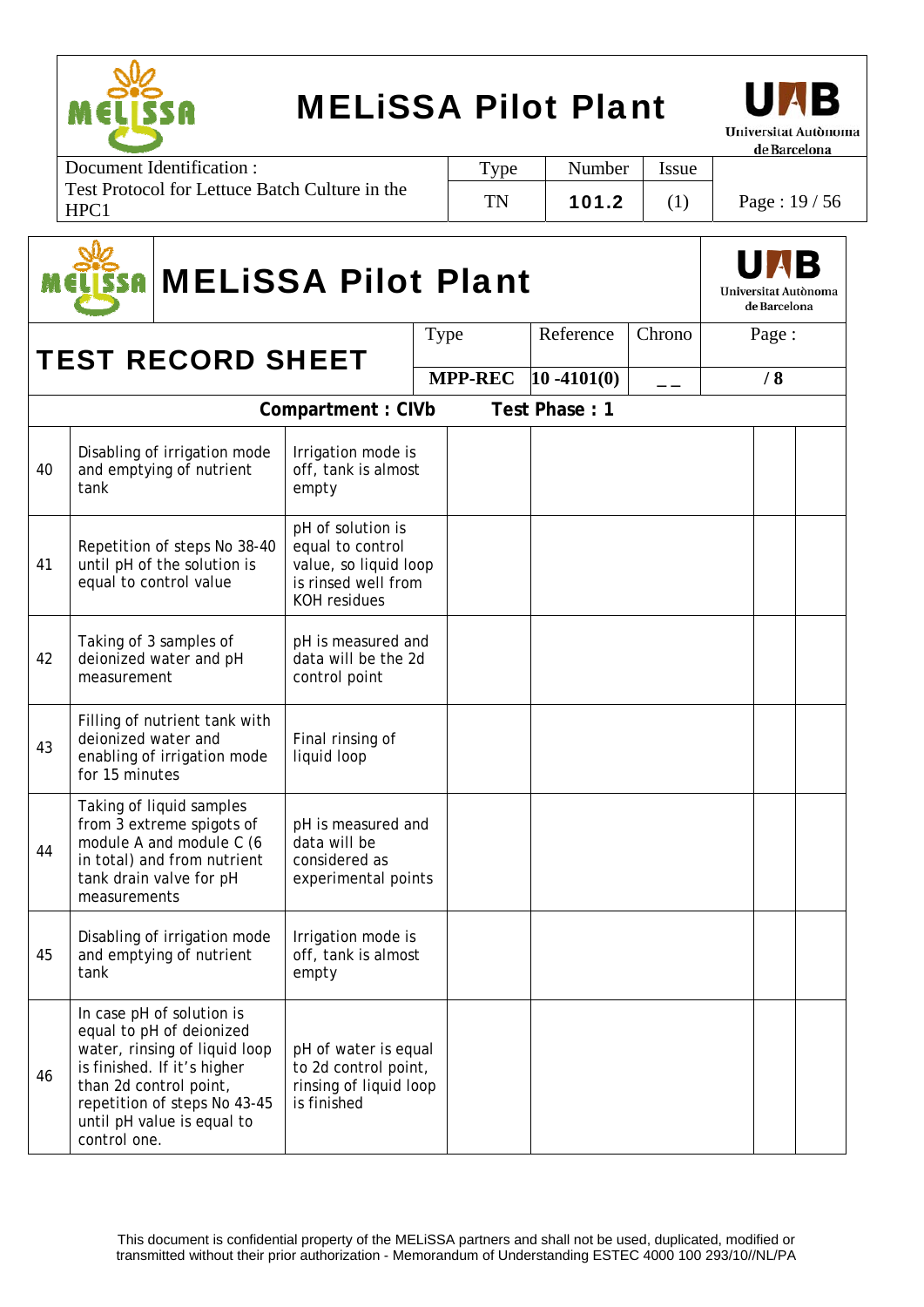



| Document Identification :                                          | Type | Number | tssue |               |
|--------------------------------------------------------------------|------|--------|-------|---------------|
| Test Protocol for Lettuce Batch Culture in the<br>HPC <sub>1</sub> | TN   | 101.2  |       | Page: $20/56$ |

|    | <b>MELISSA Pilot Plant</b><br>SSA                                                                                                   |                                                                                                                                                                                                                                                                                                                                                                                                                                                                                                                                     |                                                                                                            |                | Universitat Autònoma<br>de Barcelona |        |       |  |
|----|-------------------------------------------------------------------------------------------------------------------------------------|-------------------------------------------------------------------------------------------------------------------------------------------------------------------------------------------------------------------------------------------------------------------------------------------------------------------------------------------------------------------------------------------------------------------------------------------------------------------------------------------------------------------------------------|------------------------------------------------------------------------------------------------------------|----------------|--------------------------------------|--------|-------|--|
|    |                                                                                                                                     |                                                                                                                                                                                                                                                                                                                                                                                                                                                                                                                                     |                                                                                                            | Type           | Reference                            | Chrono | Page: |  |
|    | <b>TEST RECORD SHEET</b>                                                                                                            |                                                                                                                                                                                                                                                                                                                                                                                                                                                                                                                                     |                                                                                                            | <b>MPP-REC</b> | $10 - 4101(0)$                       | — —    | /8    |  |
|    |                                                                                                                                     |                                                                                                                                                                                                                                                                                                                                                                                                                                                                                                                                     | Compartment: CIVb                                                                                          |                | Test Phase: 1                        |        |       |  |
| 47 | decalcified water                                                                                                                   | Rinsing of external pump<br>with decalcified water until<br>pH of water, going out of<br>the pump is equal to pH of                                                                                                                                                                                                                                                                                                                                                                                                                 | Pump is rinsed well<br>and pH of last<br>sample from the<br>tank is equal to pH<br>of decalcified water    |                |                                      |        |       |  |
| 48 | deionized water                                                                                                                     | Rinsing of external tank and<br>pump with deionized water,<br>pH of water, going out of<br>the pump is equal to pH of                                                                                                                                                                                                                                                                                                                                                                                                               | Tank and pump are<br>rinsed and pH of last<br>sample from the<br>pump is equal to pH<br>of deionized water |                |                                      |        |       |  |
| 49 | paper towel                                                                                                                         | Cleaning of pH and EC<br>probes from sampling loop<br>with deionized water and                                                                                                                                                                                                                                                                                                                                                                                                                                                      | pH and EC probes<br>are rinsed and dried                                                                   |                |                                      |        |       |  |
| 50 | Leakage test: CO <sub>2</sub> is<br>centrifugal blower<br>with the passive air<br>24 hour CO <sub>2</sub> curve,<br>value) per day. | Chamber shell Integrity<br>injected into the chamber<br>in a closed configuration<br>(all sub-systems off, main<br>excepted) to a set-point of<br>1500 ppm. Allowing the<br>system to equilibrate at<br>1500 ppm for 2 hours to<br>allow time for equilibration<br>pressure compensation<br>bags. $CO2$ is allowed to<br>passively decay through the<br>chamber shell over a 24<br>hour period. The rate of<br>leackage is calculated as<br>the slope of a tangent to a<br>expressed as % Leackage of<br>$CO2$ (relative to initial |                                                                                                            |                |                                      |        |       |  |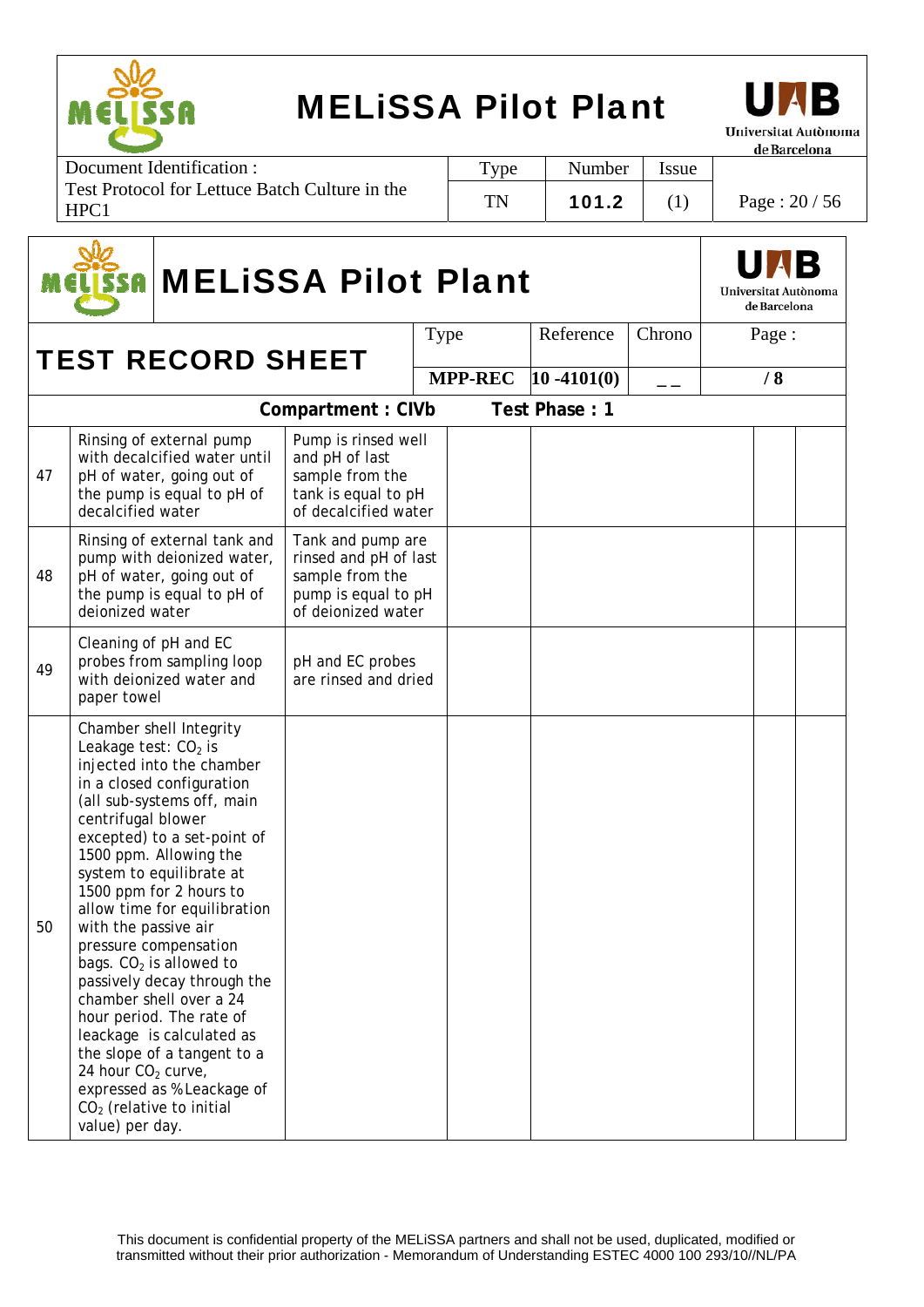



| Document Identification :                              | Type | Number | <b>Issue</b> |                |
|--------------------------------------------------------|------|--------|--------------|----------------|
| Test Protocol for Lettuce Batch Culture in the<br>HPC1 | TN   | 101.2  |              | Page : $21/56$ |

| <b>Conclusion for the Test</b>                                                         | Name | Signature | Date |
|----------------------------------------------------------------------------------------|------|-----------|------|
| $\Box$ Passed $\Box$ Failed                                                            |      |           |      |
| Number of deviations attached to the document :<br>$\overline{\phantom{a}}$            |      |           |      |
| All deviations have been justified or corrected ? YES / NO<br>$\overline{\phantom{a}}$ |      |           |      |
| Comments                                                                               |      |           |      |
| Checked by                                                                             | Name | Signature | Date |
| <b>MELISSA Pilot Plant</b>                                                             |      |           |      |

#### **Appendix 1 – record of implied personnel**

| . .<br>Name | . <b>.</b><br>$\sim$ $\sim$<br>וטר<br>Ж | .<br>-- |
|-------------|-----------------------------------------|---------|
|             |                                         |         |

#### **Appendix 2 – record of calibration certificates for the test instruments**

| Instrument  | Inv.   | Calibration record | Date of     | Calibration valid until |
|-------------|--------|--------------------|-------------|-------------------------|
| description | Number | reference          | calibration |                         |
|             |        |                    |             |                         |

#### **Appendix 3 – deviations list**

| DEV.             | Deviation: | <b>Criticality</b> |
|------------------|------------|--------------------|
| <b>FORM</b><br># |            | Low                |
|                  |            | Medium             |
|                  |            | High               |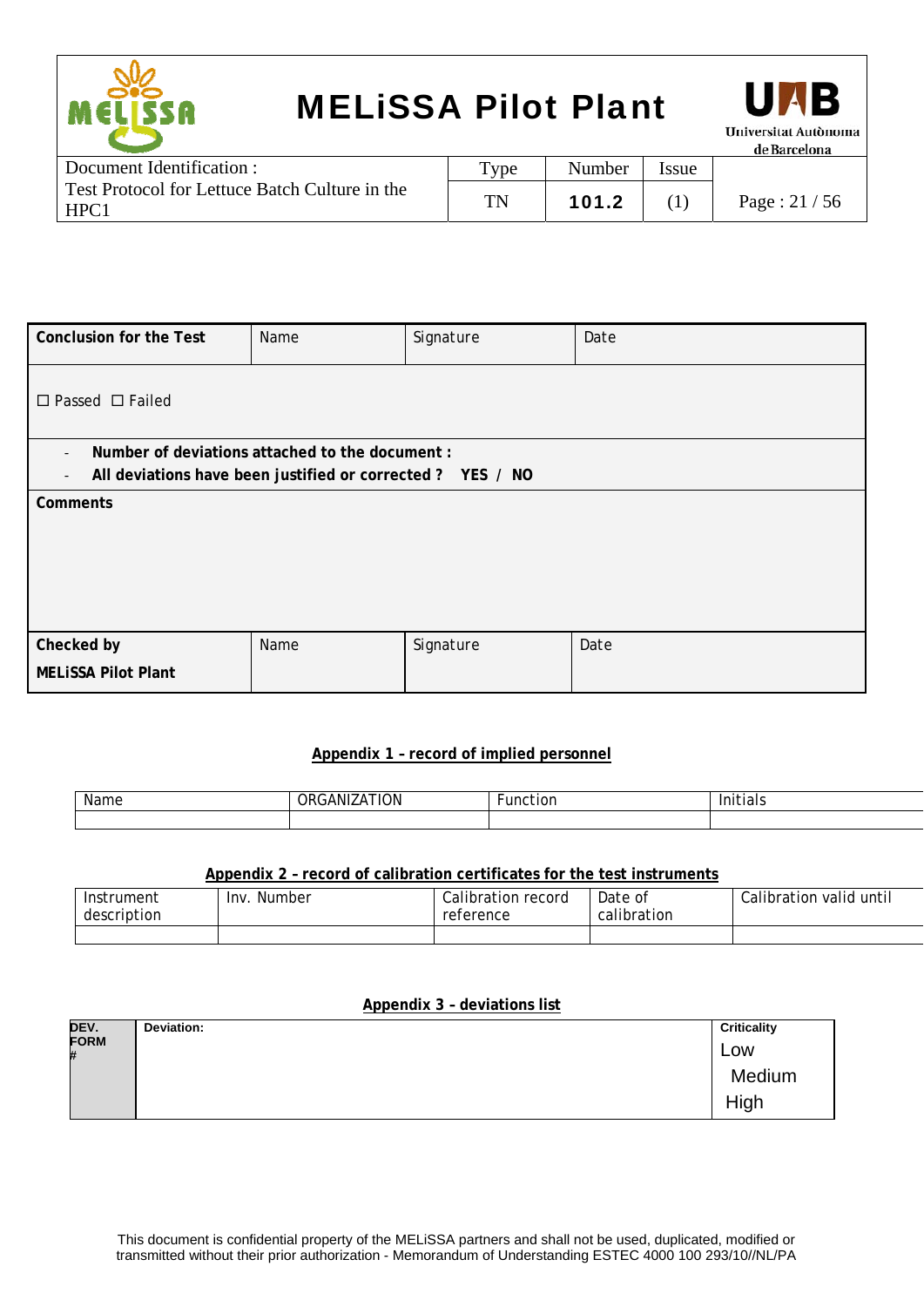| EL<br>T<br>● |
|--------------|



| Document Identification :                              | $TV$ pe | Number | <i>Issue</i> |               |
|--------------------------------------------------------|---------|--------|--------------|---------------|
| Test Protocol for Lettuce Batch Culture in the<br>HPC1 | TN      | 101.2  |              | Page: $22/56$ |

|                          | <b>Corrective action:</b>                                    |                          | Resp.                      | Due date |
|--------------------------|--------------------------------------------------------------|--------------------------|----------------------------|----------|
|                          | Corrective action performed and checked:<br>Ref. of retests: | Checked /<br>approved by | <b>Closing Date</b>        |          |
| DEV.<br><b>FORM</b><br># | Deviation:                                                   |                          | Criticality<br>Low<br>High | Medium   |
|                          | <b>Corrective action:</b>                                    |                          | Resp.                      | Due date |
|                          | Corrective action performed and checked:<br>Ref. of retests: | Checked /<br>approved by | <b>Closing Date</b>        |          |

| DEV.<br><b>FORM</b><br># | Deviation:                                                   |                          | <b>Criticality</b><br>Low<br>Medium<br>High |          |
|--------------------------|--------------------------------------------------------------|--------------------------|---------------------------------------------|----------|
|                          | <b>Corrective action:</b>                                    |                          | Resp.                                       | Due date |
|                          | Corrective action performed and checked:<br>Ref. of retests: | Checked /<br>approved by | <b>Closing Date</b>                         |          |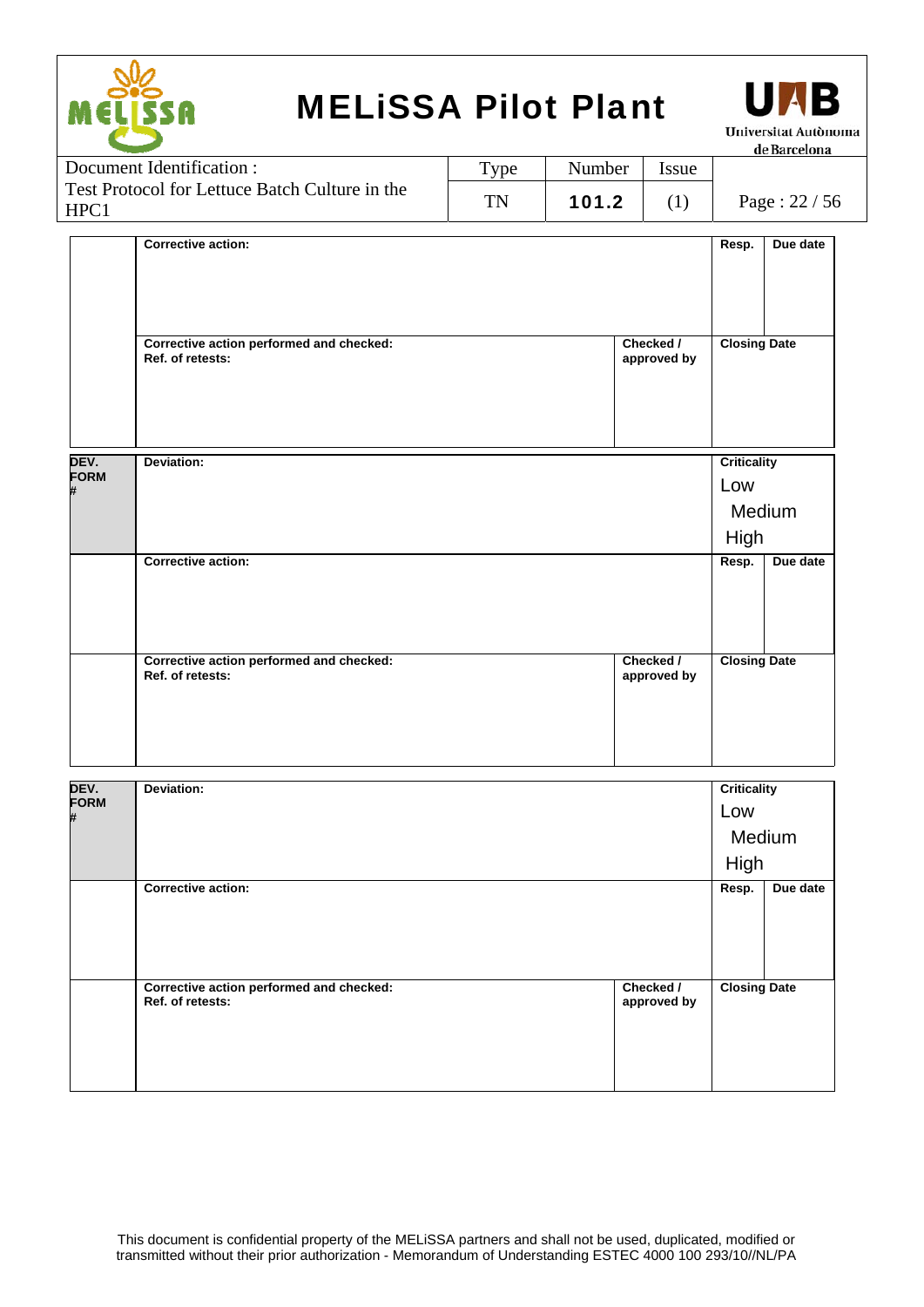



| Number | Issue |               |
|--------|-------|---------------|
| 101.2  |       | Page: $23/56$ |
|        |       |               |

### **7. Test protocol for phase 2**

#### *7.1 Features to be tested: functions, hardware, software*

capability to grow lettuce seedlings under controlled conditions

#### *7.2 Success/failure criteria*

- good germination of seeds
- Good visual aspect of seedlings (similar to those shown in Figure 1)



**Figure 1. Seedlings of lettuce in rockwool cubes in the end of the germination** 

### *7.3 Resources for the test*

#### **7.3.1 Personnel: staff qualification and training needs**

- MPP Technician trained to HPC1 operation
- MPP Engineer educated to HPC1 operation and results analysis

#### **7.3.2 Personnel Protective Equipments**

- Safety shoes
- Laboratory coat and trousers
- Hair net
- Dust mask
- Gloves and goggles
- Sun goggles if working in presence of full lighting inside the HPC1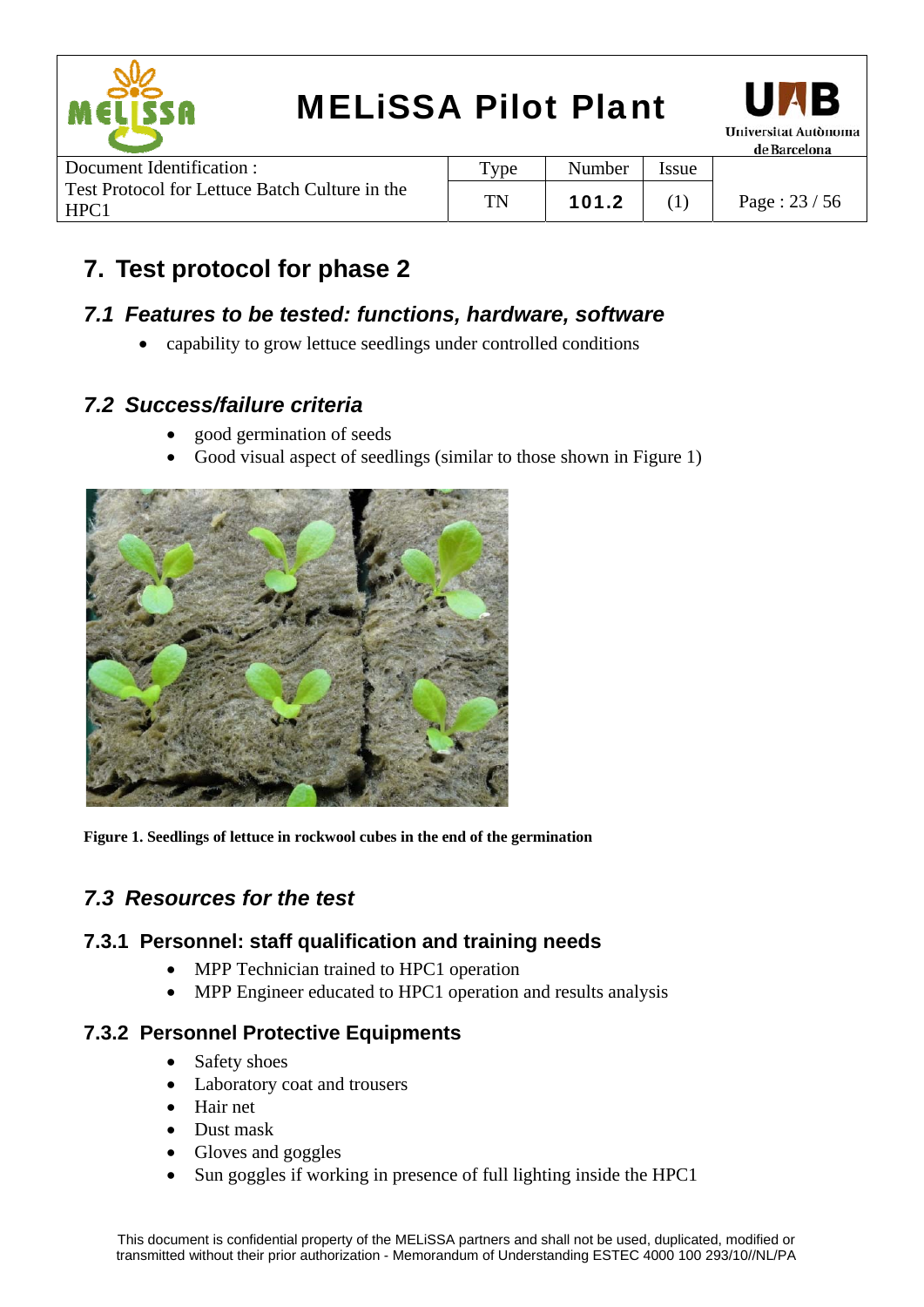



| Document Identification :                              | $T$ ype | Number | <b>Issue</b> |                  |
|--------------------------------------------------------|---------|--------|--------------|------------------|
| Test Protocol for Lettuce Batch Culture in the<br>HPC1 | TN      | 101.2  |              | Page : $24 / 56$ |

• Shoe covers when working inside the chamber

#### **7.3.3 Hardware: instruments, specific part, hardware for software operation, calibration certificates**

- Millwright work (screwdriver, pipe-wrench, ...)
- No specific tools are needed
- All sensors are calibrated with certificates

#### **7.3.4 Software: verification of software, backup needs**

- All acquisitions have been validated
- PLC is connected to the acquisition server

#### **7.3.5 Test conditions**

Lighting cycle Temperature Pressure Humidity

#### *7.4 Measurement and data sampling*

#### **7.4.1 Data logfile**

HPC1 28 days test – phase2-01032010.dat

The acquired parameters are the same as for phase 1

#### **7.4.2** *Special requirements if any* **(frequency, duration, synchronization)**

Every minute for all instrumentation.

### *7.5 Reporting of status for a test*

The test sequence is performed by MPP personnel, under the expertise and advice of MPP Engineer. The final status of the test (passed/fail) is decided at the end of the test in agreement between MPP personnel and MPP management.

#### *7.6 Deviations and non conformances*

In case the test sequence cannot be performed as planned or some results are out of their expected range, a deviation is opened and appended to the test record. The process to fill out the deviation form is identical to the one to fill out the NCR as per the Quality Assurance Procedure for the control of non conformities MPP-QAP-08-0002.

This deviation is discussed among MPP, and together with ESA for high criticality deviations, in order to decide how to address it. If necessary, on the basis of a given deviation, MPP can decide to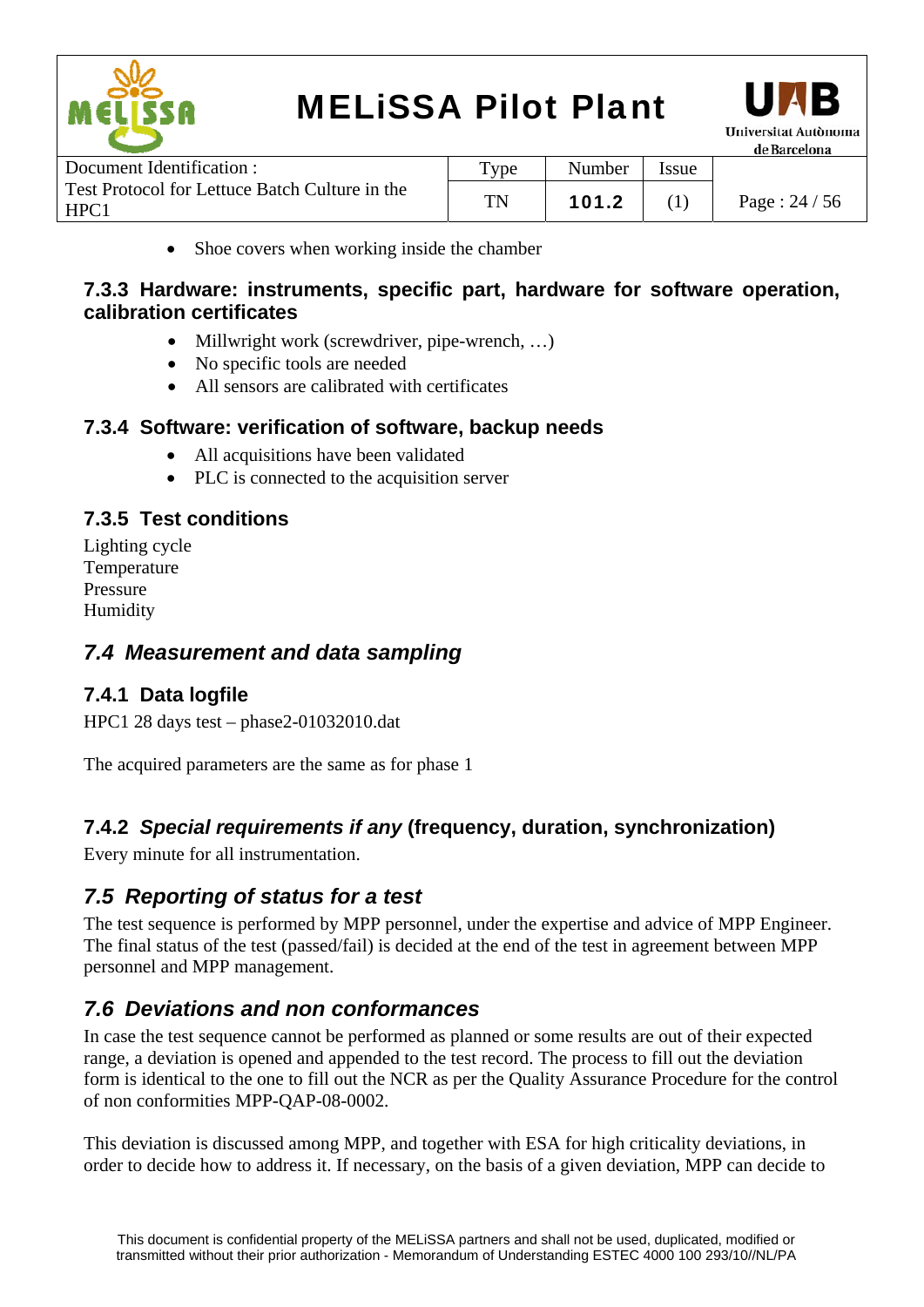

open a NCR as planned by the Quality Manual and the Quality Assurance Procedure for the control of non conformities MPP-QAP-08-0002.

The discussion of all deviations is made before the final decision of the status for the test.

#### *7.7 Record for the test procedure with the various steps*

The test procedure associated to the present protocol – phase 2 is: MPP-REC-10-4102 (0).

It has to be printed and filled out every time the present protocol phase 2 is executed.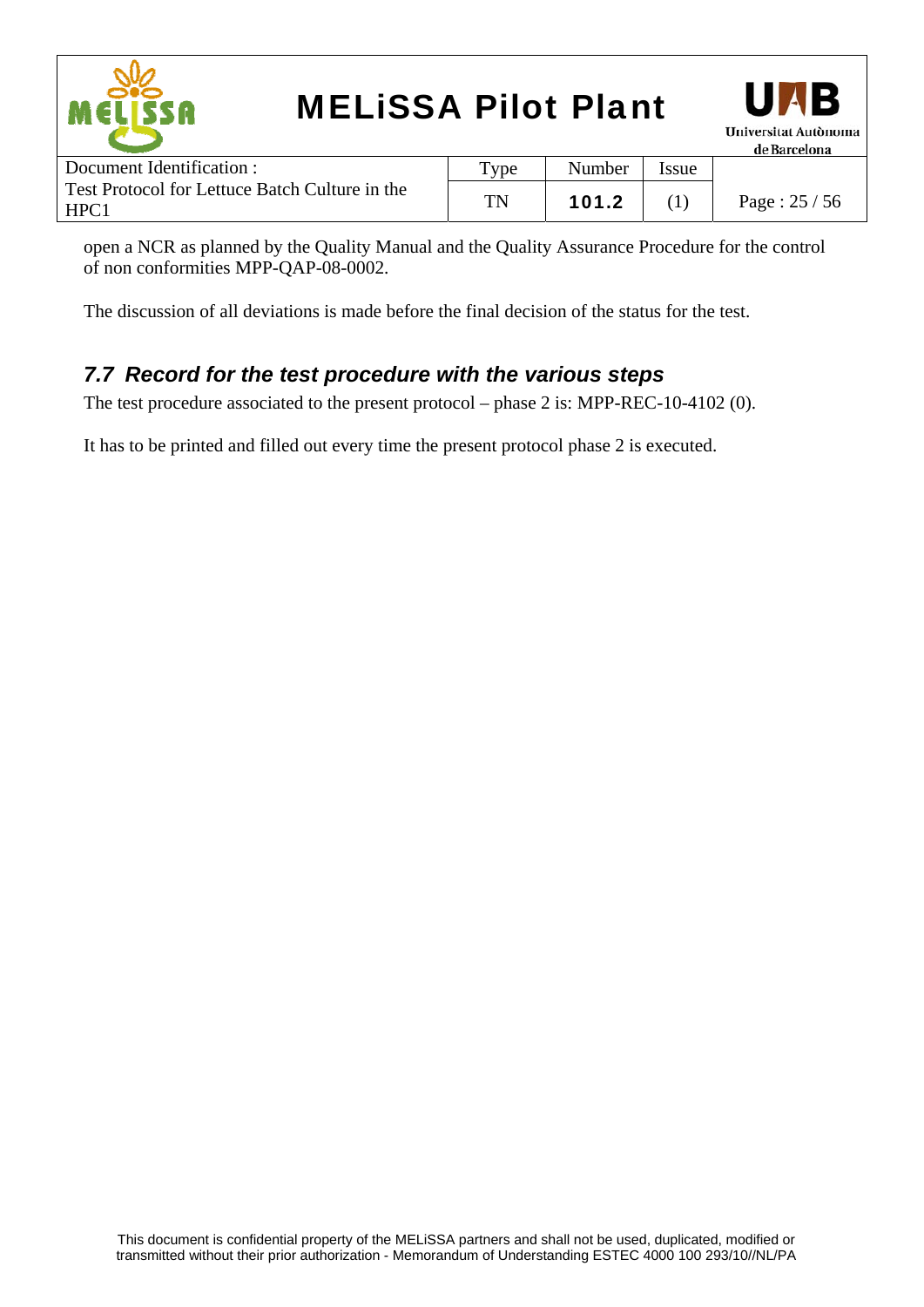



Document Identification : Test Protocol for Lettuce Batch Culture in the HPC1 Type | Number | Issue TN | 101.2 | (1) | Page :  $26/56$ 

|                    |              |                                                                                                                                                                                                  | <b>MELISSA Pilot Plant</b>                                                       |                |                   |                                                                | Universitat Autònoma<br>de Barcelona |                 |
|--------------------|--------------|--------------------------------------------------------------------------------------------------------------------------------------------------------------------------------------------------|----------------------------------------------------------------------------------|----------------|-------------------|----------------------------------------------------------------|--------------------------------------|-----------------|
|                    |              | <b>TEST RECORD SHEET</b>                                                                                                                                                                         | Type                                                                             |                | Reference         | Chrono:                                                        | Page:                                |                 |
|                    |              |                                                                                                                                                                                                  | <b>MPP-REC</b>                                                                   |                | $10 - 4102(0)$ 01 |                                                                |                                      |                 |
|                    |              |                                                                                                                                                                                                  | Compartment: CIVb                                                                |                | Test Phase: 2     |                                                                |                                      |                 |
|                    |              | Test title: Seedlings phase                                                                                                                                                                      |                                                                                  |                |                   |                                                                |                                      |                 |
|                    |              | Objectives: To grow lettuce seedlings in good conditions to be used for batch culture in the HPC1<br>Applicable test plan and test protocols TN101.2 Test Protocol for Batch Culture in the HPC1 |                                                                                  |                |                   |                                                                |                                      |                 |
|                    |              | Hardware: HPC1 and HPC1 control system                                                                                                                                                           |                                                                                  |                |                   |                                                                |                                      |                 |
|                    |              | Person responsible for the test :                                                                                                                                                                |                                                                                  |                |                   |                                                                |                                      |                 |
|                    |              | Test prerequisites :<br>Cleaning operation of HPC1 finished<br>Leak test finished                                                                                                                |                                                                                  |                |                   |                                                                |                                      |                 |
| <b>Step</b><br>No. | Day<br>No.   | Action description                                                                                                                                                                               | Expected results /<br>Nominal behaviour                                          | Date /<br>Hour |                   | Observed results / calculated<br>/ remarks - ref. of Deviation | C/N<br>$\mathcal{C}$                 | <b>Initials</b> |
| $\mathbf{1}$       | $\mathbf{0}$ | Sterilization of 2 flats of<br>rockwool small cubes -<br>Grodan AO 36/40 6/15W<br>using following<br>procedure for Rockwool<br>safe manipulation: OP-<br>$10-4101(0)$                            | Rockwool flats are<br>sterilised and ready for<br>seeds sowing                   |                |                   |                                                                |                                      |                 |
| $\overline{2}$     | $\mathbf 0$  | Sterilization of 1 litre of<br>deionized water in<br>autoclave                                                                                                                                   | 30 minutes at 120°C                                                              |                |                   |                                                                |                                      |                 |
| 3                  | 0            | Sterilization of 10-litres<br>tanks for stock A and<br>stock B (2), 20-litres tank<br>for seedlings solution in<br>autoclave                                                                     | 30 minutes at 120°C                                                              |                |                   |                                                                |                                      |                 |
| 4                  | 0            | Preparation of 10 L of<br>stock A and 10 L of stock<br>B solutions and 10 L of<br>seedling solution                                                                                              | Solutions must be kept<br>in a dark place in order<br>to prevent algae<br>growth |                |                   |                                                                |                                      |                 |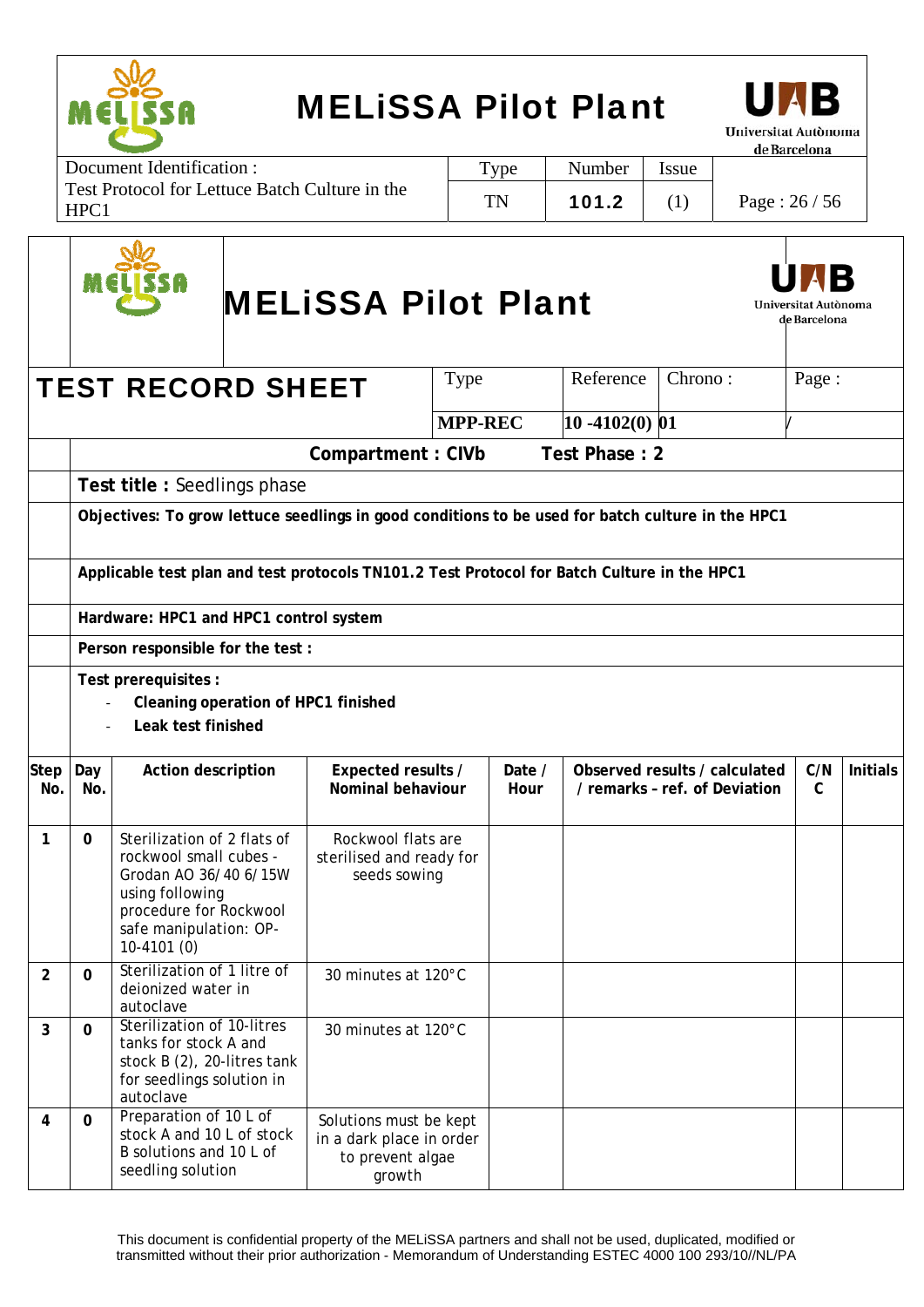



Document Identification : Test Protocol for Lettuce Batch Culture in the HPC1 Type | Number | Issue TN | 101.2 | (1) | Page :  $27 / 56$ 



# MELiSSA Pilot Plant



|                |              | <b>TEST RECORD SHEET</b>                                                                                                                                                                                                 |                                                                                                                                            | <b>Type</b>    | Reference         | Chrono:                                                | Page: |  |
|----------------|--------------|--------------------------------------------------------------------------------------------------------------------------------------------------------------------------------------------------------------------------|--------------------------------------------------------------------------------------------------------------------------------------------|----------------|-------------------|--------------------------------------------------------|-------|--|
|                |              |                                                                                                                                                                                                                          |                                                                                                                                            | <b>MPP-REC</b> | $10 - 4102(0)$ 01 |                                                        |       |  |
|                |              |                                                                                                                                                                                                                          | Compartment: CIVb                                                                                                                          |                | Test Phase: 2     |                                                        |       |  |
|                |              | according to TN 96.3.                                                                                                                                                                                                    |                                                                                                                                            |                |                   |                                                        |       |  |
| 5              | 0            | Taking a bag with lettuce<br>seeds from the fridge<br>and placement about 200<br>seeds into a glass.<br>Addition of 5%<br>hypochlorite (bleach) to<br>the glass with the seeds<br>(until bleach covers all<br>the seeds) | Sterilization during 15<br>minutes                                                                                                         |                |                   | Seeds Supplier: __________<br>Seeds Lot n°: __________ |       |  |
| 6              | $\mathbf 0$  | Placement of the seeds<br>into a sieve and rinse<br>with 1 L of deionized<br>sterile water                                                                                                                               | Seeds are sterilized but<br>some lost of colour can<br>be observed due to<br>treatment with bleach                                         |                |                   |                                                        |       |  |
| $\overline{7}$ | $\mathbf{0}$ | Sterilization 2 seed<br>germination trays with<br>70% ethanol and paper<br>towel                                                                                                                                         | No ethanol can be<br>observed on the trays                                                                                                 |                |                   |                                                        |       |  |
| 8              | $\mathbf{0}$ | Placement of 2 flats of<br>rockwool small cubes -<br>Grodan AO 36/40 6/15W<br>into 2 seed germination<br>trays                                                                                                           | Each tray must contain<br>98 cubes                                                                                                         |                |                   |                                                        |       |  |
| 9              | $\mathbf 0$  | Using tweezers,<br>placement a single<br>lettuce seed in each hole<br>of Rockwool cubes                                                                                                                                  | Attention should be<br>paid during process of<br>seeds sowing in order<br>not to sow more than 1<br>seed per cube and not<br>miss any cube |                |                   |                                                        |       |  |
| 10             | $\mathbf 0$  | Measurement of pH of<br>irrigation solution for<br>seedlings, in case it's<br>5.8-5.9, watering of<br>Rockwool cubes with this<br>solution. If pH is higher                                                              | pH of seedlings<br>solution is $5.8-5.9$ ,<br>Rockwool cubes are<br>wet, but not<br>overwatered (no liquid<br>beneath Rockwool)            |                |                   |                                                        |       |  |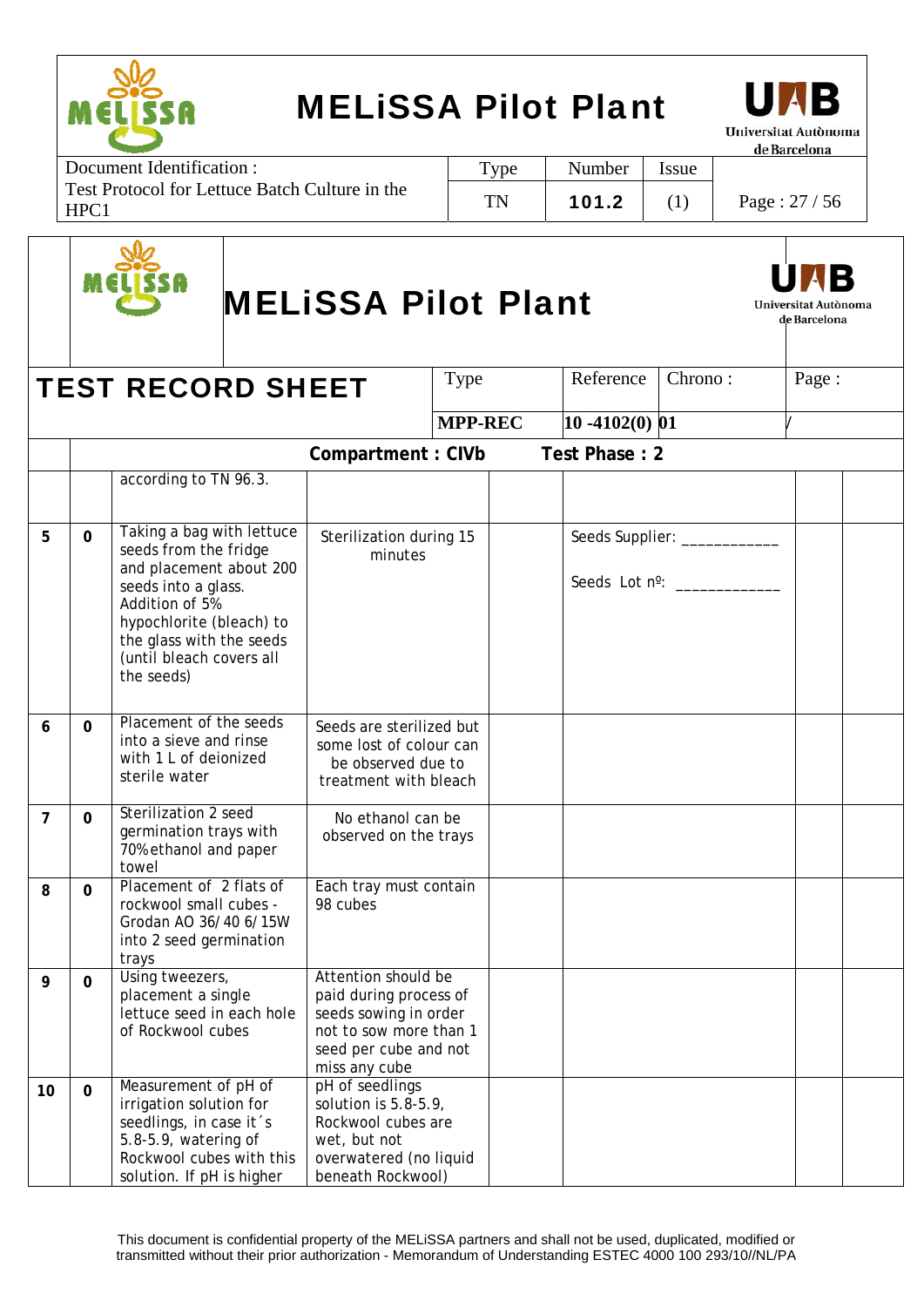

Document Identification : Test Protocol for Lettuce Batch Culture in the HPC1 Type | Number | Issue TN | 101.2 | (1) | Page :  $28 / 56$ 



# MELiSSA Pilot Plant



de Barcelona

**TEST RECORD SHEET**  $|$  Type  $|$  Reference  $|$  Chrono :  $|$  Page : **MPP-REC** 10 -4102(0) 01 **Compartment : CIVb Test Phase : 2**  than 6.0 or lower than 5.8 addition of about 1 mL of  $0.5M$  HNO<sub>3</sub> or 1mL of 0.5M KOH (depending on pH if it's low or high) to the 10L of the solution, mixing well and checking of pH again. Repetition if necessary until pH is about 5.8-5.9. **11 0** Taking photos of the trays.  $Day<sub>0</sub>$  of crop test (Rockwool sheets without seedlings) 12 0 Addition of a plastic tray cover to each tray Trays are covered in order to maintain humidity inside the tray and enhance seeds germination 13 0 Activation of Schneider controller of HPC1. Light mode: auto, 1 MH and 1 HPS lamps per module on. Day time – 16 hours, night time – 8 hours. Fan Mode: auto. Temperature and humidity mode: auto. T day and night set points  $= 20^{\circ}$ C, day Rh =50%, night Rh=70%. Air Blower Mode: auto. Schneider controller is activated with environmental conditions set points used for seeds germination and seedlings growth **14 0** Placement of the germination trays into HPC1 and closing of the doors from both sides of HPC1. Chamber is closed and all conditions in the chamber correspond to conditions for seeds germination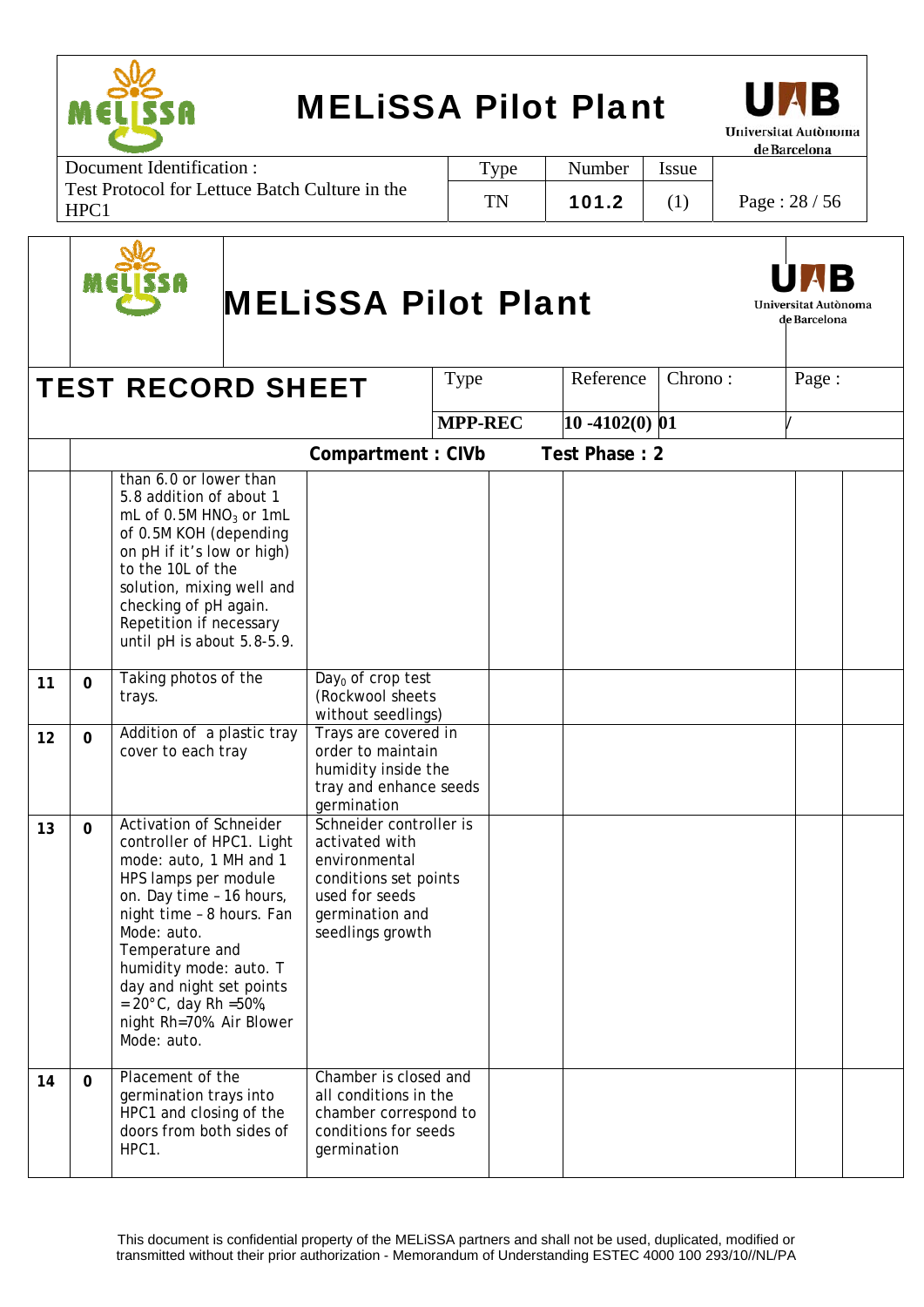

Document Identification : Test Protocol for Lettuce Batch Culture in the HPC1 Type | Number | Issue TN | 101.2 | (1) | Page :  $29/56$ 



# MELiSSA Pilot Plant



de Barcelona

**TEST RECORD SHEET**  $|$  Type  $|$  Reference  $|$  Chrono :  $|$  Page : **MPP-REC** 10 -4102(0) 01 **Compartment : CIVb Test Phase : 2**  15 1 **Opening of the chamber,** taking photos of the trays with plastic cover and after without the cover. Day<sub>1</sub> of crop test 16 | 1 | In case not more than 60% of seedlings in each tray can be observed , addition of plastic cover and closing the chamber Check of seedlings germination, repeat in the afternoon **17** 1 In the afternoon checking of the seeds germination again. If more than 60% of seedlings are observed opening of the trays. If not the trays are left covered until next day Check of seedlings germination 18 2 Opening of the chamber, taking photos of the trays with plastic cover and after without the cover. Day<sub>2</sub> of crop test **19 2** In case not more than 60% of seedlings in each tray can be observed , addition of plastic cover and closing the chamber Check of seedlings germination, repeat in the afternoon **20 2** In the afternoon checking of the seeds germination again. If more than 60% of seedlings are observed opening of the trays. If not the trays are left covered until next day Check of seedlings germination 21 3 Checking the seeds germination and if more than 60% of seedlings are By this day usually germination percentage is more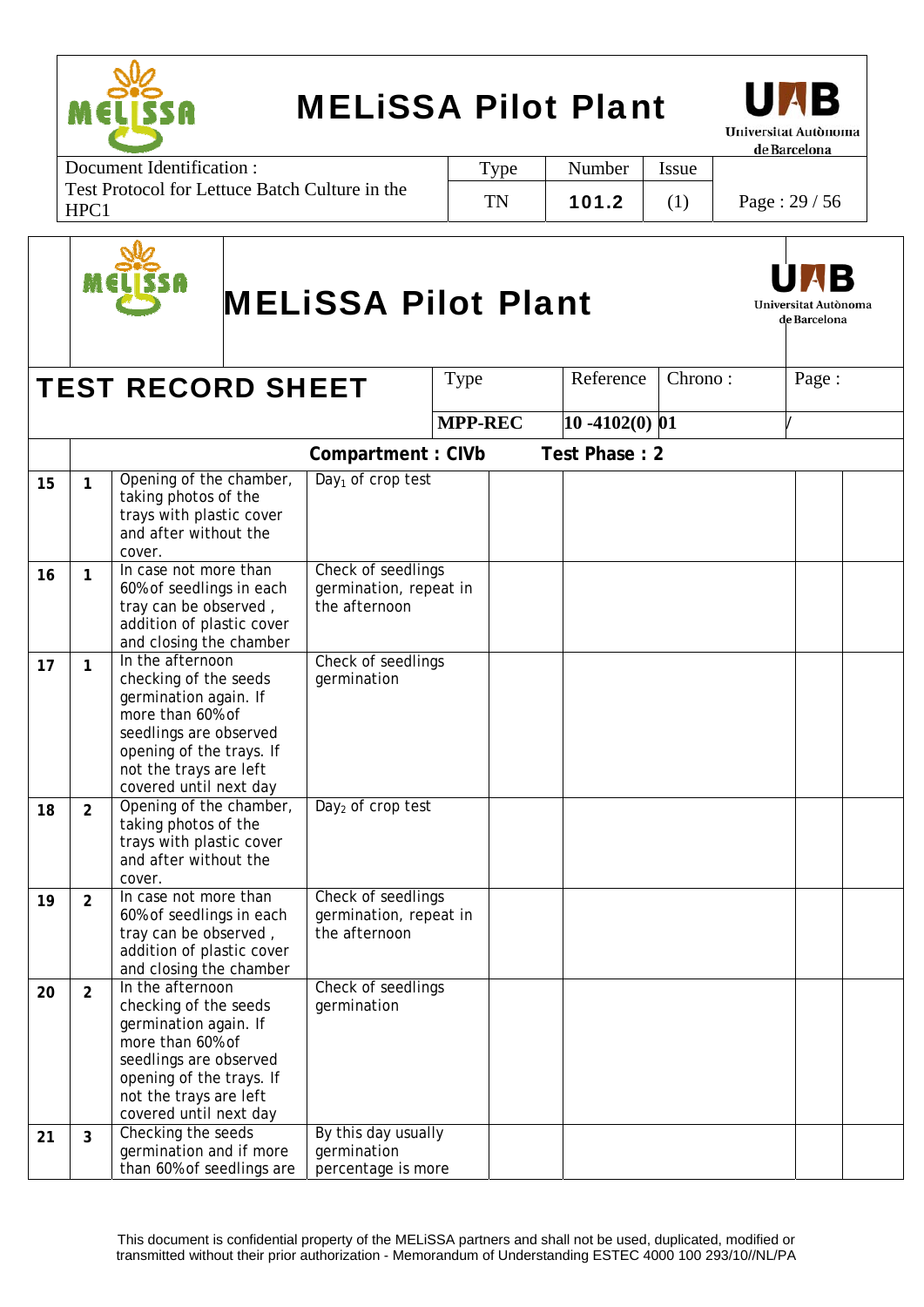

Document Identification : Test Protocol for Lettuce Batch Culture in the HPC1 Type | Number | Issue TN | 101.2 | (1) | Page :  $30/56$ 



# MELiSSA Pilot Plant



|    |                         | <b>TEST RECORD SHEET</b>                                                                                                                                                                                                                                                                      |                                                                                                                                 | Type           | Reference         | Chrono: | Page: |  |
|----|-------------------------|-----------------------------------------------------------------------------------------------------------------------------------------------------------------------------------------------------------------------------------------------------------------------------------------------|---------------------------------------------------------------------------------------------------------------------------------|----------------|-------------------|---------|-------|--|
|    |                         |                                                                                                                                                                                                                                                                                               |                                                                                                                                 | <b>MPP-REC</b> | $10 - 4102(0)$ 01 |         |       |  |
|    |                         |                                                                                                                                                                                                                                                                                               | Compartment: CIVb                                                                                                               |                | Test Phase: 2     |         |       |  |
| 22 | 3                       | observed in each tray<br>opening of the trays<br>(taking out the plastic<br>covers).<br>Taking photos of both                                                                                                                                                                                 | than 60% per tray and<br>plastic covers can be<br>removed from the trays<br>Day <sub>3</sub> of crop test                       |                |                   |         |       |  |
|    |                         | trays                                                                                                                                                                                                                                                                                         |                                                                                                                                 |                |                   |         |       |  |
| 23 | $\overline{3}$          | Checking of pH of the<br>seedlings nutrient<br>solution and in case it's<br>5.8-5.9, watering<br>Rockwool cubes with this<br>solution, approximately<br>900 mL per each tray.<br>Regulation of pH with<br>acid or base in case it is<br>higher than 6.0 or lower<br>than 5.7 (see step No.10) | pH of seedlings<br>solution is $5.8-5.9$ ,<br>Rockwool cubes are<br>wet, but not<br>overwatered (no liquid<br>beneath Rockwool) |                |                   |         |       |  |
| 24 | 4                       | Taking photos of both<br>trays                                                                                                                                                                                                                                                                | Day <sub>4</sub> of crop test                                                                                                   |                |                   |         |       |  |
| 25 | $\overline{\mathbf{4}}$ | In the afternoon<br>watering of the plants<br>with the solution if<br>necessary, approximately<br>500 mL per tray.                                                                                                                                                                            | Rockwool cubes are<br>wet, but not<br>overwatered (no liquid<br>beneath Rockwool)                                               |                |                   |         |       |  |
| 26 | 5                       | Taking photos of both<br>trays. Watering of the<br>plants with the solution<br>if necessary                                                                                                                                                                                                   | Day <sub>5</sub> of crop test.<br>Rockwool cubes are<br>wet, but not<br>overwatered (no liquid<br>beneath Rockwool)             |                |                   |         |       |  |
| 27 | 6                       | Cutting of polypropylene<br>film for trays covering<br>against algae growth at<br>maturity phase                                                                                                                                                                                              | 100 stripes using<br>template                                                                                                   |                |                   |         |       |  |
| 28 | 6                       | Taking photos of both<br>trays. Watering of the<br>plants with the solution<br>if necessary                                                                                                                                                                                                   | Day <sub>6</sub> of crop test.<br>Rockwool cubes are<br>wet, but not<br>overwatered (no liquid                                  |                |                   |         |       |  |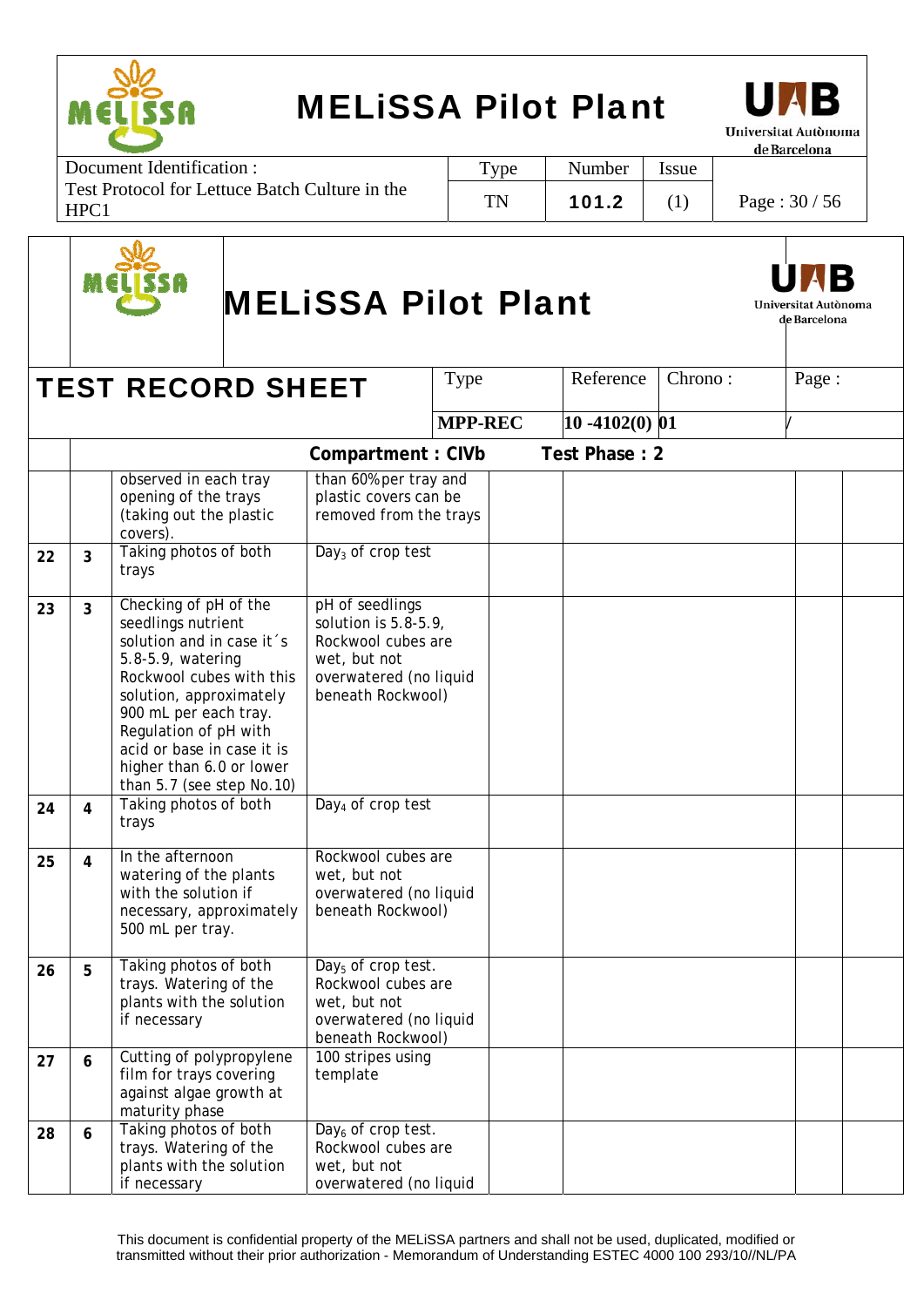



Document Identification : Test Protocol for Lettuce Batch Culture in the HPC1 Type | Number | Issue TN | 101.2 | (1) | Page :  $31 / 56$ 



# MELiSSA Pilot Plant



Universitat Autònoma de Barcelona

|    |                | <b>TEST RECORD SHEET</b>                                                                                                                                                                                                                                                                      |                                                                                                                                 | Type           | Reference         | Chrono: | Page: |  |
|----|----------------|-----------------------------------------------------------------------------------------------------------------------------------------------------------------------------------------------------------------------------------------------------------------------------------------------|---------------------------------------------------------------------------------------------------------------------------------|----------------|-------------------|---------|-------|--|
|    |                |                                                                                                                                                                                                                                                                                               |                                                                                                                                 | <b>MPP-REC</b> | $10 - 4102(0)$ 01 |         |       |  |
|    |                |                                                                                                                                                                                                                                                                                               | Compartment: CIVb                                                                                                               |                | Test Phase: 2     |         |       |  |
|    |                |                                                                                                                                                                                                                                                                                               | beneath Rockwool)                                                                                                               |                |                   |         |       |  |
| 29 | $\overline{7}$ | Checking of pH of the<br>seedlings nutrient<br>solution and in case it's<br>5.8-5.9, watering<br>Rockwool cubes with this<br>solution, approximately<br>900 mL per each tray.<br>Regulation of pH with<br>acid or base in case it is<br>higher than 6.0 or lower<br>than 5.7 (see step No.10) | pH of seedlings<br>solution is $5.8-5.9$ ,<br>Rockwool cubes are<br>wet, but not<br>overwatered (no liquid<br>beneath Rockwool) |                |                   |         |       |  |
| 30 | $\overline{7}$ | Taking photos of both<br>trays.                                                                                                                                                                                                                                                               | $\overline{Day_7}$ of crop test.                                                                                                |                |                   |         |       |  |
| 31 | $\overline{7}$ | Addition of stock A, stock<br>B, acid and base<br>solutions into the<br>appropriate tanks until a<br>mark on each tank                                                                                                                                                                        | Tank are filled for<br>maturity test start up                                                                                   |                |                   |         |       |  |
| 32 | $\overline{7}$ | Addition of 1.3 litres of<br>stock A and 1.3 litres of<br>stock B into the 120L<br>external tank, mixing<br>thoroughly solution in<br>the 120L external tank<br>using a pump                                                                                                                  | Solution is mixed and<br>ready for transfer into<br>HPC1 nutrient tank                                                          |                |                   |         |       |  |
| 33 | $\overline{7}$ | Transfer of 120 liters of<br>the nutrient solution<br>from external tank into<br>HPC1 nutrient tank using<br>a pump                                                                                                                                                                           | Solution is transferred<br>without any leak                                                                                     |                |                   |         |       |  |
| 34 | $\overline{7}$ | Addition of 40 liters of<br>deionized water into<br>120L external tank and<br>transfer of 40 liters of<br>deionized water from<br>external tank into HPC1                                                                                                                                     | Water is transferred<br>without any leak                                                                                        |                |                   |         |       |  |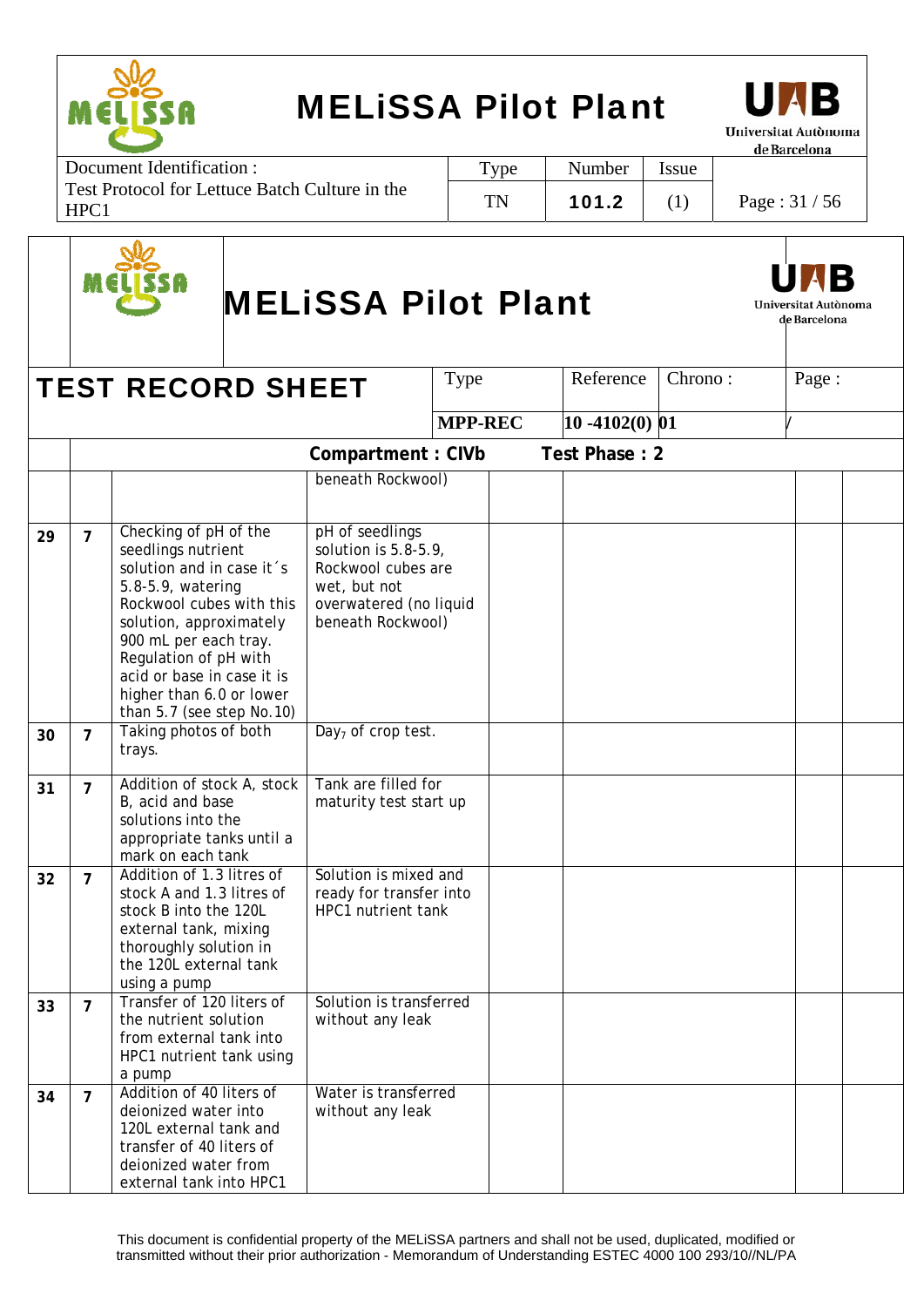



Document Identification : Test Protocol for Lettuce Batch Culture in the HPC1 Type | Number | Issue TN | 101.2 | (1) | Page :  $32 / 56$ 



# MELiSSA Pilot Plant



Universitat Autònoma de Barcelona

|    |                | <b>TEST RECORD SHEET</b>                                                                                                                                                                                                                             |                                                                             | Type           | Reference         | Chrono: | Page: |  |
|----|----------------|------------------------------------------------------------------------------------------------------------------------------------------------------------------------------------------------------------------------------------------------------|-----------------------------------------------------------------------------|----------------|-------------------|---------|-------|--|
|    |                |                                                                                                                                                                                                                                                      |                                                                             | <b>MPP-REC</b> | $10 - 4102(0)$ 01 |         |       |  |
|    |                |                                                                                                                                                                                                                                                      | Compartment: CIVb                                                           |                | Test Phase: 2     |         |       |  |
|    |                | nutrient tank using a<br>pump                                                                                                                                                                                                                        |                                                                             |                |                   |         |       |  |
| 35 | $\overline{7}$ | Taking the trays with<br>seedlings out of the<br>chamber                                                                                                                                                                                             | During 1 hour the trays<br>are in HPC room under<br>ambient conditions      |                |                   |         |       |  |
| 36 | $\overline{7}$ | Taking 20 trays out of<br>the chamber and wiping<br>20 trays with paper<br>towel wetted with<br>ethanol                                                                                                                                              | Sterilization of the<br>trays                                               |                |                   |         |       |  |
| 37 | 7              | Placement of 20 trays<br>into the chamber                                                                                                                                                                                                            | Trays are inside the<br>chamber in their<br>nominal position                |                |                   |         |       |  |
| 38 | $\overline{7}$ | Activation of irrigation<br>system from HMI in auto<br>mode in order to adjust<br>pH and EC of the<br>nutrient solution                                                                                                                              | Irrigation system is<br>activated, water flow<br>is 10-11 L/min             |                |                   |         |       |  |
| 39 | $\overline{7}$ | Performance of leakage<br>test of the main nutrient<br>solution collector in the<br>chamber                                                                                                                                                          | No leaks                                                                    |                |                   |         |       |  |
| 40 | $\overline{7}$ | When $\overline{p}$ H is equal to 5.9<br>and EC to 1.9, disabling<br>of irrigation system                                                                                                                                                            | Irrigation system is off,<br>no liquid circulation in<br>the HPC1           |                |                   |         |       |  |
| 41 | $\overline{7}$ | Taking of 6 samples of<br>nutrient solution from<br>nutrient tank:                                                                                                                                                                                   | Samples of the solution<br>are taken according to<br>the written procedure, |                |                   |         |       |  |
|    |                | a. Irrigation system is<br>off.<br>b. Opening of drain valve<br>and filling a plastic cup<br>with nutrient solution 3<br>times without closing the<br>valve. Don't keep this<br>solution but empty it<br>into sewerage.<br>c. After taking 3 samples | nutrient tank is tightly<br>closed                                          |                |                   |         |       |  |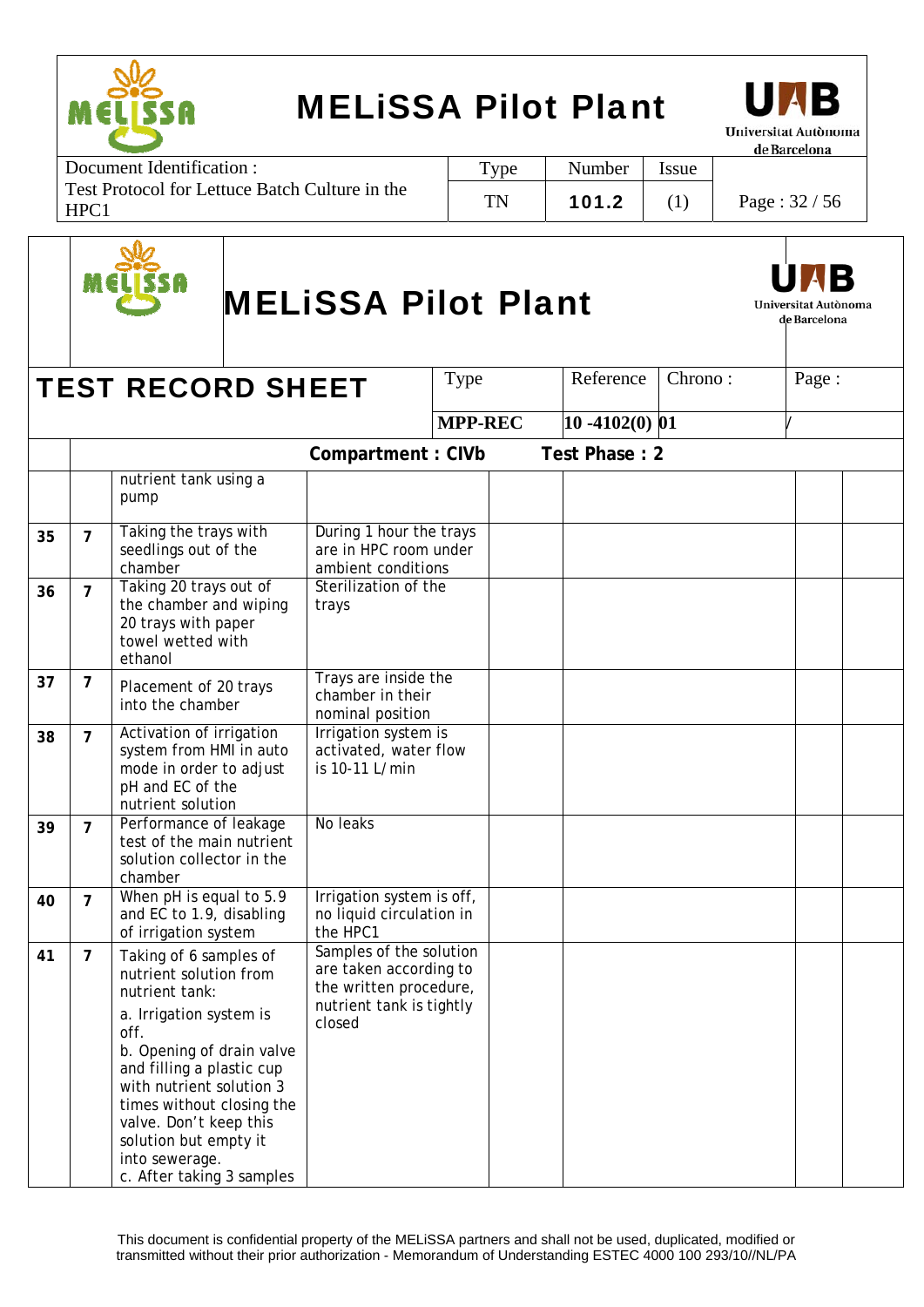



Document Identification : Test Protocol for Lettuce Batch Culture in the HPC1 Type | Number | Issue TN | 101.2 | (1) | Page :  $33 / 56$ 



# MELiSSA Pilot Plant



de Barcelona

|    |   | <b>TEST RECORD SHEET</b>                                                                                                                                                                                                                                                                                             |                      | Type           | Reference           | Chrono: | Page: |  |
|----|---|----------------------------------------------------------------------------------------------------------------------------------------------------------------------------------------------------------------------------------------------------------------------------------------------------------------------|----------------------|----------------|---------------------|---------|-------|--|
|    |   |                                                                                                                                                                                                                                                                                                                      |                      | <b>MPP-REC</b> | $ 10 - 4102(0)  01$ |         |       |  |
|    |   |                                                                                                                                                                                                                                                                                                                      | Compartment: CIVb    |                | Test Phase: 2       |         |       |  |
|    |   | continuously into 3<br>plastic cups (preliminary<br>labelled) and placement<br>them into the fridge.<br>d. Taking 3 samples<br>manually from the top of<br>the nutrient tank and<br>placement them into the<br>fridge<br>f. Closing nutrient tank<br>with plastic cover and<br>screws, making sure it is<br>airtight |                      |                |                     |         |       |  |
| 42 | 8 |                                                                                                                                                                                                                                                                                                                      | $Day8$ of crop test. |                |                     |         |       |  |

| <b>Conclusion for the Test</b>                                                                                                                                       | Name | Signature | Date |  |  |  |  |  |  |
|----------------------------------------------------------------------------------------------------------------------------------------------------------------------|------|-----------|------|--|--|--|--|--|--|
| $\Box$ Passed $\Box$ Failed                                                                                                                                          |      |           |      |  |  |  |  |  |  |
| Number of deviations attached to the document :<br>$\overline{\phantom{a}}$<br>All deviations have been justified or corrected? YES / NO<br>$\overline{\phantom{a}}$ |      |           |      |  |  |  |  |  |  |
| Comments                                                                                                                                                             |      |           |      |  |  |  |  |  |  |
|                                                                                                                                                                      |      |           |      |  |  |  |  |  |  |
|                                                                                                                                                                      |      |           |      |  |  |  |  |  |  |
|                                                                                                                                                                      |      |           |      |  |  |  |  |  |  |
| Checked by                                                                                                                                                           | Name | Signature | Date |  |  |  |  |  |  |
| <b>MELISSA Pilot Plant</b>                                                                                                                                           |      |           |      |  |  |  |  |  |  |

This document is confidential property of the MELiSSA partners and shall not be used, duplicated, modified or transmitted without their prior authorization - Memorandum of Understanding ESTEC 4000 100 293/10//NL/PA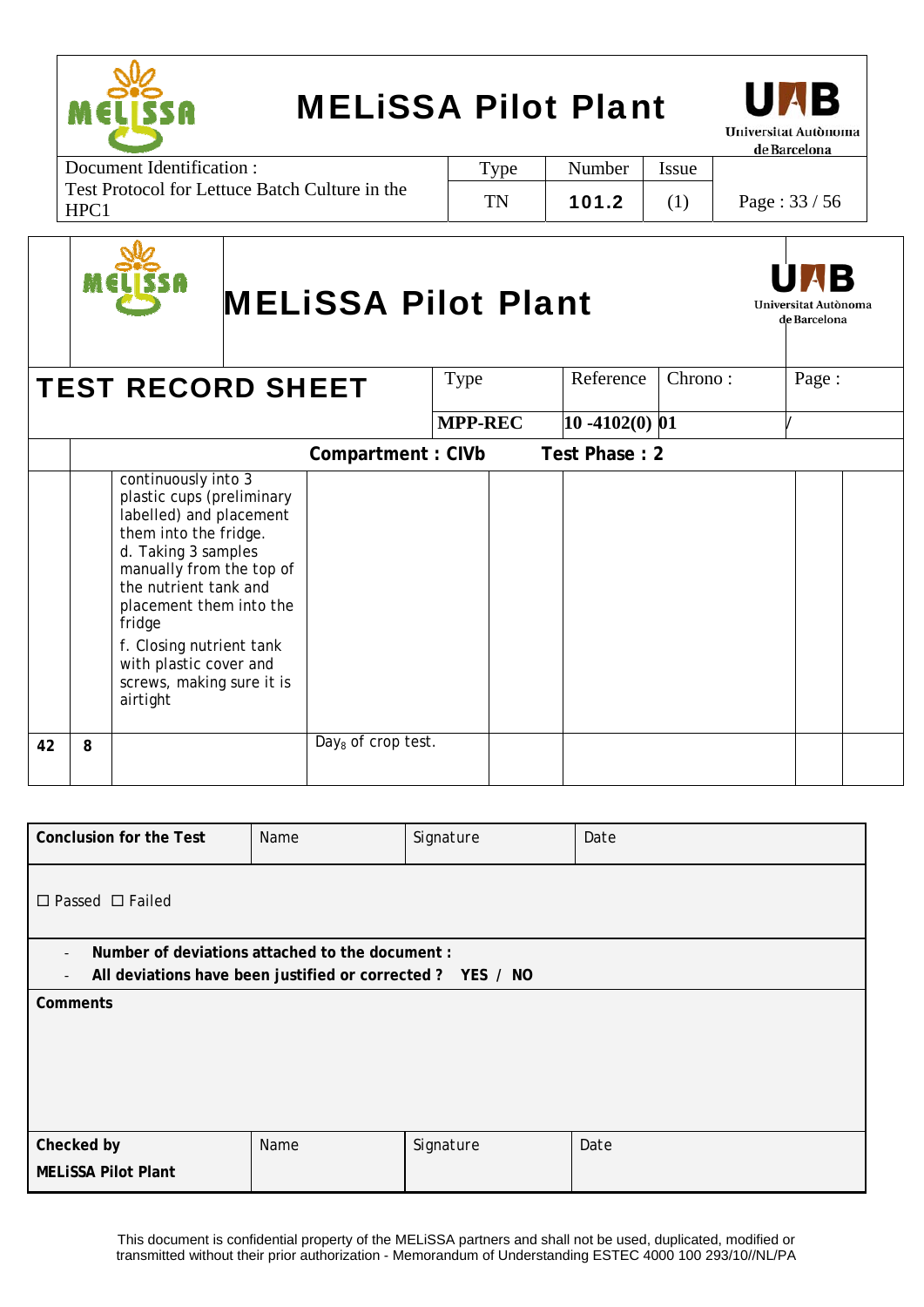



| Document Identification :                                          | $_{\rm vpe}$ | Number | Issue |                 |
|--------------------------------------------------------------------|--------------|--------|-------|-----------------|
| Test Protocol for Lettuce Batch Culture in the<br>HPC <sub>1</sub> | TN           | 101.2  |       | Page: $34 / 56$ |

#### **Appendix 1 – record of implied personnel**

| Name | NIZATION<br>$\sim$<br>JRI.<br>ιn | tion<br>. | .<br>ിദിക |
|------|----------------------------------|-----------|-----------|
|      |                                  |           |           |

#### **Appendix 2 – record of calibration certificates for the test instruments**

| Instrument  | <b>Inv</b> | Calibration record | Date of calibration | Calibration |
|-------------|------------|--------------------|---------------------|-------------|
| description | Number     | reference          |                     | valid until |
|             |            |                    |                     |             |

#### **Appendix 3 – deviations list**

| DEV.<br>FORM        | Deviation:                                                   |                          | <b>Criticality</b>  |          |
|---------------------|--------------------------------------------------------------|--------------------------|---------------------|----------|
| #                   |                                                              |                          | Low                 |          |
|                     |                                                              |                          | Medium              |          |
|                     |                                                              |                          | High                |          |
|                     | Corrective action:                                           |                          | Resp.               | Due date |
|                     | Corrective action performed and checked:<br>Ref. of retests: | Checked /<br>approved by | <b>Closing Date</b> |          |
|                     |                                                              |                          |                     |          |
| DEV.<br><b>FORM</b> | Deviation:                                                   |                          | <b>Criticality</b>  |          |
| #                   |                                                              |                          | Low                 |          |
|                     |                                                              |                          | Medium<br>High      |          |
|                     | Corrective action:                                           |                          | Resp.               | Due date |
|                     | Corrective action performed and checked:<br>Ref. of retests: | Checked /<br>approved by | <b>Closing Date</b> |          |
|                     |                                                              |                          |                     |          |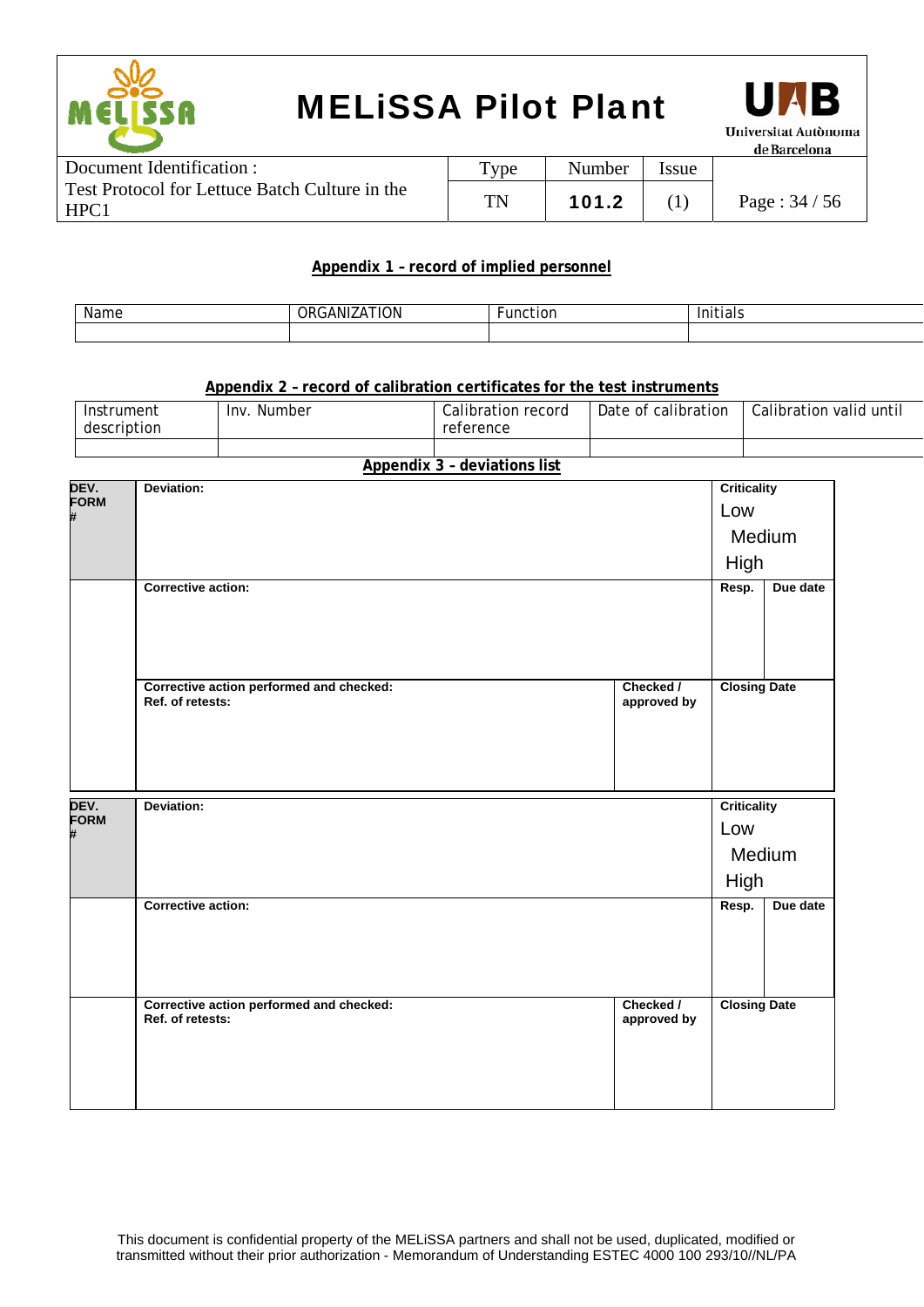



Document Identification : Test Protocol for Lettuce Batch Culture in the HPC1 Type | Number | Issue TN | 101.2 | (1) | Page :  $35 / 56$ 

| DEV.              | Deviation:                                                   |                          | <b>Criticality</b>  |          |
|-------------------|--------------------------------------------------------------|--------------------------|---------------------|----------|
| <b>FORM</b><br>Ħ. |                                                              |                          | Low                 |          |
|                   |                                                              |                          | Medium              |          |
|                   |                                                              |                          | High                |          |
|                   | <b>Corrective action:</b>                                    |                          | Resp.               | Due date |
|                   |                                                              |                          |                     |          |
|                   |                                                              |                          |                     |          |
|                   |                                                              |                          |                     |          |
|                   | Corrective action performed and checked:<br>Ref. of retests: | Checked /<br>approved by | <b>Closing Date</b> |          |
|                   |                                                              |                          |                     |          |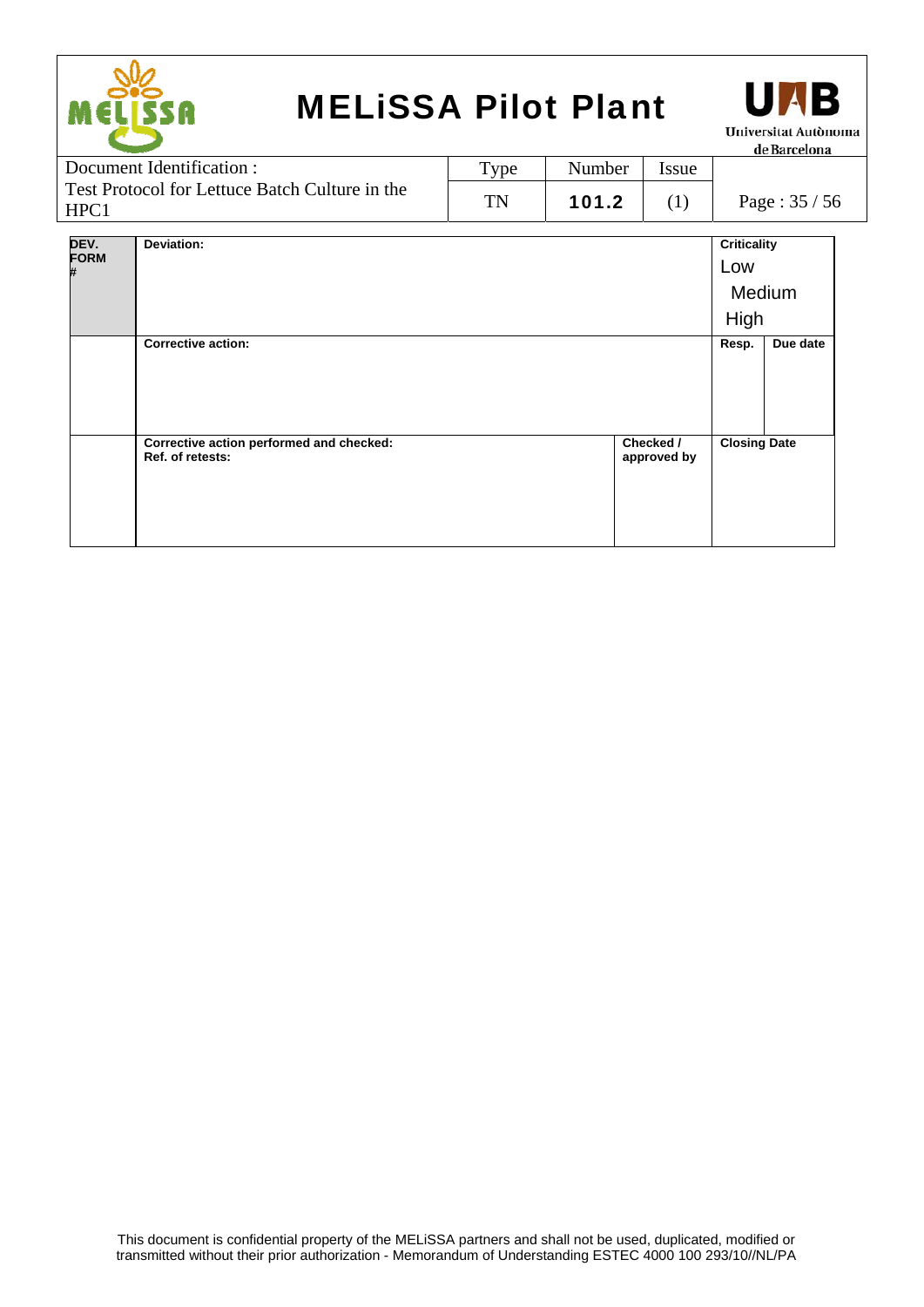



|                                                        |                   |        |       | -------------------- |
|--------------------------------------------------------|-------------------|--------|-------|----------------------|
| Document Identification :                              | Type <sub>T</sub> | Number | Issue |                      |
| Test Protocol for Lettuce Batch Culture in the<br>HPC1 | TN                | 101.2  |       | Page: $36/56$        |

### **8. Test protocol for phase 3**

#### *8.1 Features to be tested: functions, hardware, software*

- control of required culture conditions
- Capability to grow adequately biomass in the HPC1

### *8.2 Success/failure criteria*

- weight of biomass
- Visual aspect of biomass
- Homogeneity of biomass inside the chamber
- Absence of leaks

#### *8.3 Resources for the test*

#### **8.3.1 Personnel: staff qualification and training needs**

- MPP Technician trained to HPC1 operation
- MPP Plant Scientist educated to HPC1 operation and results analysis

#### **8.3.2 Personnel Protective Equipments**

- Safety shoes
- Laboratory coat and trousers
- Hair net
- Dust mask
- Gloves and goggles
- Sun goggles if working in presence of full lighting inside the HPC1
- Shoe covers when working inside the chamber

#### **8.3.3 Hardware: instruments, specific part, hardware for software operation, calibration certificates**

- Millwright work (screwdriver, pipe-wrench, ...)
- No specific tools are needed
- All sensors are calibrated with certificates

#### **8.3.4 Software: verification of software, backup needs**

- All acquisitions have been validated
- PLC is connected to the acquisition server

### **8.3.5 Test conditions**

Lighting cycle Temperature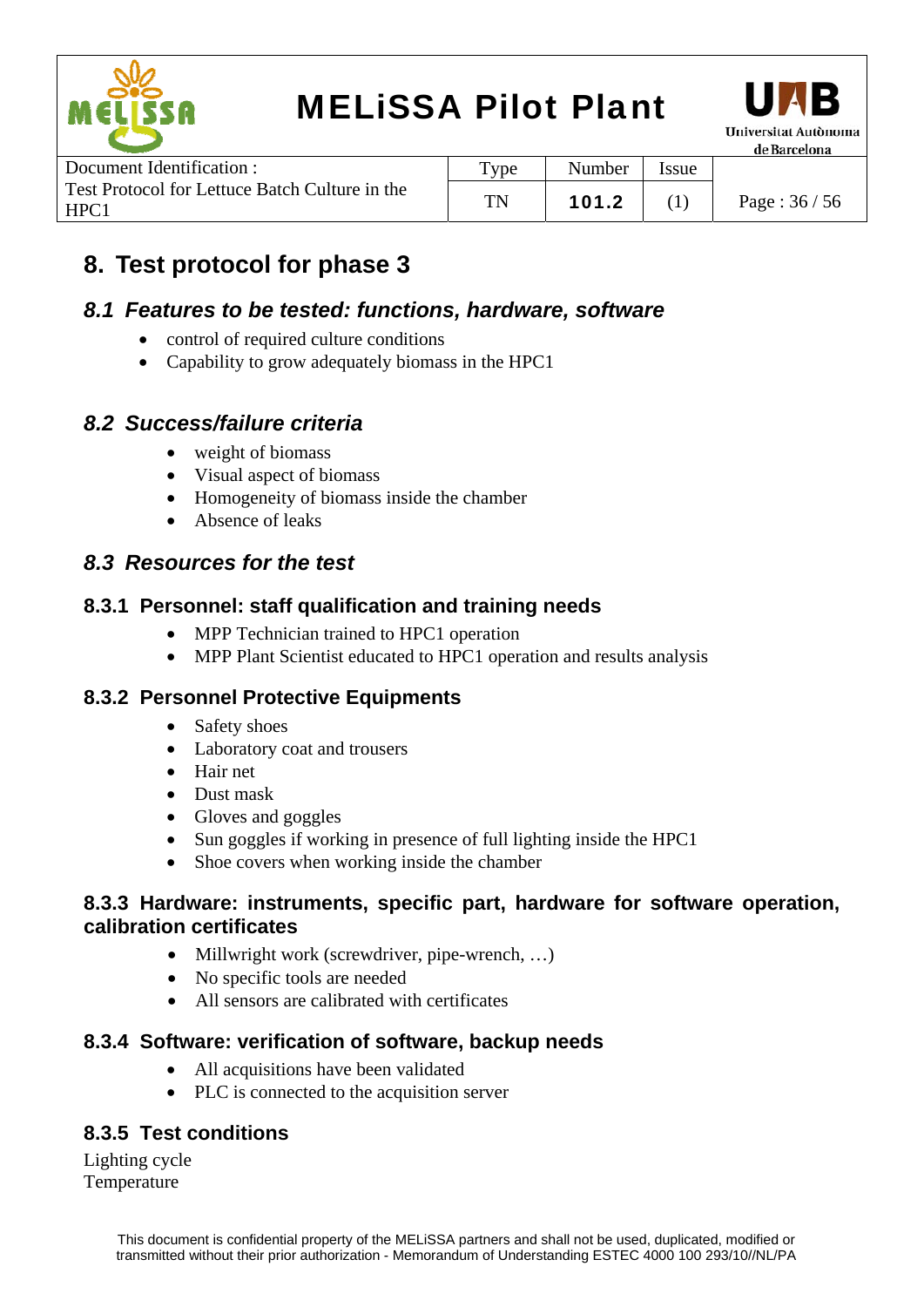



| Document Identification :                              | $T$ ype | Number | Issue |               |
|--------------------------------------------------------|---------|--------|-------|---------------|
| Test Protocol for Lettuce Batch Culture in the<br>HPC1 | TN      | 101.2  |       | Page: $37/56$ |
|                                                        |         |        |       |               |

Pressure Humidity Flow of nutrient solution EC, pH of nutrient solution CO2 and O2 control

### *8.4 Measurement and data sampling*

#### **8.4.1 Data logfile**

HPC1 28 days test – phase3-01032010.dat

The acquired parameters are the same as for phase 1

### **8.4.2** *Special requirements if any* **(frequency, duration, synchronization)**

Every minute for all instrumentation.

### *8.5 Reporting of status for a test*

The test sequence is performed by MPP personnel, under the expertise and advice of Higher Plant Scientist.

The final status of the test (passed/fail) is decided at the end of the test in agreement between MPP personnel and MPP management.

### *8.6 Deviations and non conformances*

In case the test sequence cannot be performed as planned or some results are out of their expected range, a deviation is opened and appended to the test record. The process to fill out the deviation form is identical to the one to fill out the NCR as per the Quality Assurance Procedure for the control of non conformities MPP-QAP-08-0002.

This deviation is discussed among MPP, and together with ESA for high criticality deviations, in order to decide how to address it. If necessary, on the basis of a given deviation, MPP can decide to open a NCR as planned by the Quality Manual and the Quality Assurance Procedure for the control of non conformities MPP-QAP-08-0002.

The discussion of all deviations is made before the final decision of the status for the test.

### *8.7 Record for the test procedure with the various steps*

The test procedure associated to the present protocol – phase 3 is : MPP-REC-10-4103 (0).

It has to be printed and filled out every time the present protocol phase 3 is executed.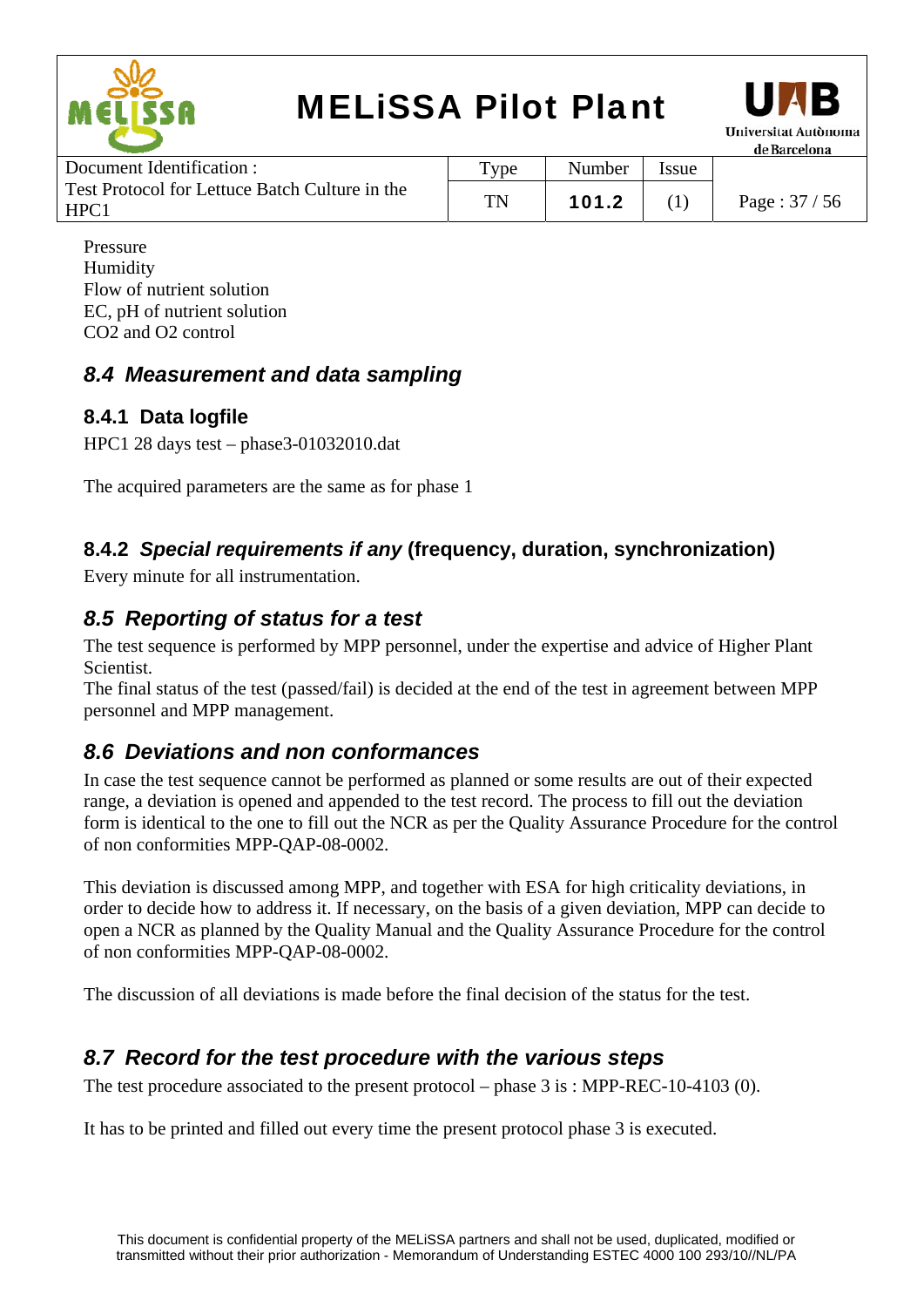

Г

## MELiSSA Pilot Plant



Document Identification : Test Protocol for Lettuce Batch Culture in the HPC1 Type | Number | Issue TN | 101.2 | (1) | Page :  $38 / 56$ 

|                    |                                                                          |                                                                                                                                                                               |  | <b>MELISSA Pilot Plant</b>                                                                                          |                |                |                   |                                                                                                       | Universitat Autònoma<br>de Barcelona |                 |  |
|--------------------|--------------------------------------------------------------------------|-------------------------------------------------------------------------------------------------------------------------------------------------------------------------------|--|---------------------------------------------------------------------------------------------------------------------|----------------|----------------|-------------------|-------------------------------------------------------------------------------------------------------|--------------------------------------|-----------------|--|
|                    | Reference<br>Chrono:<br>Page:<br><b>Type</b><br><b>TEST RECORD SHEET</b> |                                                                                                                                                                               |  |                                                                                                                     |                |                |                   |                                                                                                       |                                      |                 |  |
|                    |                                                                          |                                                                                                                                                                               |  |                                                                                                                     | <b>MPP-REC</b> |                | $10 - 4103(1)$ 01 |                                                                                                       |                                      |                 |  |
|                    |                                                                          |                                                                                                                                                                               |  | Compartment: CIVb                                                                                                   |                |                | Test Phase: 3     |                                                                                                       |                                      |                 |  |
|                    |                                                                          | Test title: Maturity phase                                                                                                                                                    |  |                                                                                                                     |                |                |                   |                                                                                                       |                                      |                 |  |
|                    |                                                                          | absence of leaks                                                                                                                                                              |  |                                                                                                                     |                |                |                   | Objectives: Batch growth of lettuce in batch to obtain adequate and homogeneous biomass production in |                                      |                 |  |
|                    |                                                                          |                                                                                                                                                                               |  | Applicable test plan and test protocols TN101.2 Test Protocol for Batrch Culture in the HPC1                        |                |                |                   |                                                                                                       |                                      |                 |  |
|                    |                                                                          | Hardware: HPC1 and HPC1 control system                                                                                                                                        |  |                                                                                                                     |                |                |                   |                                                                                                       |                                      |                 |  |
|                    |                                                                          | Person responsible for the test :                                                                                                                                             |  |                                                                                                                     |                |                |                   |                                                                                                       |                                      |                 |  |
|                    |                                                                          | Test prerequisites :<br>Seedlings cultivation finished                                                                                                                        |  |                                                                                                                     |                |                |                   |                                                                                                       |                                      |                 |  |
| <b>Step</b><br>No. | Day<br>No.                                                               | Action description                                                                                                                                                            |  | Expected results /<br>Nominal behaviour                                                                             |                | Date /<br>Hour |                   | Observed results / calculated<br>/ remarks - ref. of Deviation                                        | C/N<br>$\mathsf{C}$                  | <b>Initials</b> |  |
| $\mathbf{1}$       | 8                                                                        | Use of procedure for<br>Rockwool safe<br>manipulation: OP-10-<br>4101 (0) in order to<br>prepare rockwool large<br>cubes - Grodan Delta<br>4G 42/40 for seedlings<br>planting |  | Rockwool large<br>cubes - Grodan<br>Delta 4G 42/40 are<br>dampened and can be<br>used for the following<br>planting |                |                |                   |                                                                                                       |                                      |                 |  |
| $\overline{2}$     | 8                                                                        | Taking trays with<br>seedlings out of the<br>chamber. Taking photos<br>of the seedlings before<br>starting transfer to<br>bigger rockwool cubes.                              |  | $t_8$ of crop test                                                                                                  |                |                |                   |                                                                                                       |                                      |                 |  |
| 3                  | 8                                                                        | Selection of 100 small<br>rockwool cubes with<br>seedlings that look<br>similar (height of the                                                                                |  | Selected plants are<br>practically the same in<br>their morphology and<br>will be used for                          |                |                |                   |                                                                                                       |                                      |                 |  |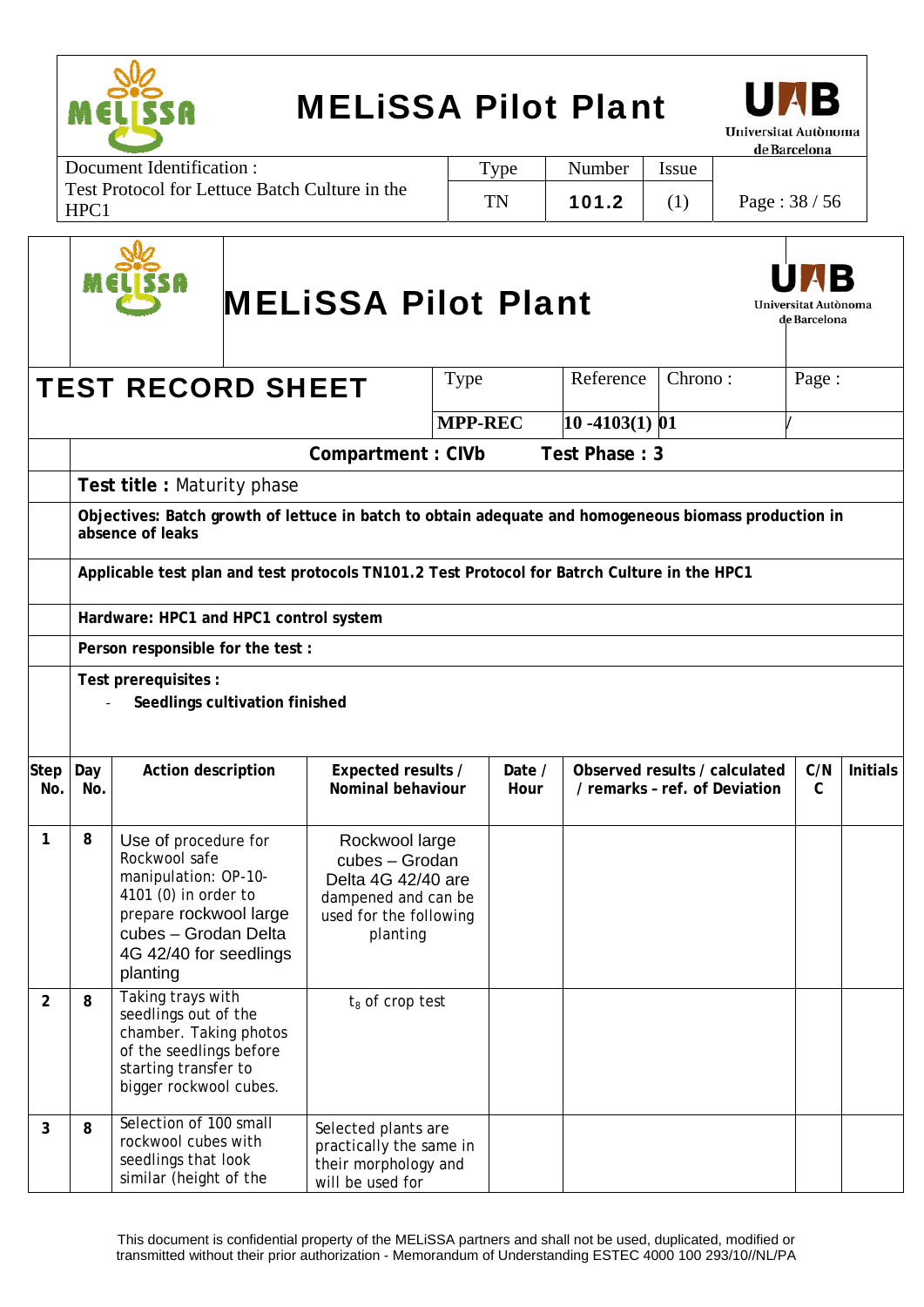

Document Identification : Test Protocol for Lettuce Batch Culture in the HPC1 Type | Number | Issue TN | 101.2 | (1) | Page :  $39 / 56$ 



# MELiSSA Pilot Plant



|                |   | <b>TEST RECORD SHEET</b>                                                                                                                                                                                                                |                                                                                                                                                                                               | Type           | Reference         | Chrono: | Page: |  |
|----------------|---|-----------------------------------------------------------------------------------------------------------------------------------------------------------------------------------------------------------------------------------------|-----------------------------------------------------------------------------------------------------------------------------------------------------------------------------------------------|----------------|-------------------|---------|-------|--|
|                |   |                                                                                                                                                                                                                                         |                                                                                                                                                                                               | <b>MPP-REC</b> | $10 - 4103(1)$ 01 |         |       |  |
|                |   |                                                                                                                                                                                                                                         | <b>Compartment: CIVb</b>                                                                                                                                                                      |                | Test Phase: 3     |         |       |  |
|                |   | plants, size and quantity<br>of leaves). Taking photos<br>of these plants.                                                                                                                                                              | transfer to bigger<br>rockwool cubes                                                                                                                                                          |                |                   |         |       |  |
| 4              | 8 | Taking 20 trays out of<br>the chamber                                                                                                                                                                                                   | Trays are prepared for<br>planting                                                                                                                                                            |                |                   |         |       |  |
| 5              | 8 | Placement of 5 big<br>Rockwool cubes into<br>each tray, dampen with<br>deionized water if<br>necessary                                                                                                                                  | Cubes are prepared for<br>planting                                                                                                                                                            |                |                   |         |       |  |
| 6              | 8 | Covering of each tray<br>with polypropylene<br>nutrient film.<br>Placement of small<br>rockwool cubes with<br>seedlings into each hole<br>of big rockwool cubes                                                                         | Attention should be<br>paid during transfer<br>process. Seedlings are<br>not to be under the<br>nutrient film. Size of<br>the holes in the<br>nutrient film can be<br>increased if necessary. |                |                   |         |       |  |
| $\overline{7}$ | 8 | Taking of photos of<br>several trays with<br>transferred seedlings.<br>Placement of 20 trays<br>with transferred<br>seedlings into HPC1                                                                                                 | Beginning of maturity<br>phase of crop test                                                                                                                                                   |                |                   |         |       |  |
| 8              | 8 | Activation of control<br>system:<br>Light Mode: auto, fan<br>mode: auto, all lamps<br>on,<br>day/night=16hours/8hour<br>S<br>Temp. and Hum.mode:<br>auto, air blower mode:<br>auto, day average<br>temperature = 26°C, night<br>average | All activated loops are<br>running                                                                                                                                                            |                |                   |         |       |  |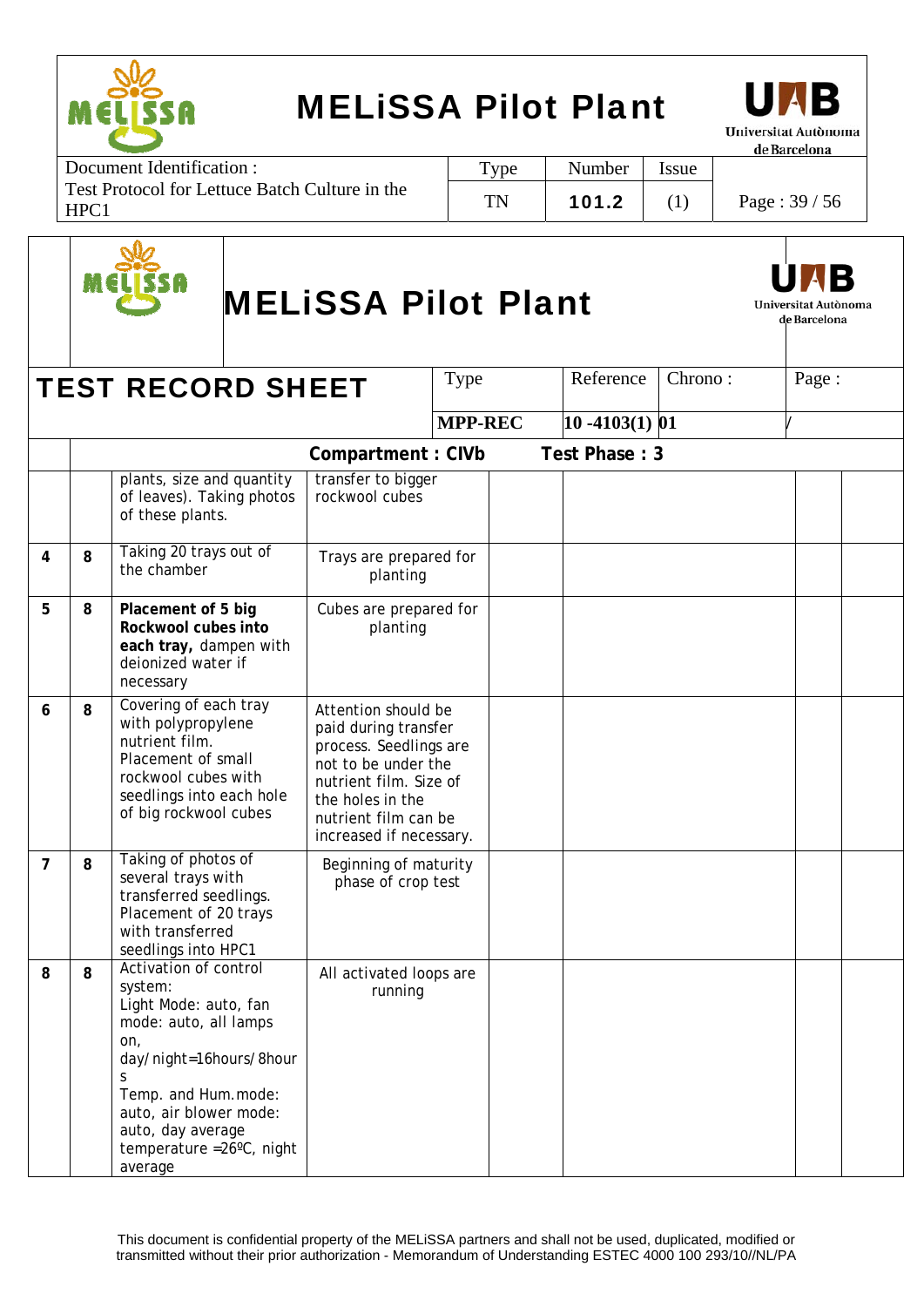

Document Identification : Test Protocol for Lettuce Batch Culture in the HPC1 Type | Number | Issue TN | 101.2 | (1) | Page :  $40/56$ 



# MELiSSA Pilot Plant



|    |   | <b>TEST RECORD SHEET</b>                                                                                                                                                                                               |                                                                                | Type           | Reference         | Chrono: | Page: |  |
|----|---|------------------------------------------------------------------------------------------------------------------------------------------------------------------------------------------------------------------------|--------------------------------------------------------------------------------|----------------|-------------------|---------|-------|--|
|    |   |                                                                                                                                                                                                                        |                                                                                | <b>MPP-REC</b> | $10 - 4103(1)$ 01 |         |       |  |
|    |   |                                                                                                                                                                                                                        | Compartment: CIVb                                                              |                | Test Phase: 3     |         |       |  |
|    |   | temperature=20°C, day<br>average humidity=50%,<br>night average<br>humidity=70%.<br>Irrigation mode: auto, pH<br>mode: auto, EC mode:<br>auto, pH set point=5.9,<br>EC set point=1.9 mS/cm,<br>Condensate level: auto. |                                                                                |                |                   |         |       |  |
| 9  | 8 | When all lamps are on<br>taking photos of all trays<br>with seedlings inside the<br>chamber before closing<br>the chamber                                                                                              | View of the plants<br>inside the chamber<br>before tightening of<br>the system |                |                   |         |       |  |
| 10 | 8 | Closing of the inner<br>airlock doors (curtains)<br>and latching of the outer<br>doors. Activating of CO <sub>2</sub><br>mode: auto, CO <sub>2</sub><br>setpoint= 1000 ppm                                             | Chamber is tightly<br>closed and crop test is<br>started                       |                |                   |         |       |  |
| 11 | 8 | Addition of stock A, stock<br>B, acid and base<br>solutions into the<br>appropriate tanks until a<br>mark on each tank                                                                                                 | Tanks are filled until<br>initial volume (2.5 L)                               |                |                   |         |       |  |
| 12 | 9 | Disabling of CO <sub>2</sub> control<br>for taking air sample<br>from the chamber and<br>subsequent ethylene<br>analysis. After sample is<br>taken enabling of CO <sub>2</sub><br>control                              | Use of peristaltic pump<br>for taking a sample                                 |                |                   |         |       |  |
| 13 | 9 | Printing history graphs<br>for all loops for the<br>period of 24 hours.<br>Taking photos of the<br>plants                                                                                                              | Results are studied and<br>kept together with test<br>protocol                 |                |                   |         |       |  |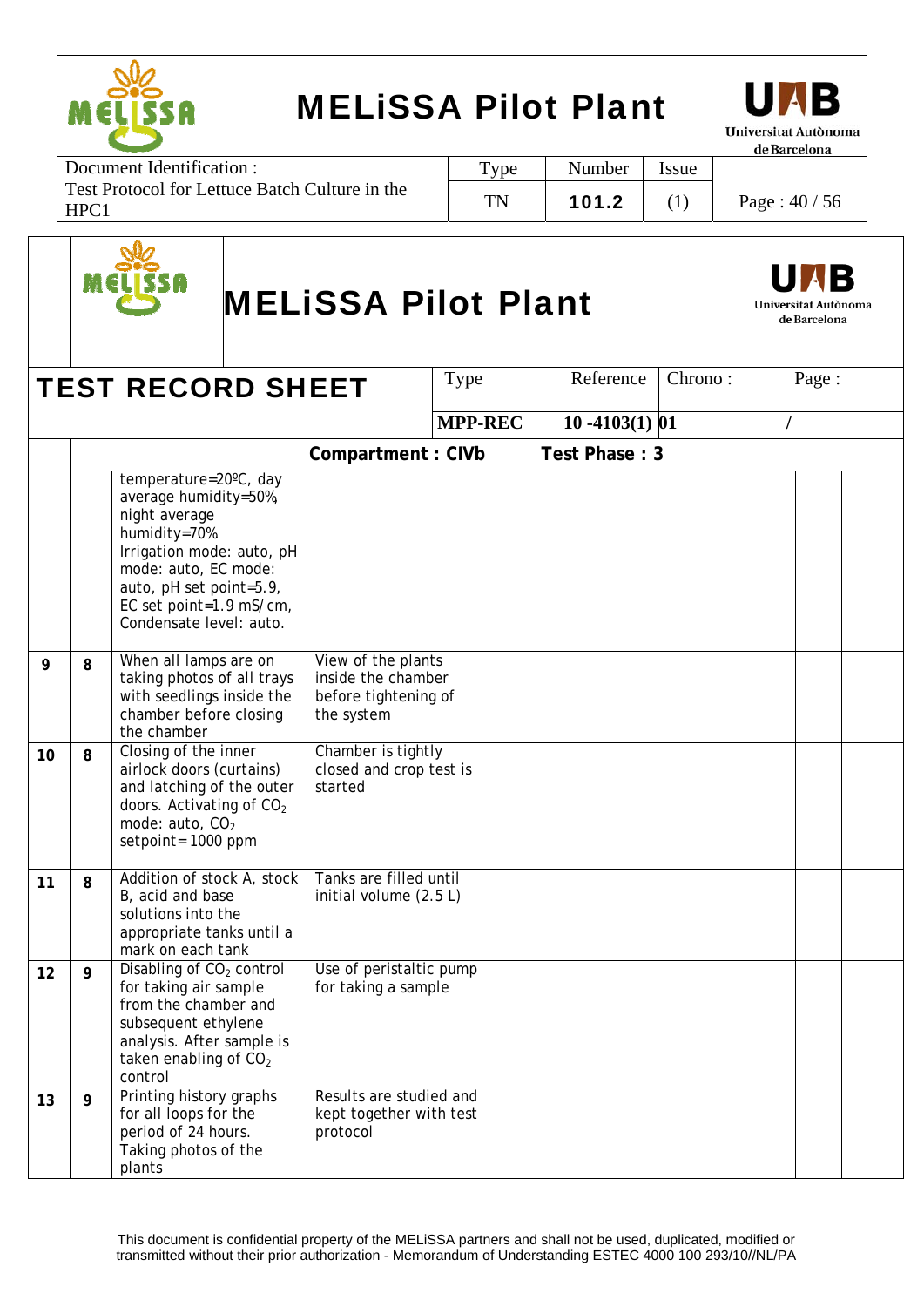Type | Number | Issue

TN | 101.2 (1) | Page : 41 / 56



Document Identification : Test Protocol for Lettuce Batch Culture in the HPC1



# MELiSSA Pilot Plant



de Barcelona

**TEST RECORD SHEET**  $\vert$  Type  $\vert$  Reference  $\vert$  Chrono :  $\vert$  Page : **MPP-REC** 10 -4103(1) 01 **Compartment : CIVb Test Phase : 3** 14 9 Analysis of ethylene concentration in the air sample with GC of the department at least with 5 replications Results of analyses are presented as graphics **15 10** Printing history graphs for all loops for the period of 24 hours. Taking photos of the plants Results are studied and kept together with test protocol 16 11 **Disabling of CO<sub>2</sub> control** for taking air sample from the chamber and subsequent ethylene analysis. After sample is taken enabling of  $CO<sub>2</sub>$ control Use of peristaltic pump for taking a sample **17** 11 Printing history graphs for all loops for the period of 24 hours. Taking photos of the plants Results are studied and kept together with test protocol 18 11 Analysis of ethylene concentration in the air sample with GC of the department at least with 5 replications Results of analyses are presented as graphics **19 11** Taking of 3 samples of nutrient solution from nutrient tank: a. Irrigation system is off. b. Opening of drain valve and filling a plastic cup with nutrient solution 3 times without closing the valve. Don't keep this solution but empty it into sewerage. Samples of the solution are taken according to the written procedure, nutrient tank is tightly closed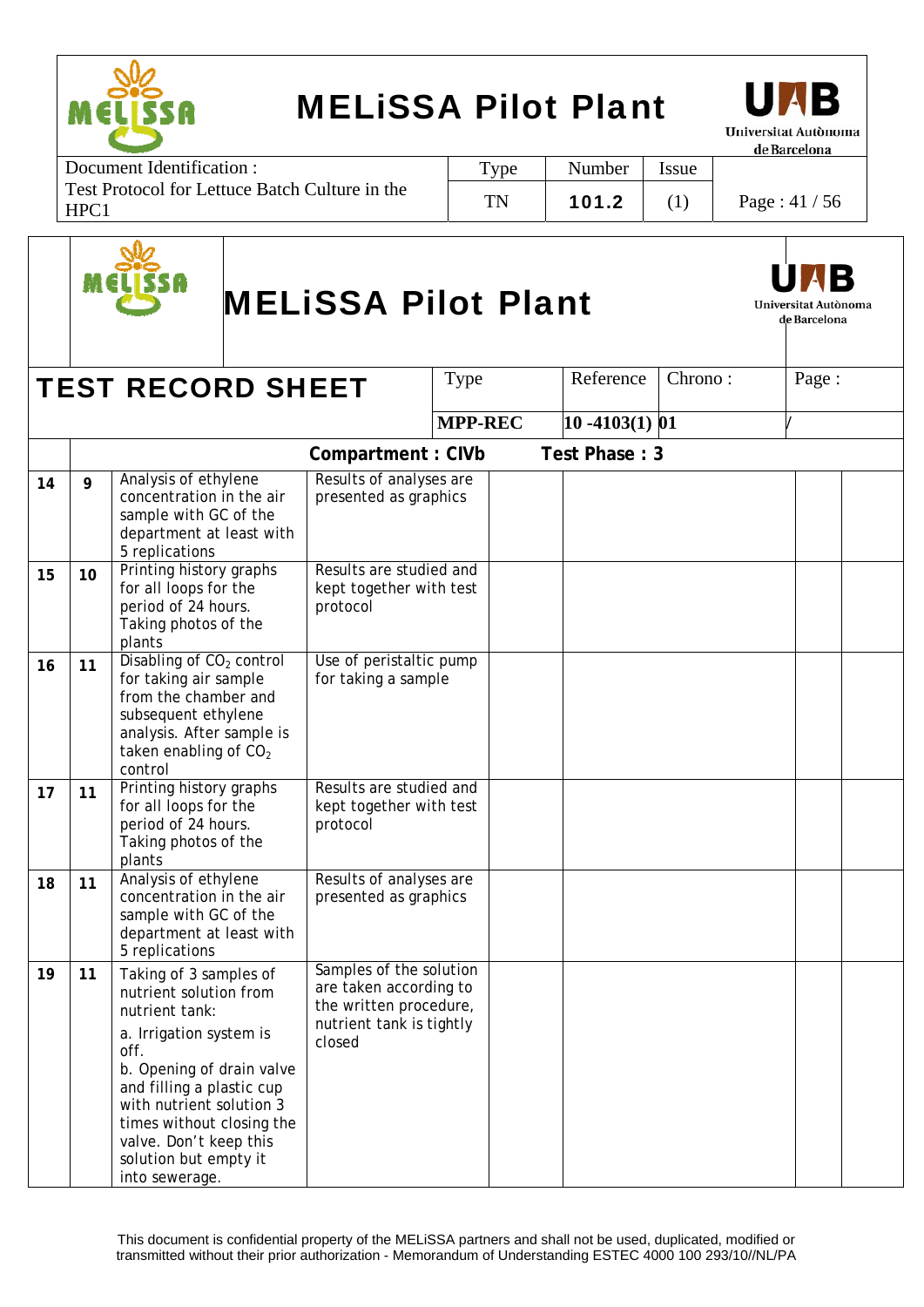



Document Identification : Test Protocol for Lettuce Batch Culture in the HPC1 Type | Number | Issue TN | 101.2 (1) | Page :  $42/56$ 



# MELiSSA Pilot Plant



de Barcelona

**TEST RECORD SHEET**  $\vert$  Type  $\vert$  Reference  $\vert$  Chrono :  $\vert$  Page : **MPP-REC** 10 -4103(1) 01 **Compartment : CIVb Test Phase : 3** c. After taking 3 samples continuously into 3 plastic cups (preliminary labelled) and placement them into the fridge. d. Enabling of irrigation system in auto mode **20 12** Printing history graphs for all loops for the period of 24 hours.Taking photos of the plants Results are studied and kept together with test protocol **21 13** Printing history graphs for all loops for the period of 24 hours.Taking photos of the plants Results are studied and kept together with test protocol **22** 14 Disabling of CO<sub>2</sub> control for taking air sample from the chamber and subsequent ethylene analysis. After sample is taken enabling of  $CO<sub>2</sub>$ control Use of peristaltic pump for taking a sample 23 14 Analysis of ethylene concentration in the air sample with GC of the department at least with 5 replications Results of analyses are presented as graphics **24 14** Printing history graphs for all loops for the period of 24 hours. Taking photos of the plants Results are studied and kept together with test protocol **25 14** Changeover of the nutrient solution: disabling of irrigation mode, closing with manual valves inlet and outlet of the liquid in the chamber. Opening Solution is changed and samples of solution before and after changeover are taken.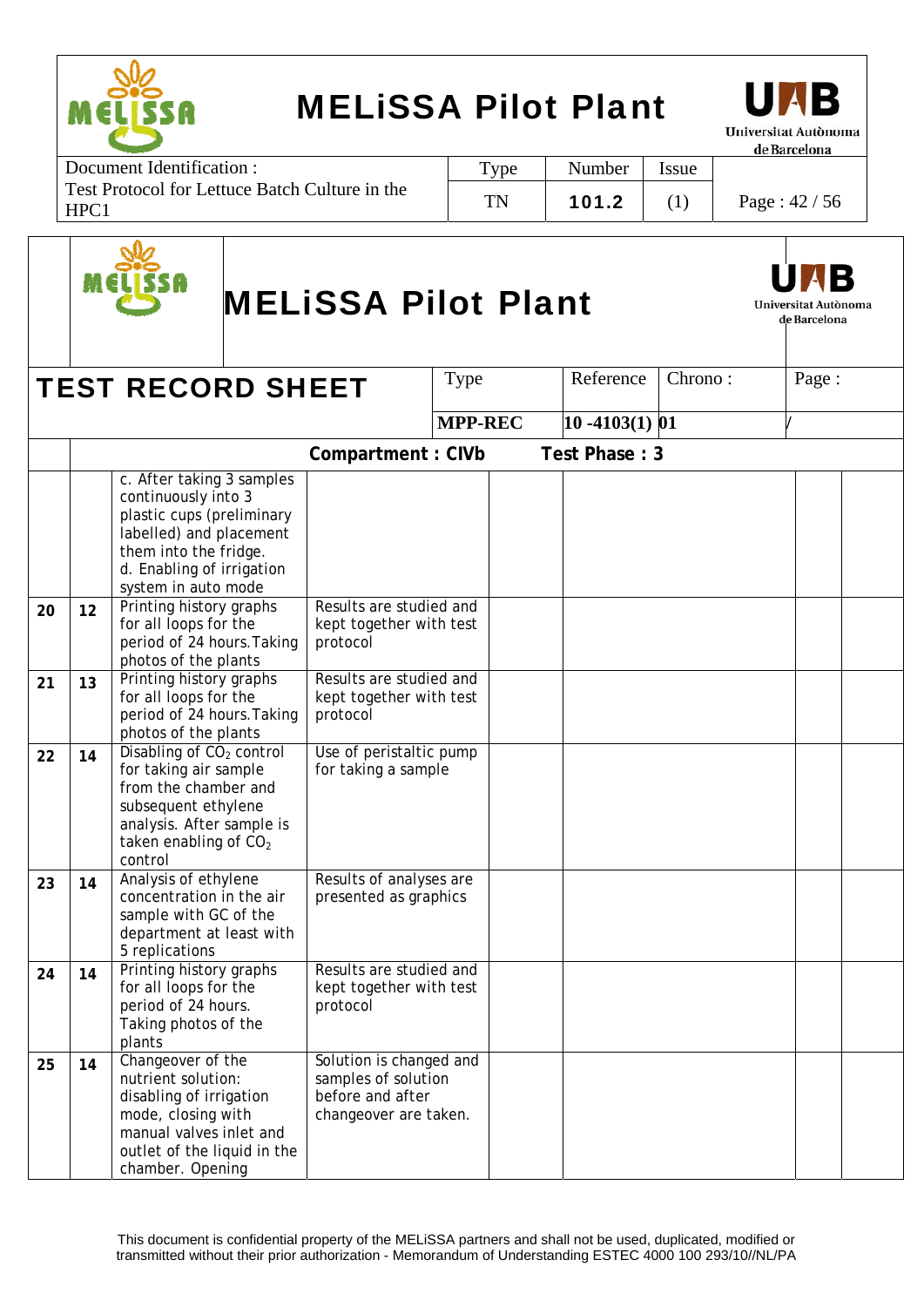



Document Identification : Test Protocol for Lettuce Batch Culture in the HPC1 Type | Number | Issue TN | 101.2 | (1) | Page :  $43 / 56$ 



# MELiSSA Pilot Plant



|    |    | <b>TEST RECORD SHEET</b>                                                                                                                                                                                                                                                                                                                                                                                                                                                                                                                                                                                                                                    |                                                                | Type           | Reference         | Chrono: | Page: |  |
|----|----|-------------------------------------------------------------------------------------------------------------------------------------------------------------------------------------------------------------------------------------------------------------------------------------------------------------------------------------------------------------------------------------------------------------------------------------------------------------------------------------------------------------------------------------------------------------------------------------------------------------------------------------------------------------|----------------------------------------------------------------|----------------|-------------------|---------|-------|--|
|    |    |                                                                                                                                                                                                                                                                                                                                                                                                                                                                                                                                                                                                                                                             |                                                                | <b>MPP-REC</b> | $10 - 4103(1)$ 01 |         |       |  |
|    |    |                                                                                                                                                                                                                                                                                                                                                                                                                                                                                                                                                                                                                                                             |                                                                |                |                   |         |       |  |
|    |    |                                                                                                                                                                                                                                                                                                                                                                                                                                                                                                                                                                                                                                                             | Compartment: CIVb                                              |                | Test Phase: 3     |         |       |  |
|    |    | nutrient tank and taking<br>3 samples of nutrient<br>solution from the top of<br>the tank (manually) and<br>from the bottom using<br>drain valve (after<br>outpouring first 3<br>samples into sewerage).<br>Emptying of nutrient<br>tank using drain valve.<br>Rinsing of nutrient tank<br>with deionized water.<br>Preparation of nutrient<br>solution in external tank<br>(see TN 96.3) and<br>transfer into nutrient<br>tank. Taking 6 samples of<br>nutrient solution: 3 from<br>the top and 3 from the<br>bottom. Sealing of<br>nutrient tank. Opening of<br>inlet and outlet of liquid<br>in the liquid loop.<br>Enabling of CO <sub>2</sub> control. |                                                                |                |                   |         |       |  |
| 26 | 15 | Printing history graphs<br>for all loops for the<br>period of 24 hours.<br>Taking photos of the<br>plants                                                                                                                                                                                                                                                                                                                                                                                                                                                                                                                                                   | Results are studied and<br>kept together with test<br>protocol |                |                   |         |       |  |
| 27 | 16 | Printing history graphs<br>for all loops for the<br>period of 24 hours.<br>Taking photos of the<br>plants                                                                                                                                                                                                                                                                                                                                                                                                                                                                                                                                                   | Results are studied and<br>kept together with test<br>protocol |                |                   |         |       |  |
| 28 | 17 | Printing history graphs<br>for all loops for the<br>period of 24 hours.<br>Taking photos of the<br>plants                                                                                                                                                                                                                                                                                                                                                                                                                                                                                                                                                   | Results are studied and<br>kept together with test<br>protocol |                |                   |         |       |  |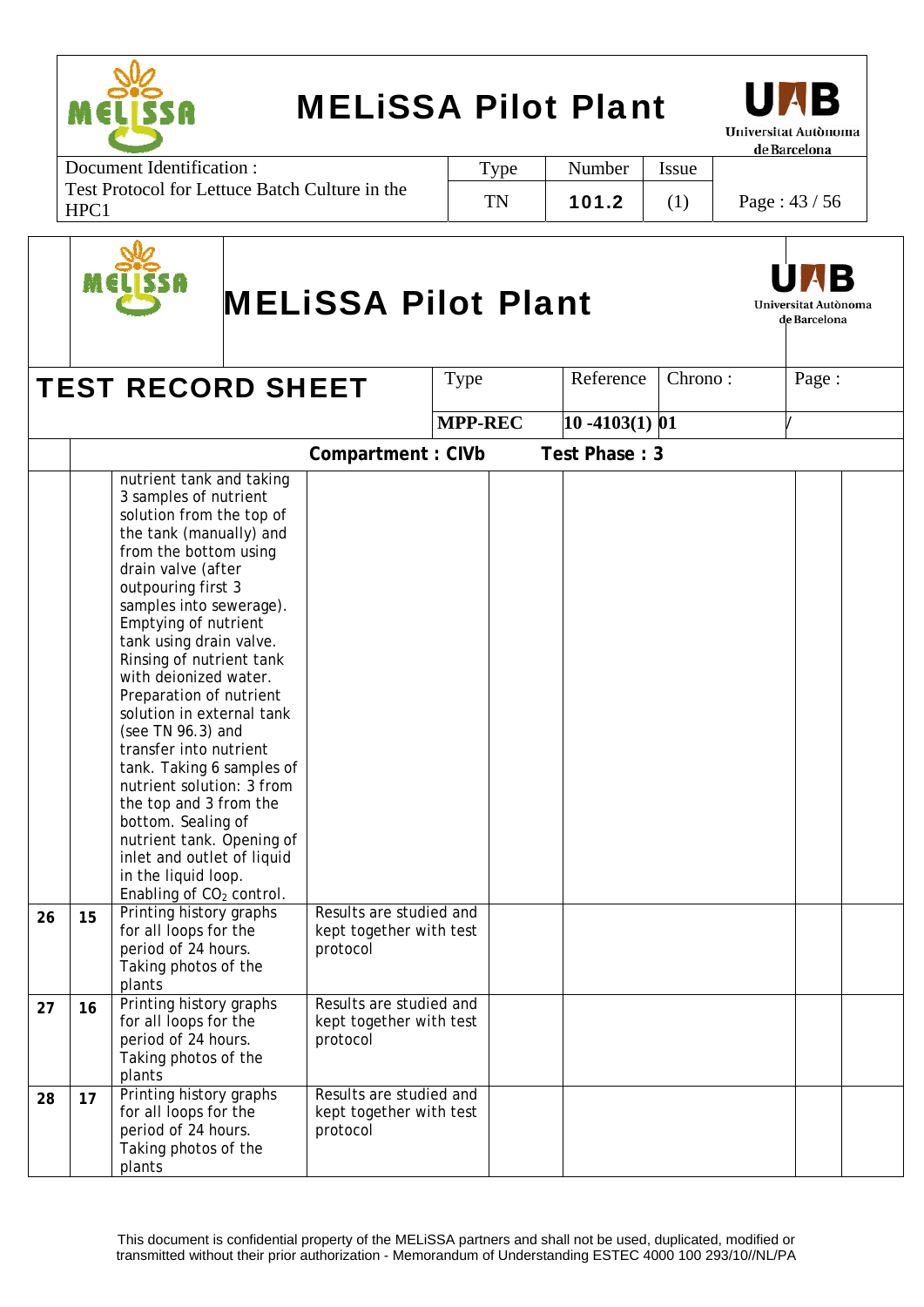

Document Identification : Test Protocol for Lettuce Batch Culture in the HPC1 Type | Number | Issue TN | 101.2 | (1) | Page :  $44 / 56$ 



# MELiSSA Pilot Plant



Universitat Autònoma de Barcelona

|    |    | <b>TEST RECORD SHEET</b>                                                                                                                                                                                                                                                                                                                                                                                                                                                               |                                                                                                                   | <b>Type</b>    | Reference         | Chrono: | Page: |  |
|----|----|----------------------------------------------------------------------------------------------------------------------------------------------------------------------------------------------------------------------------------------------------------------------------------------------------------------------------------------------------------------------------------------------------------------------------------------------------------------------------------------|-------------------------------------------------------------------------------------------------------------------|----------------|-------------------|---------|-------|--|
|    |    |                                                                                                                                                                                                                                                                                                                                                                                                                                                                                        |                                                                                                                   | <b>MPP-REC</b> | $10 - 4103(1)$ 01 |         |       |  |
|    |    |                                                                                                                                                                                                                                                                                                                                                                                                                                                                                        |                                                                                                                   |                |                   |         |       |  |
|    |    |                                                                                                                                                                                                                                                                                                                                                                                                                                                                                        | Compartment: CIVb                                                                                                 |                | Test Phase: 3     |         |       |  |
| 29 | 18 | Disabling of CO <sub>2</sub> control<br>for taking air sample<br>from the chamber and<br>subsequent ethylene<br>analysis. After sample is<br>taken enabling of CO <sub>2</sub><br>control                                                                                                                                                                                                                                                                                              | Use of peristaltic pump<br>for taking a sample                                                                    |                |                   |         |       |  |
| 30 | 18 | Analysis of ethylene<br>concentration in the air<br>sample with GC of the<br>department at least with<br>5 replications                                                                                                                                                                                                                                                                                                                                                                | Results of analyses are<br>presented as graphics                                                                  |                |                   |         |       |  |
| 31 | 18 | Printing history graphs<br>for all loops for the<br>period of 24 hours.<br>Taking photos of the<br>plants                                                                                                                                                                                                                                                                                                                                                                              | Results are studied and<br>kept together with test<br>protocol                                                    |                |                   |         |       |  |
| 32 | 18 | Taking of 3 samples of<br>nutrient solution from<br>nutrient tank:<br>a. Irrigation system is<br>off.<br>b. Opening of drain valve<br>and filling a plastic cup<br>with nutrient solution 3<br>times without closing the<br>valve. Don't keep this<br>solution but empty it<br>into sewerage.<br>c. After taking 3 samples<br>continuously into 3<br>plastic cups (preliminary<br>labelled) and placement<br>them into the fridge.<br>d. Enabling of irrigation<br>system in auto mode | Samples of the solution<br>are taken according to<br>the written procedure,<br>nutrient tank is tightly<br>closed |                |                   |         |       |  |
| 33 | 19 | Printing history graphs<br>for all loops for the<br>period of 24 hours.                                                                                                                                                                                                                                                                                                                                                                                                                | Results are studied and<br>kept together with test<br>protocol                                                    |                |                   |         |       |  |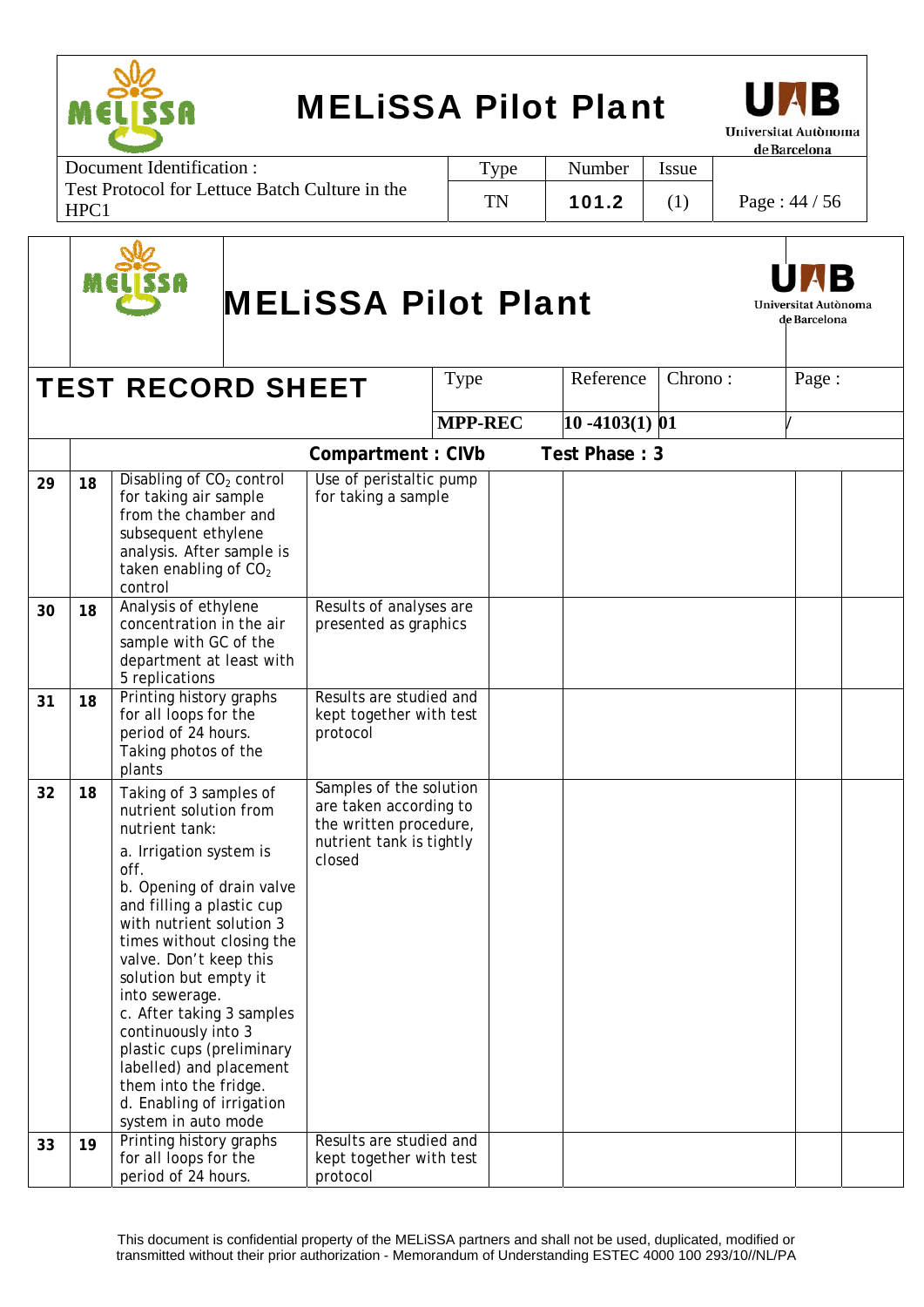



Document Identification : Test Protocol for Lettuce Batch Culture in the HPC1 Type | Number | Issue TN | 101.2 | (1) | Page :  $45 / 56$ 



# MELiSSA Pilot Plant



|    |    | <b>TEST RECORD SHEET</b>                                                                                                                                                                                                                                                                                                                                                           |                                                                                             | Type           | Reference          | Chrono: | Page: |  |
|----|----|------------------------------------------------------------------------------------------------------------------------------------------------------------------------------------------------------------------------------------------------------------------------------------------------------------------------------------------------------------------------------------|---------------------------------------------------------------------------------------------|----------------|--------------------|---------|-------|--|
|    |    |                                                                                                                                                                                                                                                                                                                                                                                    |                                                                                             | <b>MPP-REC</b> | $ 10 - 4103(1) 01$ |         |       |  |
|    |    |                                                                                                                                                                                                                                                                                                                                                                                    | Compartment: CIVb                                                                           |                | Test Phase: 3      |         |       |  |
|    |    | Taking photos of the<br>plants                                                                                                                                                                                                                                                                                                                                                     |                                                                                             |                |                    |         |       |  |
| 34 | 20 | Printing history graphs<br>for all loops for the<br>period of 24 hours.<br>Taking photos of the<br>plants                                                                                                                                                                                                                                                                          | Results are studied and<br>kept together with test<br>protocol                              |                |                    |         |       |  |
| 35 | 21 | Disabling of CO <sub>2</sub> control<br>for taking air sample<br>from the chamber and<br>subsequent ethylene<br>analysis. After sample is<br>taken enabling of CO <sub>2</sub><br>control                                                                                                                                                                                          | Use of peristaltic pump<br>for taking a sample                                              |                |                    |         |       |  |
| 36 | 21 | Analysis of ethylene<br>concentration in the air<br>sample with GC of the<br>department at least with<br>5 replications                                                                                                                                                                                                                                                            | Results of analyses are<br>presented as graphics                                            |                |                    |         |       |  |
| 37 | 21 | Printing history graphs<br>for all loops for the<br>period of 24 hours.<br>Taking photos of the<br>plants                                                                                                                                                                                                                                                                          | Results are studied and<br>kept together with test<br>protocol                              |                |                    |         |       |  |
| 38 | 21 | Changeover of the<br>nutrient solution:<br>disabling of irrigation<br>mode, closing with<br>manual valves inlet and<br>outlet of the liquid in the<br>chamber. Opening<br>nutrient tank and taking<br>3 samples of nutrient<br>solution from the top of<br>the tank (manually) and<br>from the bottom using<br>drain valve (after<br>outpouring first 3<br>samples into sewerage). | Solution is changed and<br>samples of solution<br>before and after<br>changeover are taken. |                |                    |         |       |  |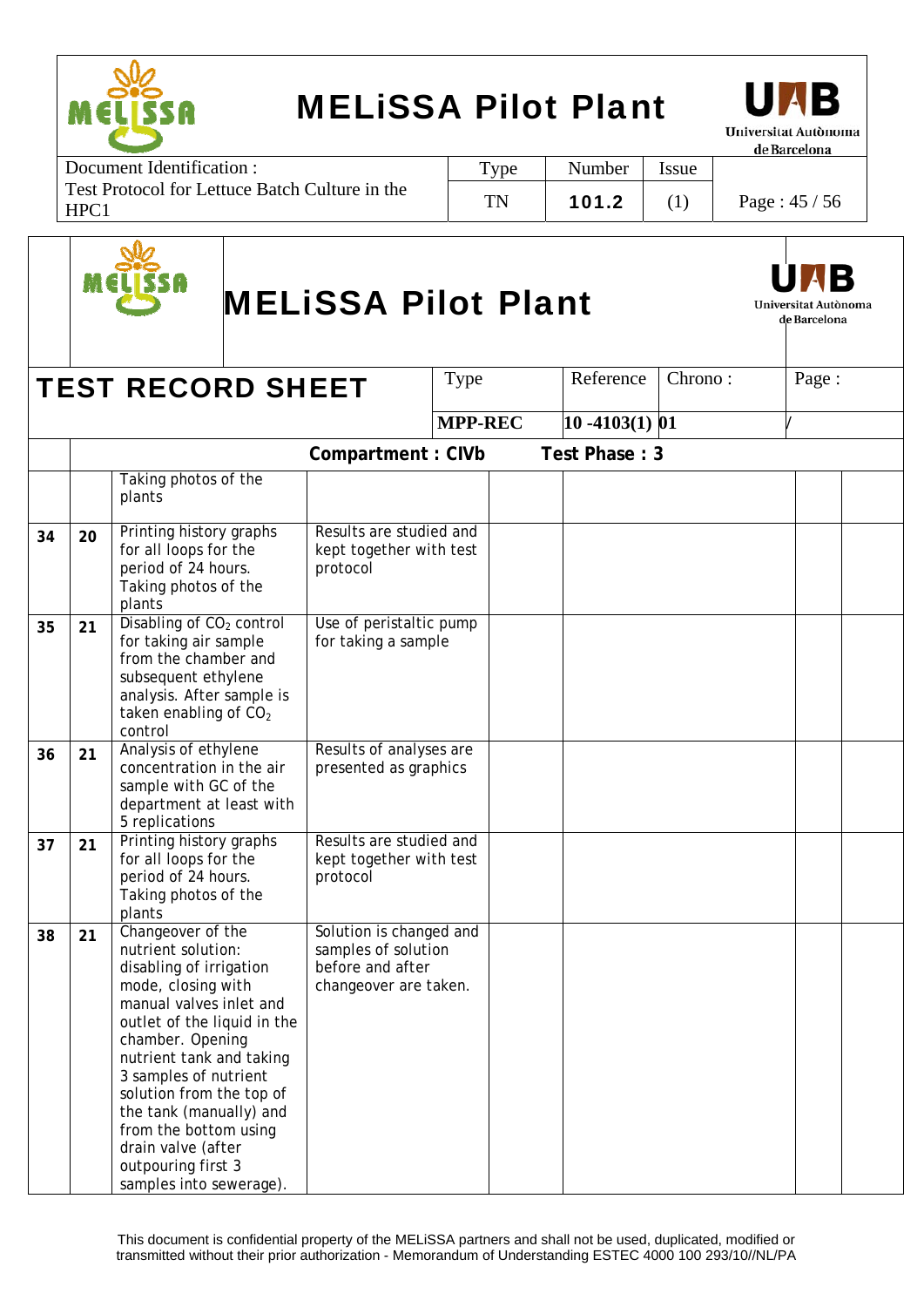

Document Identification : Test Protocol for Lettuce Batch Culture in the HPC1 Type | Number | Issue TN | 101.2 | (1) | Page :  $46 / 56$ 



# MELiSSA Pilot Plant



|    |    | <b>TEST RECORD SHEET</b>                                                                                                                                                                                                                                                                                                                                                                                                                        |                                                                | Type           | Reference         | Chrono: | Page: |  |
|----|----|-------------------------------------------------------------------------------------------------------------------------------------------------------------------------------------------------------------------------------------------------------------------------------------------------------------------------------------------------------------------------------------------------------------------------------------------------|----------------------------------------------------------------|----------------|-------------------|---------|-------|--|
|    |    |                                                                                                                                                                                                                                                                                                                                                                                                                                                 |                                                                | <b>MPP-REC</b> | $10 - 4103(1)$ 01 |         |       |  |
|    |    |                                                                                                                                                                                                                                                                                                                                                                                                                                                 | Compartment: CIVb                                              |                | Test Phase: 3     |         |       |  |
|    |    | Emptying of nutrient<br>tank using drain valve.<br>Rinsing of nutrient tank<br>with deionized water.<br>Preparation of nutrient<br>solution in external tank<br>(see TN 96.3) and<br>transfer into nutrient<br>tank. Taking 6 samples of<br>nutrient solution: 3 from<br>the top and 3 from the<br>bottom. Sealing of<br>nutrient tank. Opening of<br>inlet and outlet of liquid<br>in the liquid loop.<br>Enabling of CO <sub>2</sub> control. |                                                                |                |                   |         |       |  |
| 39 | 22 | Printing history graphs<br>for all loops for the<br>period of 24 hours.<br>Taking photos of the<br>plants                                                                                                                                                                                                                                                                                                                                       | Results are studied and<br>kept together with test<br>protocol |                |                   |         |       |  |
| 40 | 23 | Printing history graphs<br>for all loops for the<br>period of 24 hours.<br>Taking photos of the<br>plants                                                                                                                                                                                                                                                                                                                                       | Results are studied and<br>kept together with test<br>protocol |                |                   |         |       |  |
| 41 | 24 | Printing history graphs<br>for all loops for the<br>period of 24 hours.<br>Taking photos of the<br>plants                                                                                                                                                                                                                                                                                                                                       | Results are studied and<br>kept together with test<br>protocol |                |                   |         |       |  |
| 42 | 25 | Disabling of CO <sub>2</sub> control<br>for taking air sample<br>from the chamber and<br>subsequent ethylene<br>analysis. After sample is<br>taken enabling of CO <sub>2</sub><br>control                                                                                                                                                                                                                                                       | Use of peristaltic pump<br>for taking a sample                 |                |                   |         |       |  |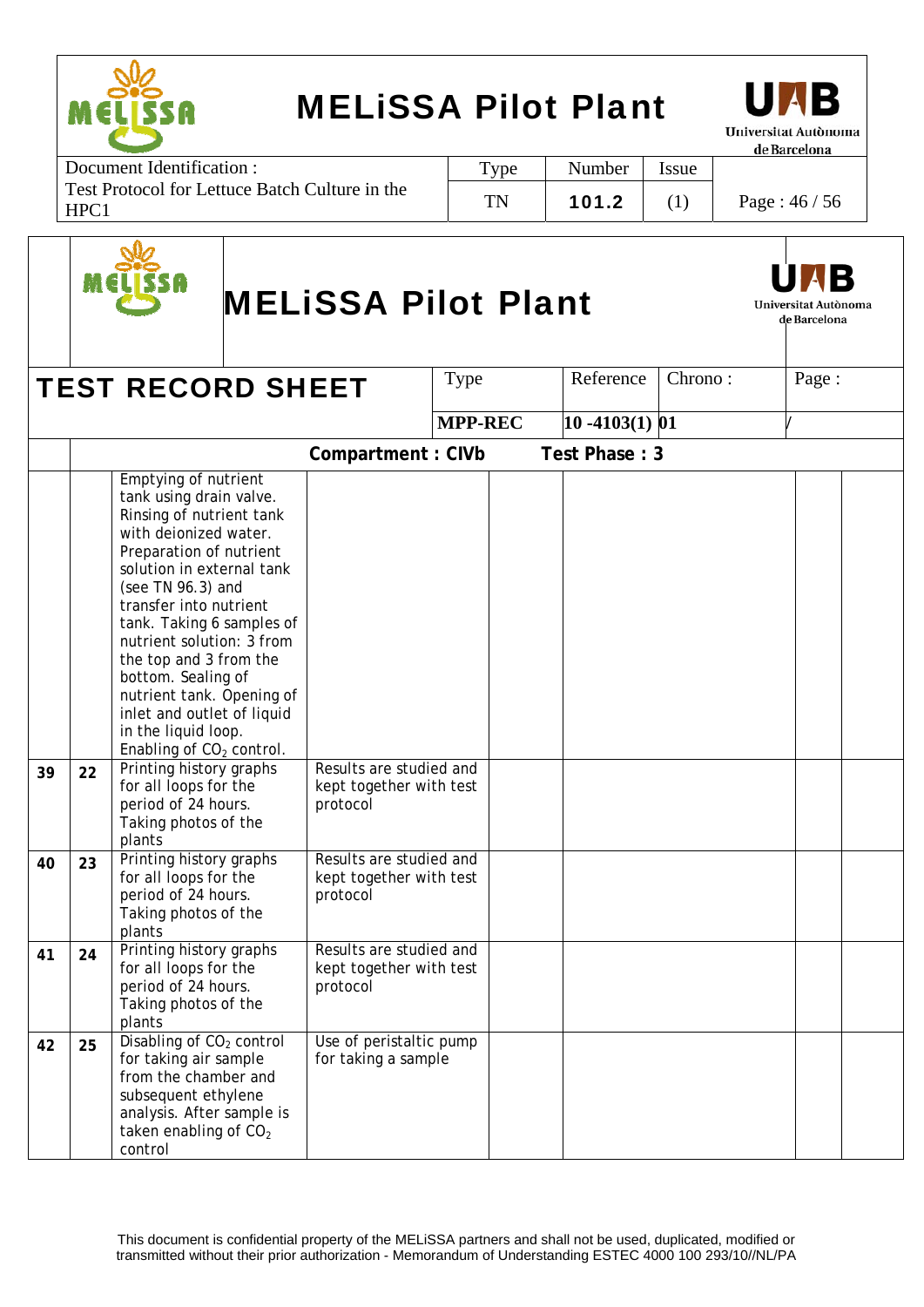

Document Identification : Test Protocol for Lettuce Batch Culture in the HPC1 Type | Number | Issue TN | 101.2 | (1) | Page : 47 / 56



# MELiSSA Pilot Plant



Universitat Autònoma de Barcelona

|    |    |                                                                                                                                                                                                                                                                                                                                                                                                                                                                                        |                                                                                                                   | Type           | Reference         | Chrono: | Page: |  |
|----|----|----------------------------------------------------------------------------------------------------------------------------------------------------------------------------------------------------------------------------------------------------------------------------------------------------------------------------------------------------------------------------------------------------------------------------------------------------------------------------------------|-------------------------------------------------------------------------------------------------------------------|----------------|-------------------|---------|-------|--|
|    |    | <b>TEST RECORD SHEET</b>                                                                                                                                                                                                                                                                                                                                                                                                                                                               |                                                                                                                   |                |                   |         |       |  |
|    |    |                                                                                                                                                                                                                                                                                                                                                                                                                                                                                        |                                                                                                                   | <b>MPP-REC</b> | $10 - 4103(1)$ 01 |         |       |  |
|    |    |                                                                                                                                                                                                                                                                                                                                                                                                                                                                                        | Compartment: CIVb                                                                                                 |                | Test Phase: 3     |         |       |  |
| 43 | 25 | Analysis of ethylene<br>concentration in the air<br>sample with GC of the<br>department at least with<br>5 replications                                                                                                                                                                                                                                                                                                                                                                | Results of analyses are<br>presented as graphics                                                                  |                |                   |         |       |  |
| 44 | 25 | Printing history graphs<br>for all loops for the<br>period of 24 hours.<br>Taking photos of the<br>plants                                                                                                                                                                                                                                                                                                                                                                              | Results are studied and<br>kept together with test<br>protocol                                                    |                |                   |         |       |  |
| 45 | 25 | Taking of 3 samples of<br>nutrient solution from<br>nutrient tank:<br>a. Irrigation system is<br>off.<br>b. Opening of drain valve<br>and filling a plastic cup<br>with nutrient solution 3<br>times without closing the<br>valve. Don't keep this<br>solution but empty it<br>into sewerage.<br>c. After taking 3 samples<br>continuously into 3<br>plastic cups (preliminary<br>labelled) and placement<br>them into the fridge.<br>d. Enabling of irrigation<br>system in auto mode | Samples of the solution<br>are taken according to<br>the written procedure,<br>nutrient tank is tightly<br>closed |                |                   |         |       |  |
| 46 | 26 | Printing history graphs<br>for all loops for the<br>period of 24 hours.<br>Taking photos of the<br>plants                                                                                                                                                                                                                                                                                                                                                                              | Results are studied and<br>kept together with test<br>protocol                                                    |                |                   |         |       |  |
| 47 | 27 | Printing history graphs<br>for all loops for the<br>period of 24 hours.<br>Taking photos of the                                                                                                                                                                                                                                                                                                                                                                                        | Results are studied and<br>kept together with test<br>protocol                                                    |                |                   |         |       |  |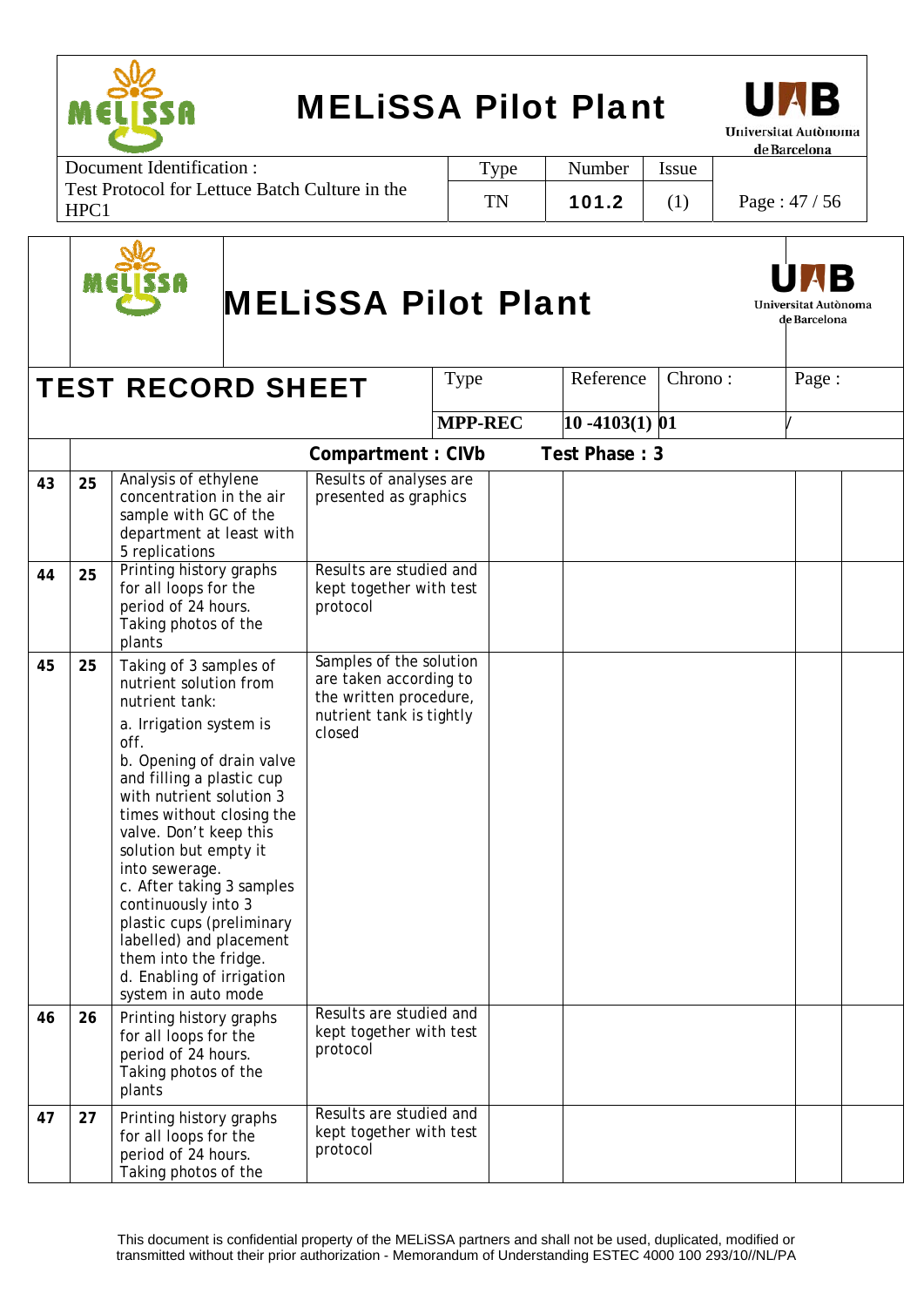



Document Identification : Test Protocol for Lettuce Batch Culture in the HPC1 Type | Number | Issue TN | 101.2 | (1) | Page :  $48 / 56$ 



# MELiSSA Pilot Plant



| <b>TEST RECORD SHEET</b> |    | Type                                                                                                                                                                                                                                                                                                                                                                                                                                                                                                                                                                 | Reference                                              | Chrono:        | Page:             |  |  |  |
|--------------------------|----|----------------------------------------------------------------------------------------------------------------------------------------------------------------------------------------------------------------------------------------------------------------------------------------------------------------------------------------------------------------------------------------------------------------------------------------------------------------------------------------------------------------------------------------------------------------------|--------------------------------------------------------|----------------|-------------------|--|--|--|
|                          |    |                                                                                                                                                                                                                                                                                                                                                                                                                                                                                                                                                                      |                                                        | <b>MPP-REC</b> | $10 - 4103(1)$ 01 |  |  |  |
|                          |    |                                                                                                                                                                                                                                                                                                                                                                                                                                                                                                                                                                      | Compartment: CIVb                                      |                | Test Phase: 3     |  |  |  |
|                          |    | plants                                                                                                                                                                                                                                                                                                                                                                                                                                                                                                                                                               |                                                        |                |                   |  |  |  |
| 48                       | 28 | Disabling of CO <sub>2</sub> control<br>for taking air sample<br>from the chamber and<br>subsequent ethylene<br>analysis. After sample is<br>taken enabling of CO <sub>2</sub><br>control                                                                                                                                                                                                                                                                                                                                                                            | Use of peristaltic pump<br>for taking a sample         |                |                   |  |  |  |
| 49                       | 28 | Analysis of ethylene<br>concentration in the air<br>sample with GC of the<br>department at least with<br>5 replications                                                                                                                                                                                                                                                                                                                                                                                                                                              | Results of analyses are<br>presented as graphics       |                |                   |  |  |  |
| 50                       | 28 | Disabling of all control<br>loops. Opening the<br>nutrient tank and taking<br>6 samples of nutrient<br>solution: 3 from the top<br>and 3 from the bottom of<br>the tank. Opening the<br>chamber and taking<br>pictures of the plants.<br>Harvesting of the plants<br>using procedure for<br>rockwool safe<br>manipulation. Taking<br>pictures of plants in each<br>tray. Writing down fresh<br>weight of lettuce shoots<br>(TN 96.4). Putting of<br>lettuce shoots into<br>preliminary weighed<br>labeled paper bags.<br>Weighing of paper bags<br>for roots drying. | Plants are harvested,<br>control system is<br>disabled |                |                   |  |  |  |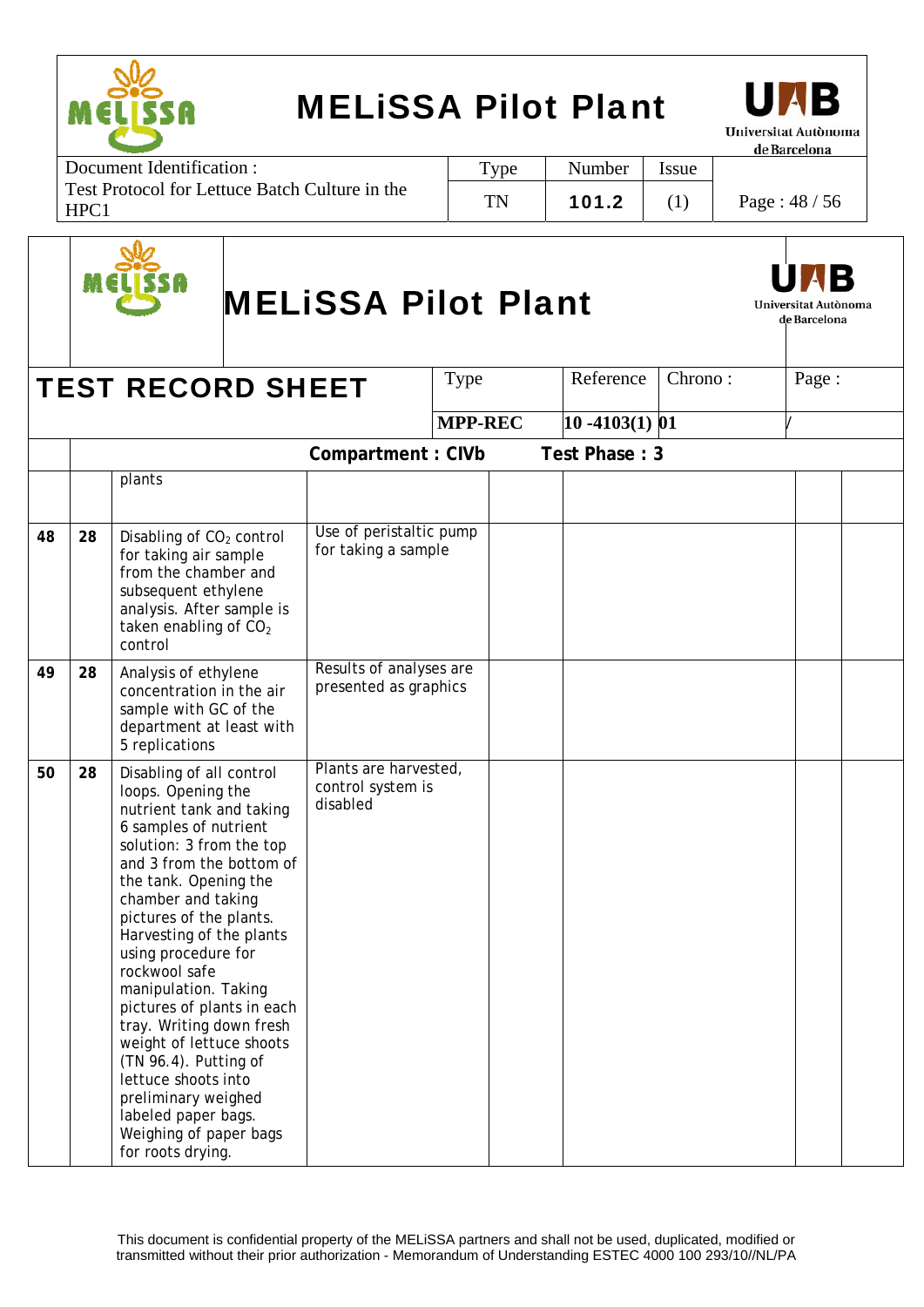

Document Identification : Test Protocol for Lettuce Batch Culture in the HPC1 Type | Number | Issue TN | 101.2 | (1) | Page :  $49 / 56$ 



# MELiSSA Pilot Plant



Universitat Autònoma de Barcelona

|    |    | <b>TEST RECORD SHEET</b>                                                                                                                                                                                                                   |                                                                                                                   | Type           | Reference         | Chrono: | Page: |  |
|----|----|--------------------------------------------------------------------------------------------------------------------------------------------------------------------------------------------------------------------------------------------|-------------------------------------------------------------------------------------------------------------------|----------------|-------------------|---------|-------|--|
|    |    |                                                                                                                                                                                                                                            |                                                                                                                   | <b>MPP-REC</b> | $10 - 4103(1)$ 01 |         |       |  |
|    |    |                                                                                                                                                                                                                                            | <b>Compartment: CIVb</b>                                                                                          |                | Test Phase: 3     |         |       |  |
| 51 | 28 | Delivery of paper bags<br>with lettuce shoots into<br>Veterinary School and<br>plants drying in the oven<br>at 70°C with preliminary<br>fixation at 103°C during<br>10 minutes. Rockwool<br>cubes are stored in a<br>cold cabinet at 4 °C. | <b>Beginning of lettuce</b><br>shoots drying                                                                      |                |                   |         |       |  |
| 52 | 29 | Delivery of rockwool<br>cubes with roots inside<br>into Veterinary School<br>and roots separation<br>from rockwool using<br>Procedure for Rockwool<br>safe manipulation                                                                    | Roots are separated<br>and put into the oven<br>for drying at 70°C                                                |                |                   |         |       |  |
| 53 | 30 | Cleaning of the trays<br>with soap and water                                                                                                                                                                                               | Trays are clean and<br>stored in the chamber                                                                      |                |                   |         |       |  |
| 54 | 32 | Checking of shoots and<br>roots dry weight in<br>Veterinary School                                                                                                                                                                         | Weight of 3 samples of<br>shoots and 3 samples<br>of roots from each<br>level in the oven, it<br>total 24 samples |                |                   |         |       |  |
| 55 | 35 | Checking of shoots and<br>roots dry weight in<br>Veterinary School                                                                                                                                                                         | Weight of 3 samples of<br>shoots and 3 samples<br>of roots from each<br>level in the oven, it<br>total 24 samples |                |                   |         |       |  |
| 56 | 36 | Checking of shoots and<br>roots dry weight in<br>Veterinary School. In<br>case weights of the<br>samples don't change,<br>final records of dry<br>biomass should be done<br>next day.                                                      | Weight of 3 samples of<br>shoots and 3 samples<br>of roots from each<br>level in the oven, it<br>total 24 samples |                |                   |         |       |  |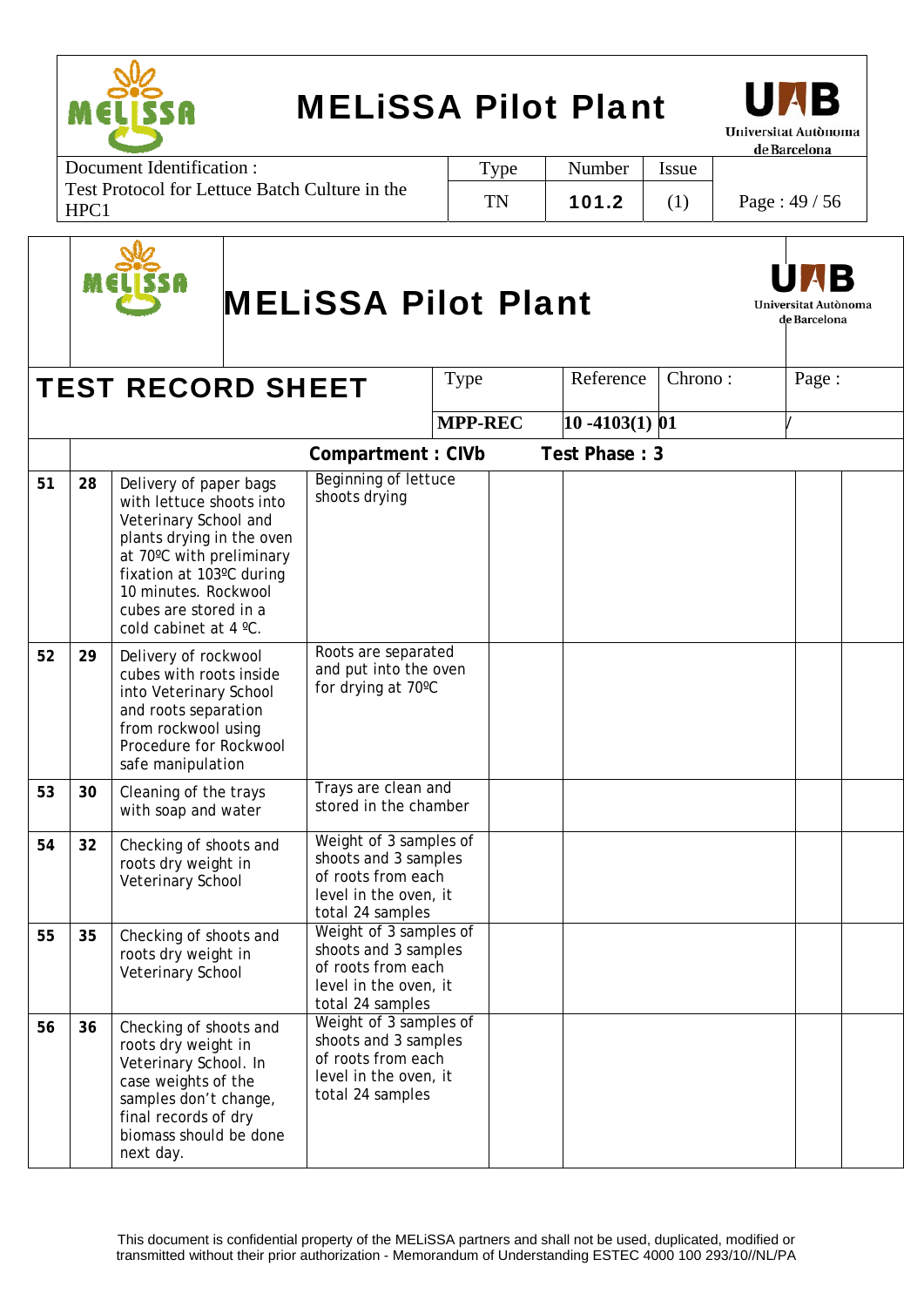



Document Identification : Test Protocol for Lettuce Batch Culture in the HPC1 Type | Number | Issue TN | 101.2 | (1) | Page :  $50/56$ 



# MELiSSA Pilot Plant



Universitat Autònoma

de Barcelona **TEST RECORD SHEET**  $\vert$  Type  $\vert$  Reference  $\vert$  Chrono :  $\vert$  Page :

|    |    |                                                                                                                                                                                       |                                                               | <b>MPP-REC</b> | $10 - 4103(1)$ 01 |  |  |
|----|----|---------------------------------------------------------------------------------------------------------------------------------------------------------------------------------------|---------------------------------------------------------------|----------------|-------------------|--|--|
|    |    |                                                                                                                                                                                       | Compartment: CIVb                                             |                | Test Phase: 3     |  |  |
| 57 | 37 | Recording of dry weight<br>of lettuce shoots and<br>roots                                                                                                                             | Dry weights are<br>recorded, samples are<br>taken back to MPP |                |                   |  |  |
| 58 | 38 | Mixing of dry samples of<br>lettuce shoots in order to<br>have 1 average sample<br>per tray, filling of plastic<br>cups with samples                                                  | Samples are prepared<br>for further milling                   |                |                   |  |  |
| 59 | 39 | Mixing of dry samples of<br>lettuce roots in the<br>extraction cabinet of the<br>Department in order to<br>have 1 average sample<br>per tray, filling of plastic<br>cups with samples | Samples are prepared<br>for storage                           |                |                   |  |  |
| 60 | 40 | Delivery of shoots<br>samples to Veterinary<br>School for milling                                                                                                                     |                                                               |                |                   |  |  |

| Conclusion for the Test                                                                                                                                               | Name | Signature | Date |  |  |  |  |  |
|-----------------------------------------------------------------------------------------------------------------------------------------------------------------------|------|-----------|------|--|--|--|--|--|
| $\Box$ Passed $\Box$ Failed                                                                                                                                           |      |           |      |  |  |  |  |  |
| Number of deviations attached to the document :<br>$\overline{\phantom{0}}$<br>All deviations have been justified or corrected ? YES / NO<br>$\overline{\phantom{a}}$ |      |           |      |  |  |  |  |  |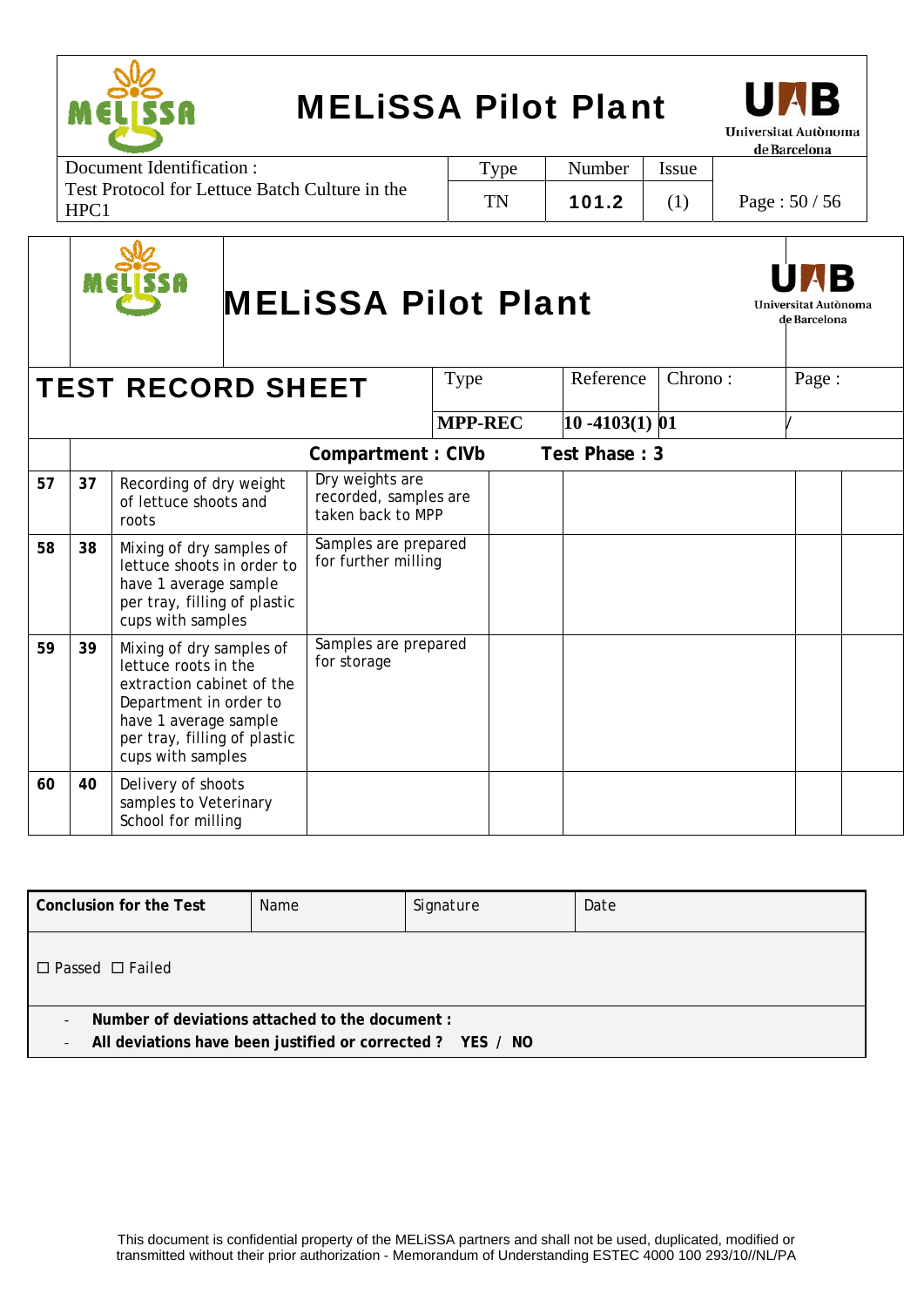| <b>MELISSA Pilot Plant</b><br>M ELI SSA                |      |        |       | <b>UNB</b><br><b>Universitat Autònoma</b><br>de Barcelona |
|--------------------------------------------------------|------|--------|-------|-----------------------------------------------------------|
| Document Identification :                              | Type | Number | Issue |                                                           |
| Test Protocol for Lettuce Batch Culture in the<br>HPC1 | TN   | 101.2  | (1)   | Page: $51/56$                                             |
|                                                        |      |        |       |                                                           |

| Name | Signature | Date |
|------|-----------|------|
|      |           |      |
|      |           |      |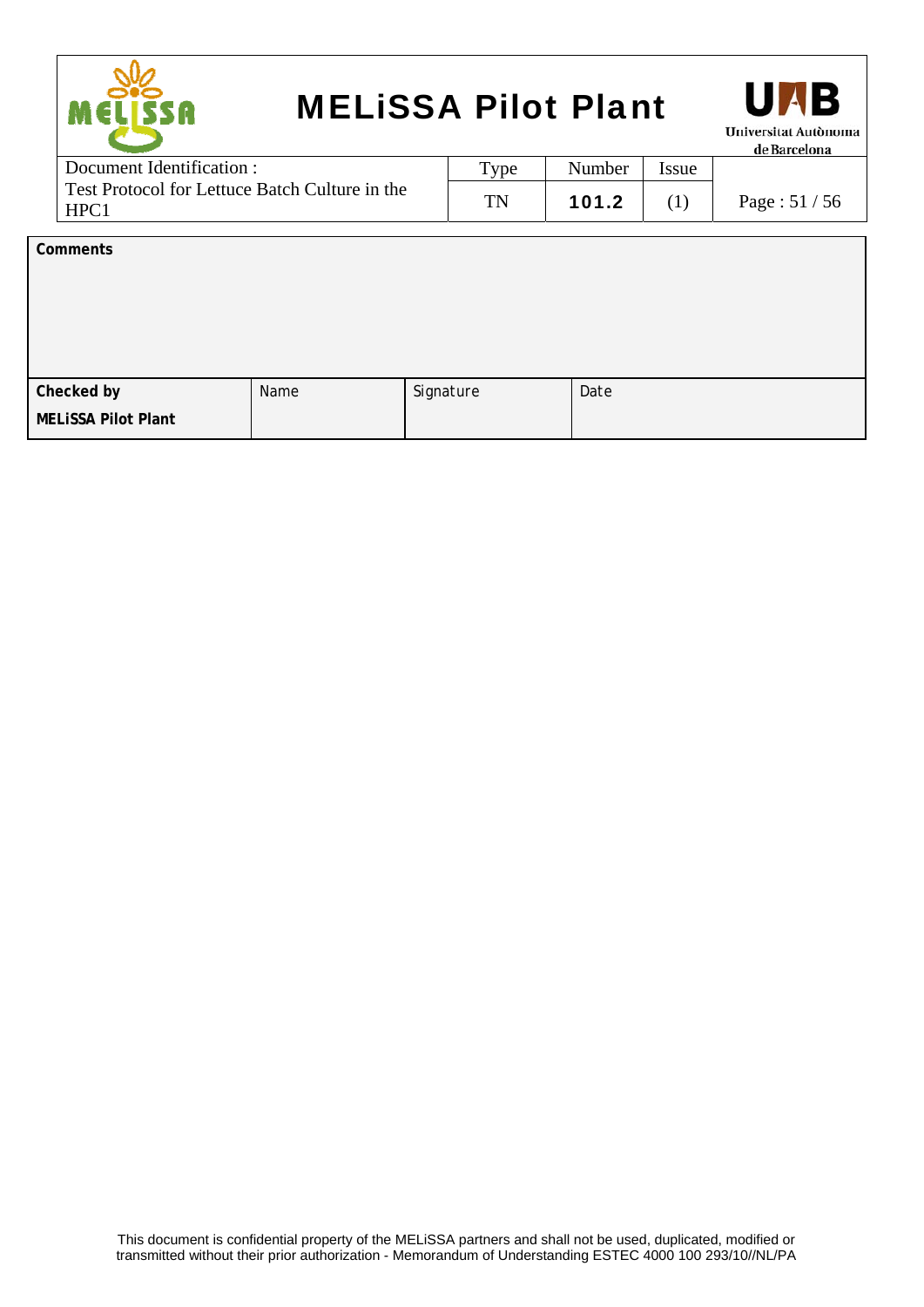



| Document Identification :                              | $T$ ype | Number | ssue |                  |
|--------------------------------------------------------|---------|--------|------|------------------|
| Test Protocol for Lettuce Batch Culture in the<br>HPC1 | TN      | 101.2  |      | Page : $52 / 56$ |

#### **Appendix 1 – record of implied personnel**

| . .<br>Name | $\cdots$<br>.ON.<br>. IXI | Funct<br>$\cdots$<br>LIOI | .<br>.<br>. . |
|-------------|---------------------------|---------------------------|---------------|
|             |                           |                           |               |

#### **Appendix 2 – record of calibration certificates for the test instruments**

| Instrument<br>description | Inv.<br>Number | Calibration record<br>reference | Date of calibration | Calibration valid until |
|---------------------------|----------------|---------------------------------|---------------------|-------------------------|
|                           |                |                                 |                     |                         |

#### **Appendix 3 – deviations list**

| DEV.<br>FORM     | Deviation:                                                   |                          | <b>Criticality</b>  |          |
|------------------|--------------------------------------------------------------|--------------------------|---------------------|----------|
| #                |                                                              |                          | Low                 |          |
|                  |                                                              |                          | Medium              |          |
|                  |                                                              |                          | High                |          |
|                  | <b>Corrective action:</b>                                    |                          | Resp.               | Due date |
|                  |                                                              |                          |                     |          |
|                  |                                                              |                          |                     |          |
|                  | Corrective action performed and checked:<br>Ref. of retests: | Checked /<br>approved by | <b>Closing Date</b> |          |
|                  |                                                              |                          |                     |          |
|                  |                                                              |                          |                     |          |
|                  |                                                              |                          |                     |          |
| DEV.             | Deviation:                                                   |                          | <b>Criticality</b>  |          |
| <b>FORM</b><br># |                                                              |                          | Low                 |          |
|                  |                                                              |                          | Medium              |          |
|                  |                                                              |                          | High                |          |
|                  | Corrective action:                                           |                          | Resp.               | Due date |
|                  |                                                              |                          |                     |          |
|                  |                                                              |                          |                     |          |
|                  |                                                              |                          |                     |          |
|                  | Corrective action performed and checked:<br>Ref. of retests: | Checked /<br>approved by | <b>Closing Date</b> |          |
|                  |                                                              |                          |                     |          |
|                  |                                                              |                          |                     |          |

This document is confidential property of the MELiSSA partners and shall not be used, duplicated, modified or transmitted without their prior authorization - Memorandum of Understanding ESTEC 4000 100 293/10//NL/PA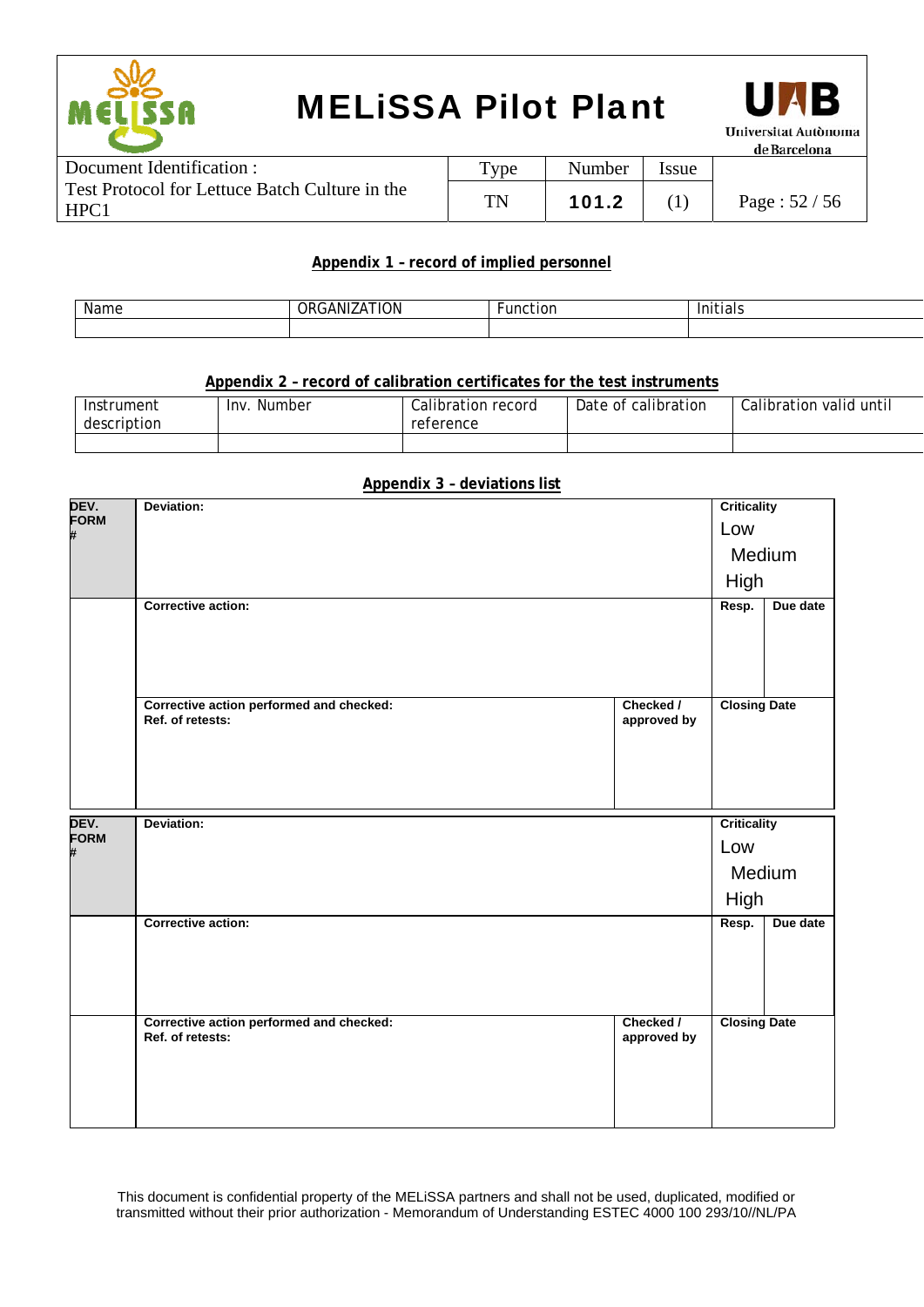



Document Identification : Test Protocol for Lettuce Batch Culture in the HPC1 Type | Number | Issue TN | 101.2 | (1) | Page :  $53 / 56$ 

| DEV.      | Deviation:                                                   |                          | <b>Criticality</b>  |          |
|-----------|--------------------------------------------------------------|--------------------------|---------------------|----------|
| FORM<br># |                                                              |                          | Low                 |          |
|           |                                                              |                          |                     | Medium   |
|           |                                                              |                          | High                |          |
|           | <b>Corrective action:</b>                                    |                          | Resp.               | Due date |
|           |                                                              |                          |                     |          |
|           |                                                              |                          |                     |          |
|           |                                                              |                          |                     |          |
|           | Corrective action performed and checked:<br>Ref. of retests: | Checked /<br>approved by | <b>Closing Date</b> |          |
|           |                                                              |                          |                     |          |

### **9. Comments**

#### *Protocol for lettuce batch culture experiments in the HPC1 of the MPP Comments*

#### **General comments**

AD and RD to be updated, and therefore updates needed along the TN; depending on the docs, quality docs are referred to as Ad or RD; maybe consistency to be checked. RD1, RD2 and RD4 look like being AD.

OK, amended. Anyhow, maybe desirable to re-discuss regarding the TNs applicability (especially TN96.3 and 96.4).

ESA agrees to reassess TN96.3 and 96.4 when future activities in the HPC1 will be launched.

Issue, revision number and associated date are not provided in the file; maybe the cover page and change log are missing in the version provided for review.

This data are included in the file sent to you including the cover page and change log.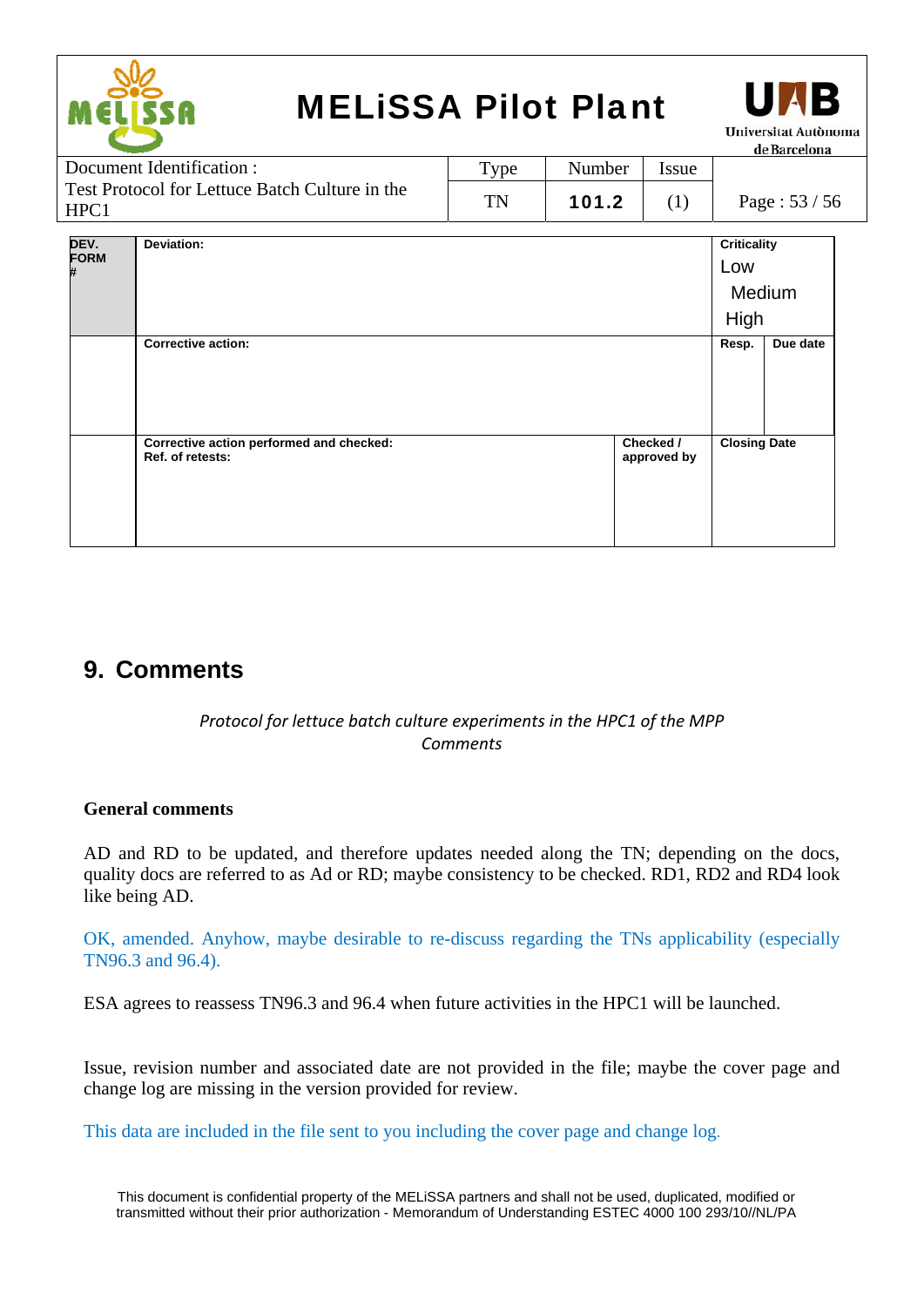



| Document Identification :                              | $_{\text{Type}}$ | Number | <b>Issue</b> |                  |
|--------------------------------------------------------|------------------|--------|--------------|------------------|
| Test Protocol for Lettuce Batch Culture in the<br>HPC1 | TN               | 101.2  |              | Page : $54 / 56$ |

Reference to lettuce is included in the title of the TN and relevant sections

#### OK for ESA.

The way of updating this protocol should be discussed, considering the new approach for the staggered: OP for phases 1 and 2; test protocol for phase 3. In principle, we should keep issue 0 of this TN coherent with the already used protocols and as-run procedures, then changes proposed to be implemented in next issue of the document.

Ok for ESA to postpone the change of format to a new edition when new cultures would be prepared

#### **Detailed comments**

| Page/paragraph | Comment                                                                                                                                                                                                                                                                                                                                                                                                                                                                                                                                                                                                                                                                                                                                                                                       |
|----------------|-----------------------------------------------------------------------------------------------------------------------------------------------------------------------------------------------------------------------------------------------------------------------------------------------------------------------------------------------------------------------------------------------------------------------------------------------------------------------------------------------------------------------------------------------------------------------------------------------------------------------------------------------------------------------------------------------------------------------------------------------------------------------------------------------|
| 5/Section 2.1  | P&ID should be in the AD                                                                                                                                                                                                                                                                                                                                                                                                                                                                                                                                                                                                                                                                                                                                                                      |
|                | OK, included in AD (in principle, we considered to be RD but we see the<br>advantages to include it as AD, so agreed                                                                                                                                                                                                                                                                                                                                                                                                                                                                                                                                                                                                                                                                          |
| 5/Section 2.1  | AD2 reference (isn't it a TN?) is missing                                                                                                                                                                                                                                                                                                                                                                                                                                                                                                                                                                                                                                                                                                                                                     |
|                | Yes, it corresponds to TN96.6 and 7; thought twice, we consider it is more a<br>RD than an AD; changed accordingly.                                                                                                                                                                                                                                                                                                                                                                                                                                                                                                                                                                                                                                                                           |
| 12/Section 6.7 | The test record is titled "preparation of the chamber" and refers to the test<br>phase 1. This should be consistent with the description of the test phase 1<br>introduced in section 5. The test objective is missing and shall be written in the<br>record in accordance with description in the section 6.1. In addition, the test<br>record mentions "test pre-requisites" which are actually part of the test<br>protocol. The logic followed here is not fully clear and should be reviewed.<br>OK, description of test phase 1 rephrased to be coherent with title of test<br>record.<br>Test objective described in accordance with section 6.1, test pre-requisites<br>amended; also other empty sections in the record (applicable test plan and<br>protocols; hardware) completed. |
|                | Same amendments made in records for phases 2 and 3.                                                                                                                                                                                                                                                                                                                                                                                                                                                                                                                                                                                                                                                                                                                                           |
| 22/Section 7.2 | Can we be a bit more specific for germination and seedlings qualitative<br>features? "Good" is a bit hard to understand here, a picture of germinated<br>seeds or seedlings can be a reference to the "good germination" and "good<br>visual aspects of the seedlings".                                                                                                                                                                                                                                                                                                                                                                                                                                                                                                                       |
|                | OK, picture of the seedlings included in section 7.2                                                                                                                                                                                                                                                                                                                                                                                                                                                                                                                                                                                                                                                                                                                                          |

This document is confidential property of the MELiSSA partners and shall not be used, duplicated, modified or transmitted without their prior authorization - Memorandum of Understanding ESTEC 4000 100 293/10//NL/PA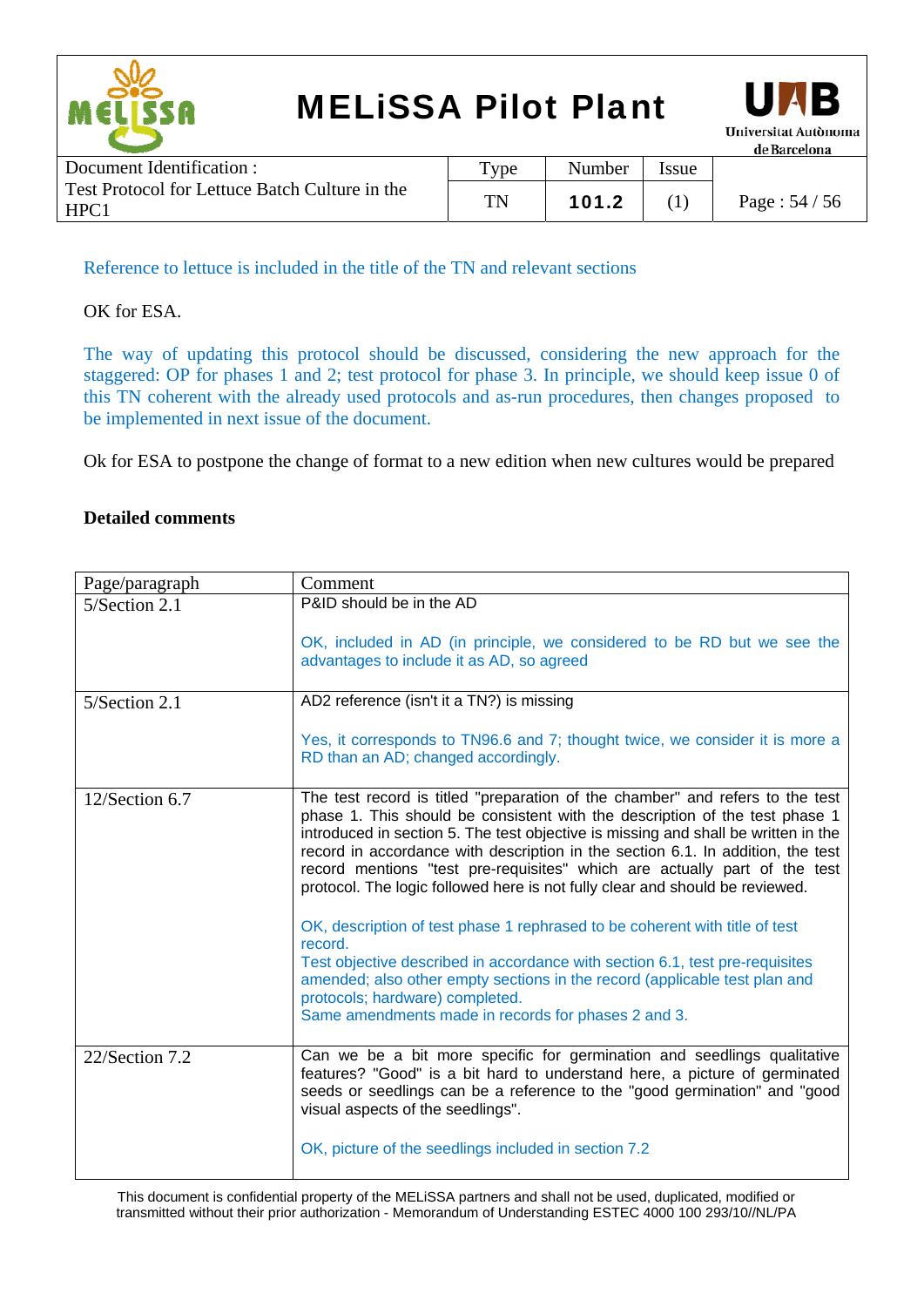

HPC1

## MELiSSA Pilot Plant



de Barcelona Document Identification : Type | Number | Issue Test Protocol for Lettuce Batch Culture in the TN | 101.2 | (1) | Page :  $55 / 56$ 

| 24/Section 7.7                            | The test record is titled "seedlings phase" and refers to the test phase 2. This<br>should be consistent with the description of the test phase 2 introduced in<br>section 5. The test objective is missing and shall be written in the record in<br>accordance with description in the section 7.1. The reference of the seeds lot<br>(date of harvest at least) as well as the origin (field parcel or greenhouse,<br>supplier, country) should be reported in this record.<br>We see the description of test phase 2 in section 5 ("Phase 2: Seedlings"<br>phase from planting to 8 days growth") in principle coherent with title of test<br>record ("Seedlings phase").<br>Test objective described in accordance with section 7.1, test pre-requisites<br>amended; also other empty sections in the record (applicable test plan and<br>protocols; hardware) completed.<br>Record of seeds lot nº and supplier included in Step 5 |
|-------------------------------------------|-----------------------------------------------------------------------------------------------------------------------------------------------------------------------------------------------------------------------------------------------------------------------------------------------------------------------------------------------------------------------------------------------------------------------------------------------------------------------------------------------------------------------------------------------------------------------------------------------------------------------------------------------------------------------------------------------------------------------------------------------------------------------------------------------------------------------------------------------------------------------------------------------------------------------------------------|
| 34/Section 8.7                            | The test record is titled "maturity phase" and refers to the test phase 3. This<br>should be consistent with the description of the test phase 3 introduced in<br>section 5. The test objective is missing and shall be written in the record in<br>accordance with description in the section 8.1. The reference of the seeds lot<br>(date of harvest at least) as well as the origin (field parcel or greenhouse,<br>supplier, country) should be reported in this record.                                                                                                                                                                                                                                                                                                                                                                                                                                                            |
|                                           | We see the description of test phase 2 in section 5 ("• Phase 3: Maturity phase<br>from day 8 till day 28 and harvesting") in principle coherent with title of test<br>record ("Maturity phase").<br>Test objective described in accordance with section 8.1, test pre-requisites<br>amended; also other empty sections in the record (applicable test plan and<br>protocols; hardware) completed.                                                                                                                                                                                                                                                                                                                                                                                                                                                                                                                                      |
|                                           | Regarding the reference to the seeds lot and origin, we don'see necessary to<br>have them as well in this record of phase 3 The seedling record bears the<br>information of the lot; the harvesting records do not bear it but they are<br>traceable to the corresponding seedling records.                                                                                                                                                                                                                                                                                                                                                                                                                                                                                                                                                                                                                                             |
|                                           | ESA prefers this point to be reassessed for future campaign.                                                                                                                                                                                                                                                                                                                                                                                                                                                                                                                                                                                                                                                                                                                                                                                                                                                                            |
| $17$ /Section 6.7. Step n <sup>o</sup> 16 | The cleaning with NaOH is kept in the protocol although it was agreed with<br>ESA for the batch cultures in 2010 (MOM-104101-AF-20100302) not to use<br>NaOH or KOH, only water and soap (Dev. 3 of MPP-REC-10-4101(0)-01)                                                                                                                                                                                                                                                                                                                                                                                                                                                                                                                                                                                                                                                                                                              |
|                                           | OK to keep traceability including MOM reference, and then in future<br>disinfection method will be validated                                                                                                                                                                                                                                                                                                                                                                                                                                                                                                                                                                                                                                                                                                                                                                                                                            |
| 19/Section 6.7. Step $n^{\circ}29$        | The cleaning with KOH is kept in the protocol although it was agreed with ESA<br>for the batch cultures in 2010 (MOM-104101-AF-20100302) not to use NaOH<br>or KOH, only water and soap (Dev. 3 of MPP-REC-10-4101(0)-01)                                                                                                                                                                                                                                                                                                                                                                                                                                                                                                                                                                                                                                                                                                               |
|                                           | OK to keep traceability including MOM reference, and then in future<br>disinfection method will be validated                                                                                                                                                                                                                                                                                                                                                                                                                                                                                                                                                                                                                                                                                                                                                                                                                            |